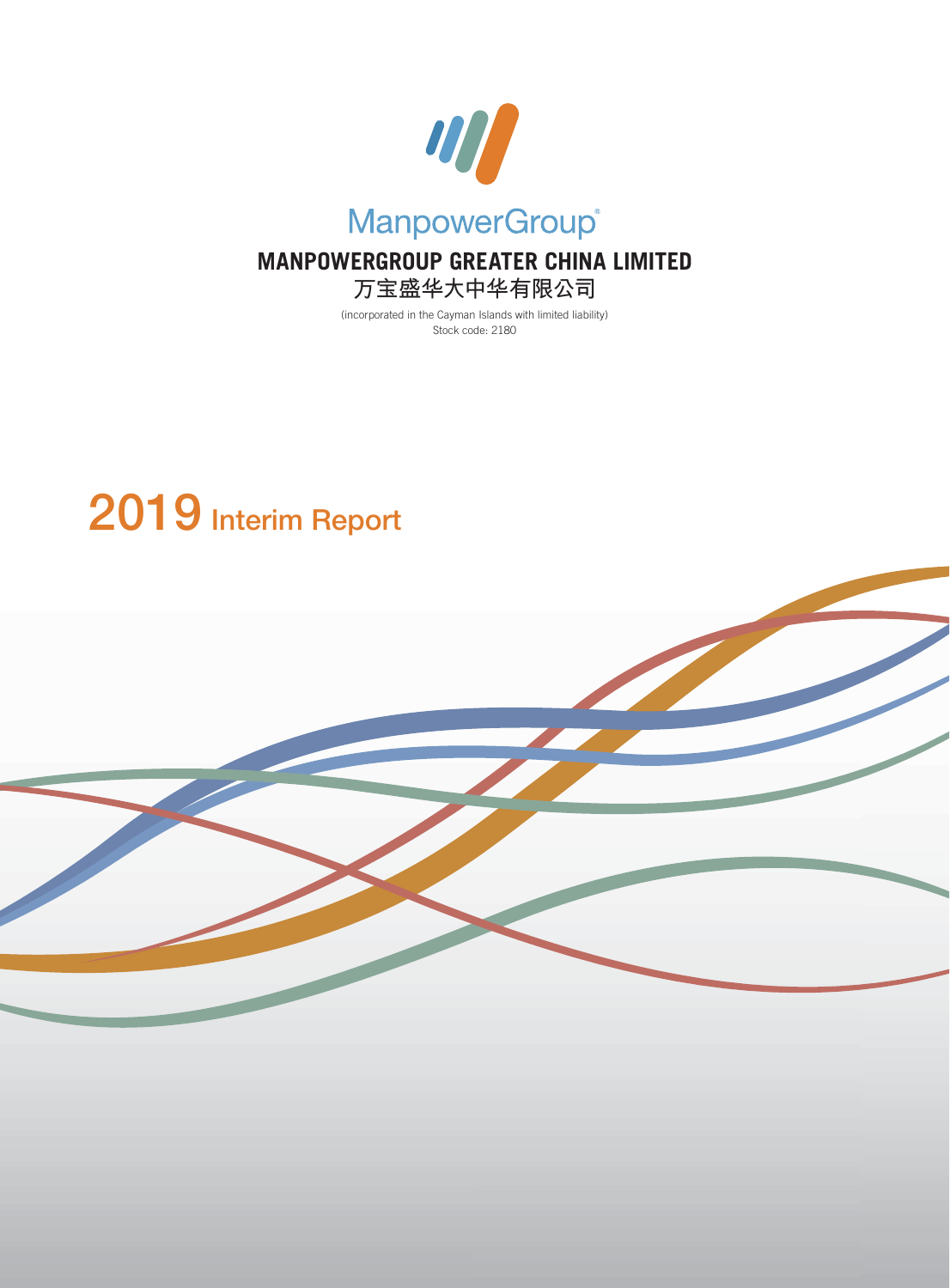# **CONTENT**

| $\mathbf{2}$ | <b>Corporate Profile</b>                                                             |
|--------------|--------------------------------------------------------------------------------------|
| 3            | Corporate Information                                                                |
| 5            | <b>Financial Highlights</b>                                                          |
| 6            | Management Discussion and Analysis                                                   |
| 14           | Corporate Governance and Other Information                                           |
| 19           | Report on Review of Condensed Consolidated Financial Statements                      |
| 20           | Condensed Consolidated Statement of Profit or Loss and<br>Other Comprehensive Income |
| 22           | Condensed Consolidated Statement of Financial Position                               |
| 24           | Condensed Consolidated Statement of Changes In Equity                                |
| 25           | Condensed Consolidated Statement of Cash Flows                                       |
| 26           | Notes to the Condensed Consolidated Financial Statements                             |

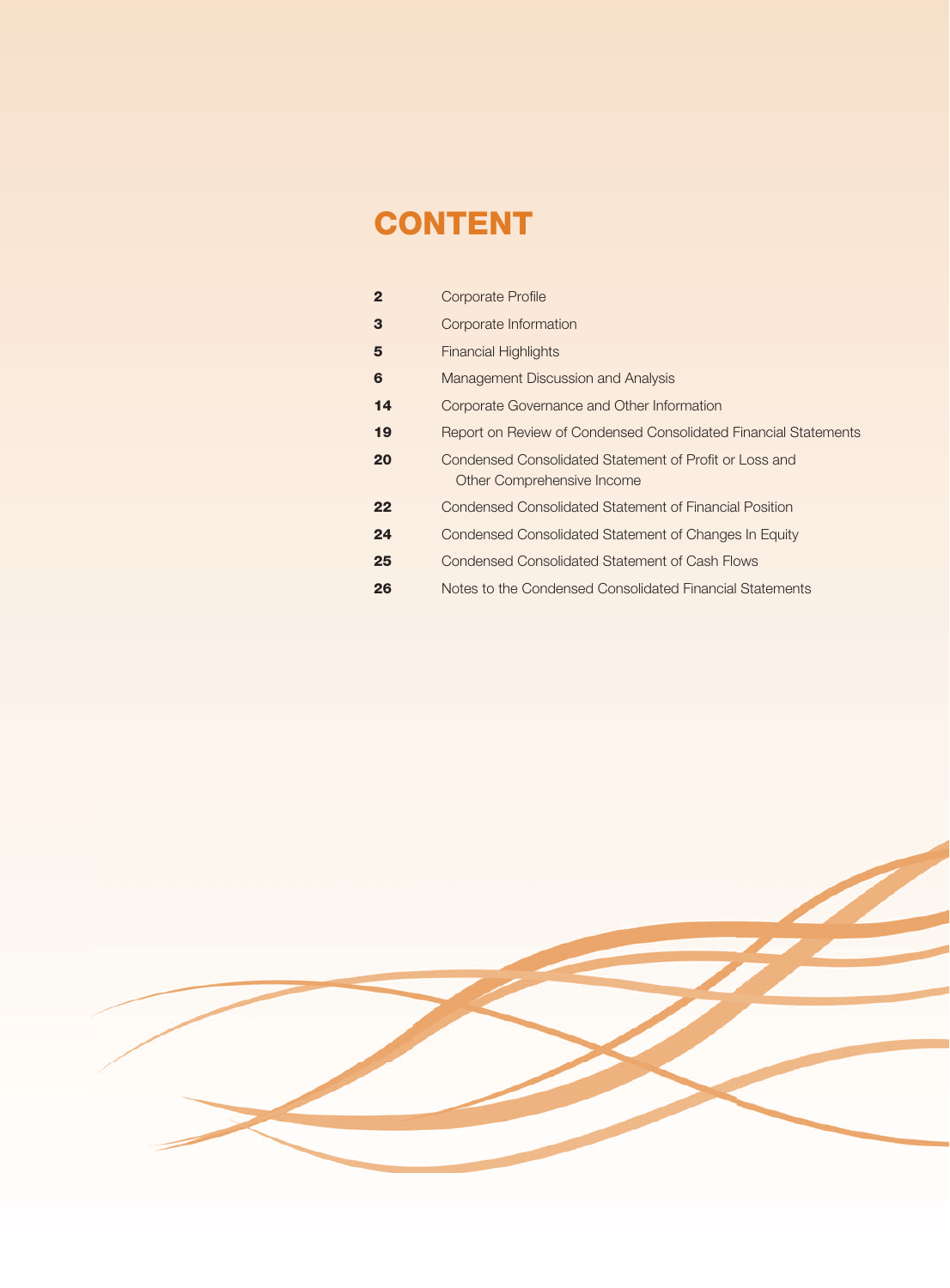# **Corporate Profile**

ManpowerGroup Greater China Limited ("Manpower GRC" or the "Company" and together with its subsidiaries, the "Group") provides comprehensive workforce solutions and other human resource ("HR") services to clients located in each market in Greater China, namely, the People's Republic of China ("PRC" or "China"), Hong Kong Special Administrative Region of the PRC ("Hong Kong"), Macau Special Administrative Region of the PRC ("Macau") and Taiwan. The Group's largest stakeholder, ManpowerGroup Inc. ("MAN"), is a New York Stock Exchange-listed world leader in workforce solutions and services, which first tapped into the Greater China region in 1997, when it commenced operations in Hong Kong and Taiwan and subsequently entered mainland China in 2003 and Macau in 2007. As at 30 June 2019, the Group served a broad range of corporate and government clients in over 130 cities in the Greater China markets, operating more than 20 offices.

Inheriting MAN's global reputation, the Group, with over two decades of dedicated work, developed deep connections with both multinational clients and local clients doing business in the Greater China region and achieved prominent brand recognition. As at 30 June 2019, the Group had served over 22,800 clients, including over 270 Fortune 500 companies and prominent local public and private employers.

Over the years, the Group has sustained a good financial performance and generated reasonable returns for its shareholders. On 10 July 2019, Manpower GRC was successfully listed on the Main Board of The Stock Exchange of Hong Kong Limited (the "Stock Exchange") with the stock code 2180 (the "Listing"). Having strong support from MAN, Manpower GRC keeps on providing tailored solutions to its clients and expanding its business scale and market share and is well positioned to capture the robust growth potential in the HR services market.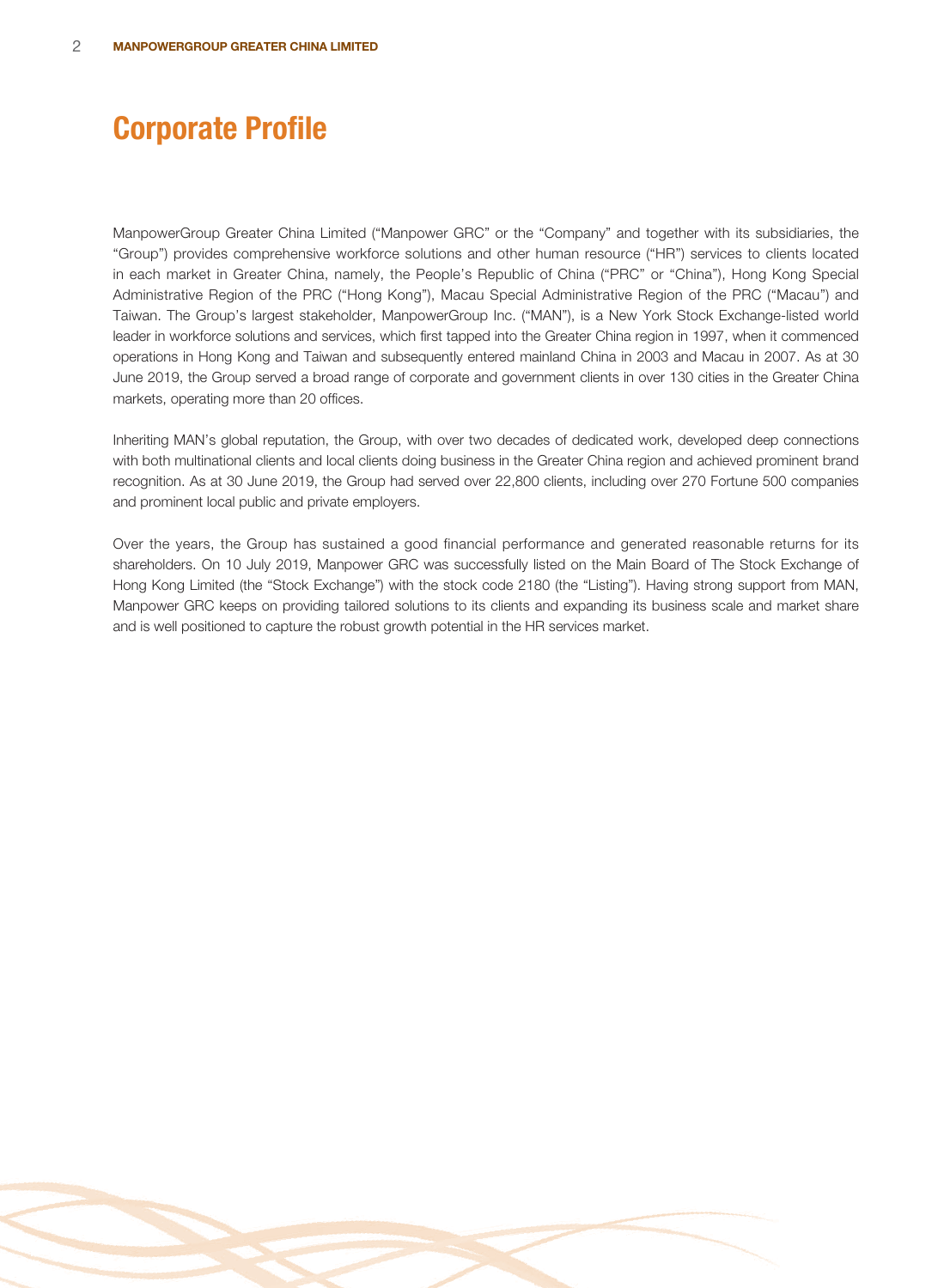# **Corporate Information**

# **BOARD OF DIRECTORS**

**Executive Director** Mr. YUAN Jianhua

# **Non-executive Directors**

Mr. Darryl E GREEN (Chairman) Mr. Sriram CHANDRASEKAR Mr. ZHANG Yinghao Mr. ZHAI Feng

### **Independent Non-executive Directors**

Mr. Thomas YEOH Eng Leong Ms. WONG Man Lai Stevie Mr. Victor HUANG

# **AUDIT COMMITTEE**

Mr. Victor HUANG (Chairman) Mr. Sriram CHANDRASEKAR Mr. ZHAI Feng Mr. Thomas YEOH Eng Leong Ms. WONG Man Lai Stevie

# **REMUNERATION COMMITTEE**

Mr. Thomas YEOH Eng Leong (Chairman) Mr. Darryl E GREEN Mr. ZHANG Yinghao Ms. WONG Man Lai Stevie Mr. Victor HUANG

# **NOMINATION COMMITTEE**

Ms. WONG Man Lai Stevie (Chairman) Mr. Darryl E GREEN Mr. ZHANG Yinghao Mr. Thomas YEOH Eng Leong Mr. Victor HUANG

# **AUDITOR**

Deloitte Touche Tohmatsu Certified Public Accountants 35/F, One Pacific Place 88 Queensway Hong Kong

# **LEGAL ADVISERS AS TO HONG KONG LAW**

Sidley Austin 39/F, Two International Finance Centre 8 Finance Street **Central** Hong Kong

### **LEGAL ADVISERS AS TO PRC LAW**

Tian Yuan Law Firm 10/F, China Pacific Insurance Plaza B 28, Fengsheng Lane Xicheng District, Beijing PRC

# **LEGAL ADVISERS AS TO CAYMAN ISLANDS LAW**

Maples and Calder (Hong Kong) LLP Cayman Islands, attorneys-at-law 53rd Floor The Center 99 Queen's Road Central Hong Kong

# **JOINT COMPANY SECRETARIES**

Ms. WONG Yee Man Ms. GAO Xingyue

# **AUTHORISED REPRESENTATIVES**

Mr. YI JAN Jianhua Ms. WONG Yee Man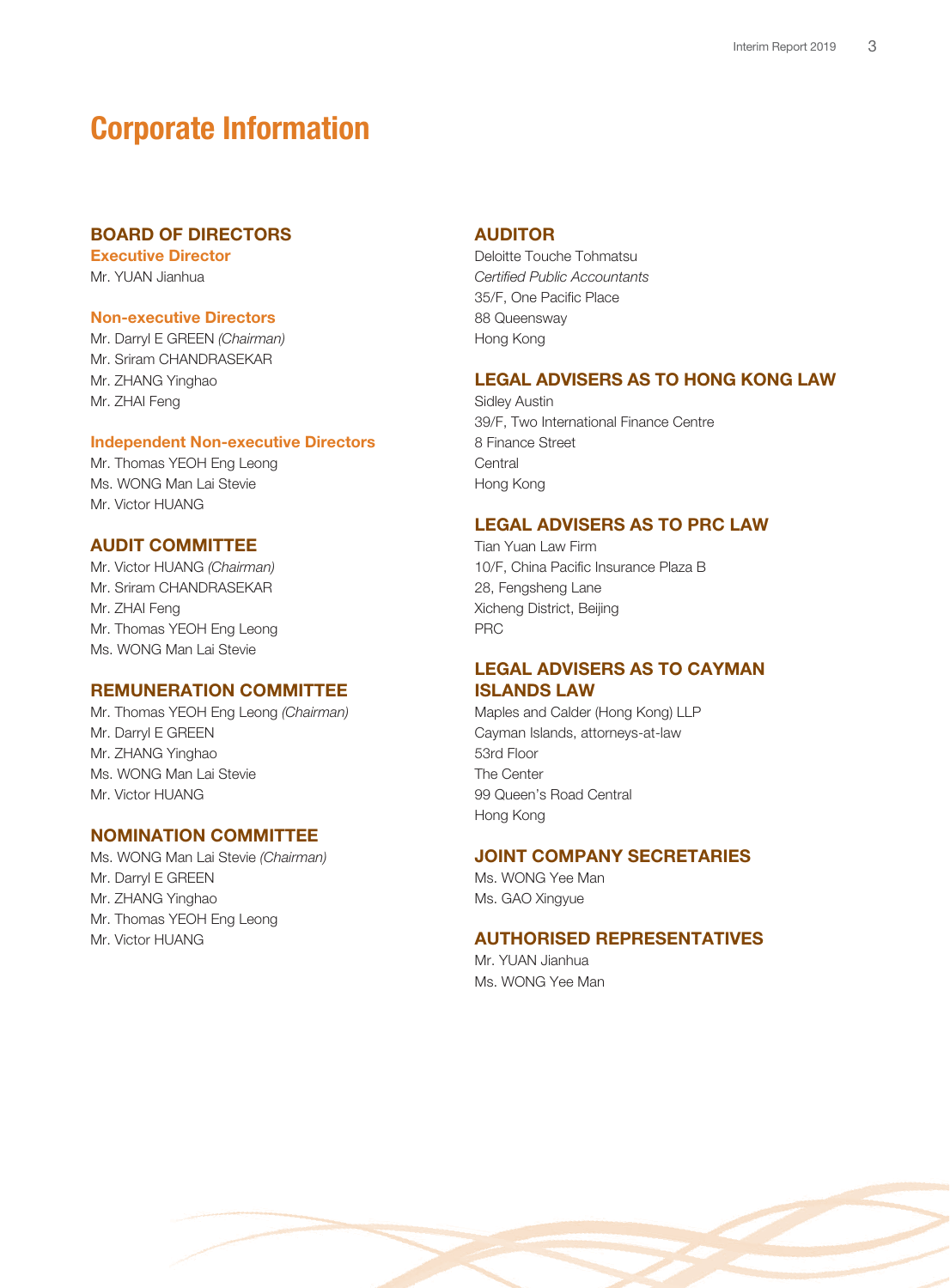Corporate Information

# **COMPLIANCE ADVISOR**

Orient Capital (Hong Kong) Limited Rooms 1, 1A, 6-8, 27/F & Rooms 2803-07, 28/F Wing On House 71 Des Voeux Road Central **Central** Hong Kong

# **REGISTERED OFFICE**

PO Box 309 Ugland House Grand Cayman KY1-1104 Cayman Islands

# **HEAD OFFICE IN THE PRC**

36/F, Xin Mei Union Square No. 999, Pudong Road (S) Pudong District, Shanghai PRC

# **PRINCIPAL PLACE OF BUSINESS IN HONG KONG**

Rooms 2303-04, 9 Chong Yip Street Kwun Tong, Kowloon Hong Kong

# **PRINCIPAL SHARE REGISTRAR IN CAYMAN ISLANDS**

Maples Fund Services (Cayman) Limited PO Box 1093 Boundary Hall Cricket Square Grand Cayman KY1-1102 Cayman Islands

# **HONG KONG SHARE REGISTRAR**

Computershare Hong Kong Investor Services Limited Shops 1712–1716, 17th Floor Hopewell Centre 183 Queen's Road East, Wanchai Hong Kong

# **PRINCIPAL BANKS**

Shanghai Securities Building branch, Industrial and Commercial Bank of China

The Hongkong and Shanghai Banking Corporation Limited

# **WEBSITE**

www.manpowergrc.com

# **STOCK CODE**

2180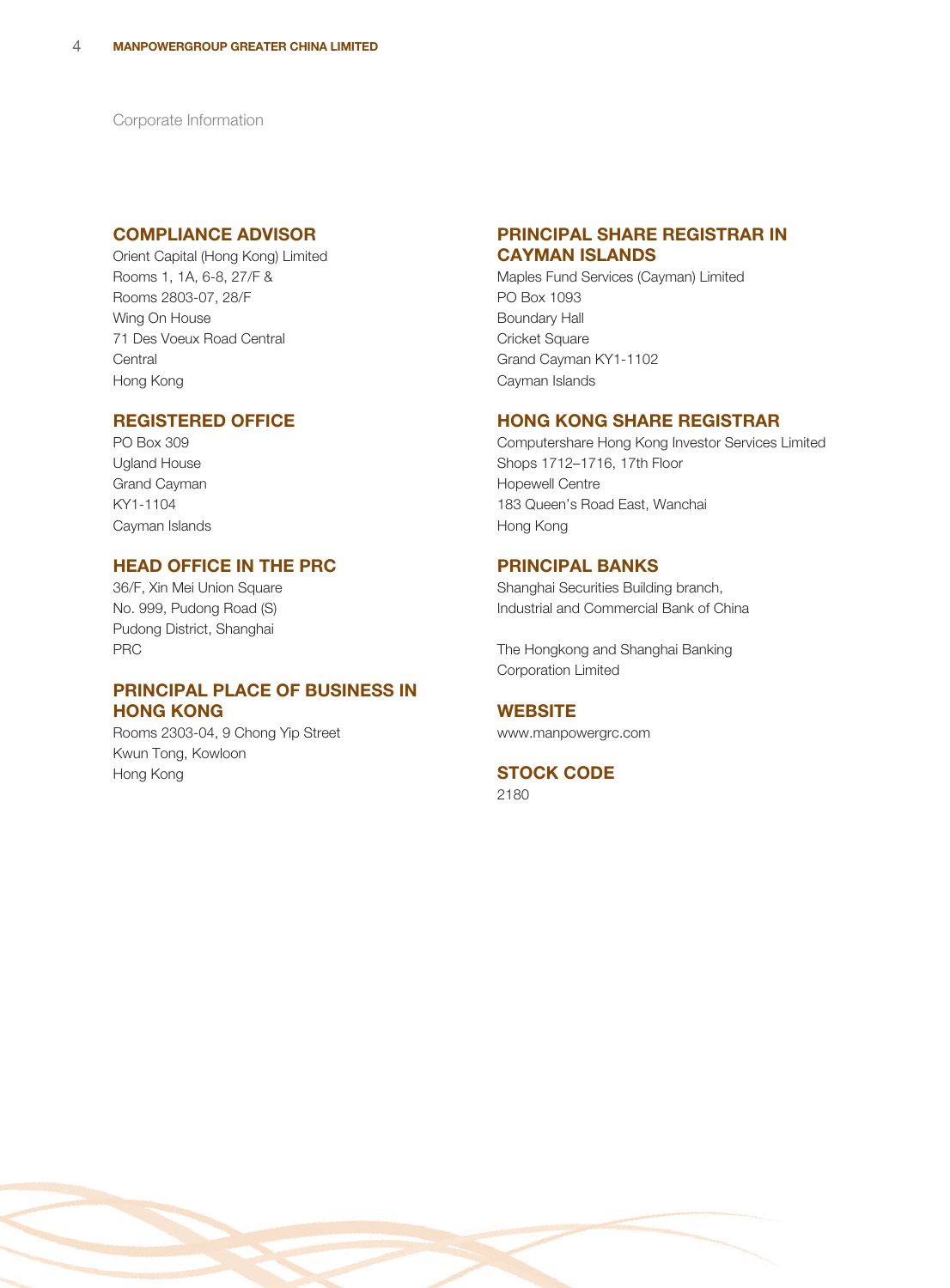# **Financial Highlights**

For the six months ended 30 June 2019 (the "Period"), the Group achieved the following growth when compared to the same period in 2018:

- Revenue including revenue from providing workforce solution services and other human resource services was RMB1,441.6 million for the six months ended 30 June 2019, increased by approximately 31.1% from RMB1,099.7 million for the six months ended 30 June 2018.
- Gross profit was RMB297.4 million for the six months ended 30 June 2019, increased by approximately 19.0% from RMB250.0 million for the six months ended 30 June 2018.
- Adjusted profit for the Period attributable to owners of the Company from continuing operations <sup>(1)</sup> (excluding one-off listing expenses) was RMB56.1 million for the six months ended 30 June 2019, increased by approximately 38.9% from RMB40.4 million for the six months ended 30 June 2018.
- The earnings per share calculated based on the adjusted profit for the Period attributable to owners of the Company from continuing operations<sup>(1)</sup> was RMB0.37 per share for the six months ended 30 June 2019, increased from RMB0.27 per share for the six months ended 30 June 2018.
- The Board declared and paid a final dividend of US\$12.2 million (equivalent to approximately RMB83.8 million) to the owners of the Company in respect of the year ended 31 December 2018. The Board does not recommend the payment of interim dividend for the six months ended 30 June 2019 to the shareholders of the Company.

### Note:

(1) The adjusted profit for the Period attributable to owners of the Company from continuing operations is not a measure of performance under IFRS. As a non-IFRS measure, such figure is presented because the Group's management believes such information will be helpful for investors in assessing the level of the Group's net profit by eliminating the effects of certain one-off or non-recurring item, namely, listing expenses. There are no other significant non-recurring or one-off items during the six months ended 30 June 2019. The use of the adjusted profit for the Period attributable to owners of the Company from continuing operations has material limitations as an analytical tool, as it does not include all items that impact our profit for the relevant period from continuing operations.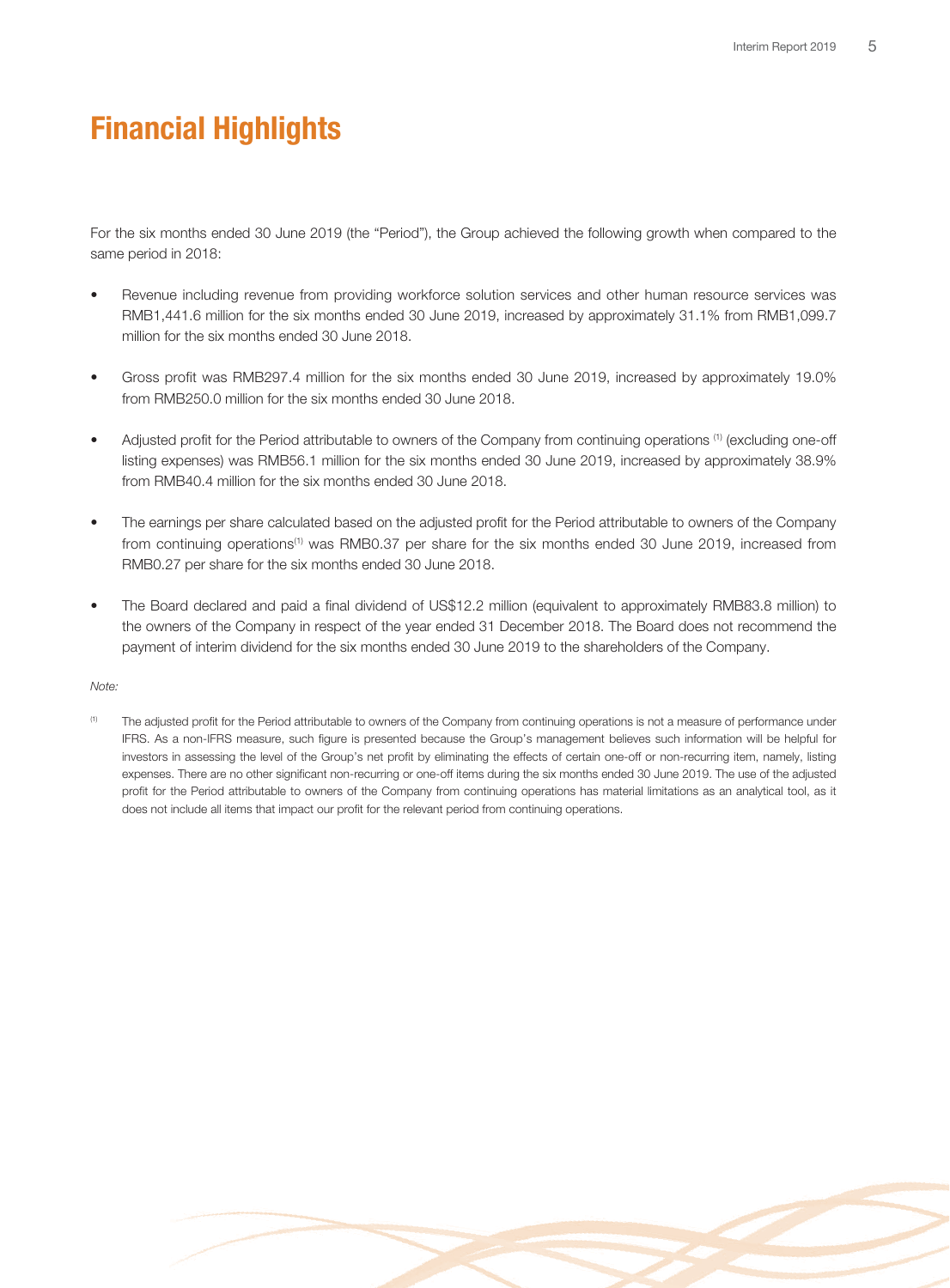# **BUSINESS REVIEW**

The Group is the leading workforce solution service provider in the Greater China region and continued to achieve a strong growth in the first half of 2019. Leveraging on the Group's reputable brands, it successfully capitalised on the strong potential in the PRC workforce solution market and the increase in popularity of flexible staffing model as evidenced by the growth in the Group's overall revenue and, particularly, the flexible staffing business line during the Period.

In the first half of 2019, the Group achieved a revenue of RMB1,441.6 million, representing an increase of approximately 31.1% compared to the corresponding period in 2018. In particular, revenue generated from the arrangement of flexible staffing, the Group's major business, grew by approximately 35.4% to RMB1,256.7 million. During the Period, adjusted profit attributable to owners of the Company from continuing operations (excluding one-off listing expenses) was RMB56.1 million, representing an increase of approximately 38.9% from RMB40.4 million for the six months ended 30 June 2018.

With its dedication to excellence, the Group continued to maintain its wide recognition in the Greater China region as underscored by a number of awards obtained during the Period. During the Period, the Group received "The Best HR Service Organization of the Year 2018" (2018年度最佳人力資源服務機構) from HR Salon and "Best HR Awards-2018 – Recruitment Agency of the Year" (最佳人力資源服務-年度招聘服務機構獎) from CTgoodjobs. The Group was also named "The Best Comprehensive HR Service Provider in Greater China (Foreign Company/Joint Venture)" (大中華區最佳 綜合人力資源服務機構(外資╱合資)) by HRoot. It was also one of the "Top 12 Flexible Staffing Service Providers" (中國 靈活用工服務機構12強) and "Top 10 Individual Ability Development Solution Providers" (中國個人能力發展培訓機構10強) recognised by HR Excellence Center in 2019.

During the Period, the Group continued its strategy to expand its business scale and market share. As at 30 June 2019, the Group had served over 22,800 clients, including over 270 Fortune 500 companies and prominent local public and private employers. During the Period, the Group has acquired over 300 new clients. The Group also strived to strengthen its relationship with its clients by expanding service offerings with an aim to fully cover its clients' workforce related needs and create values. In addition, the Group focused on driving the growth of its talent pool by leveraging its ability to match talents with suitable career opportunities, the quality of its services and its ability to engage talents throughout different stages of their career life cycle. As at 30 June 2019, the Group had over 4.5 million candidates in its talent pool.

During the Period, the Group upgraded its internal online management system, which has contributed to optimising its execution and management of flexible staffing and headhunting businesses and improved operating efficiency.

On 10 July 2019, the shares of the Company was successfully listed on the Main Board of the Stock Exchange, marking a key milestone in the development of the Group.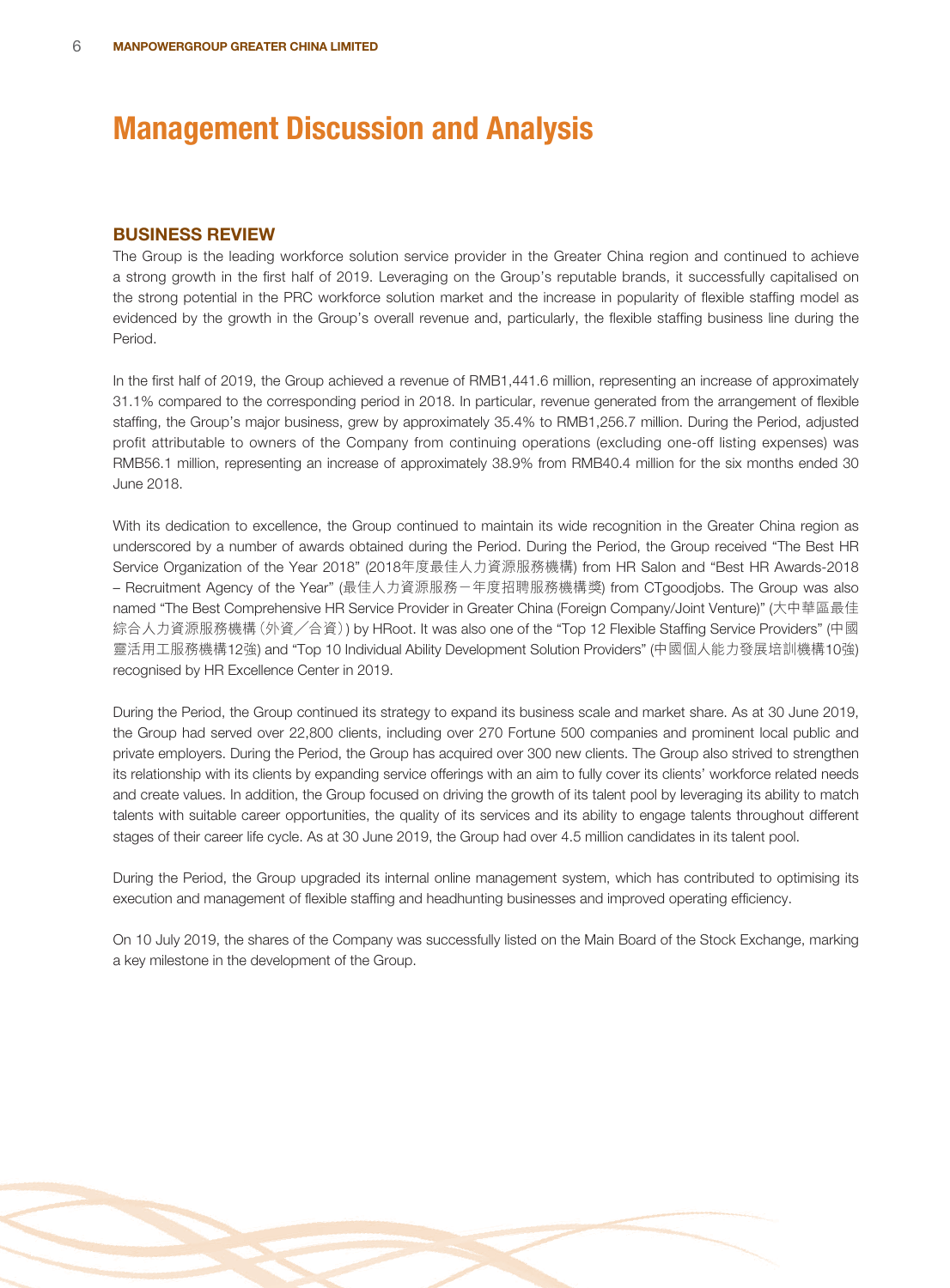# **FUTURE OUTLOOK AND STRATEGIES**

With the access to additional funding from the Listing, the Group will strengthen its technological capabilities and invest in digital workforce platforms for its flexible staffing business, including the development of a flexible staffing system, which enables the Group to capture increased flexible staffing business opportunities and increase the size of its flexible staffing talent database; and the development of a training platform, which allows the Group to provide more upskill training to its employees, associates and clients.

The Group will continue to focus on the strategies to expand its business and market share, in particular the flexible staffing business, by hiring partners and consultants in support of its organic growth and through strategic merger and acquisitions. Looking forward, the Group will continue to expand its service offerings, particularly flexible staffing business, in its existing markets including Shanghai and Beijing. In addition, the Group will expand its geographic coverage by establishing presence in areas with strong economic fundamentals and large human resource service markets, such as second-tier cities of China and cities in Central China and Western China.

As for the overall performance, the Group will take active steps to improve its efficiency in order to deliver better financial results in 2019. Meanwhile, the Group will continue to strengthen its cash flow management by focusing on cash collection and maintaining liquidity, allowing the Group to get prepared for any potential volatility in this ever-changing market.

Amid the market turbulence and uncertainties in light of certain macroeconomic factors such as the US-China trade war and the slowdown of China gross domestic product (GDP) growth, the Group expects a slowdown in the growth of its headhunting and recruitment process outsourcing ("RPO") businesses. Nevertheless, the Group is confident of its future prospects and is expected to continue its growth in overall revenue. As a token of appreciation to shareholders for their support, the Group expects to distribute dividend of approximately 35% to 45% of the annual profits of 2019.

# **PERFORMANCE HIGHLIGHTS**

The Group provides comprehensive workforce solutions under four business lines, namely (i) flexible staffing; (ii) headhunting; (iii) RPO; and (iv) other HR services, serving corporate and government clients across the Greater China region. The following table sets forth the Group's key operating metrics for the periods or as at the dates indicated:

|                                                                | Six months ended/<br>at 30 June |        |  |
|----------------------------------------------------------------|---------------------------------|--------|--|
|                                                                | 2019                            | 2018   |  |
|                                                                |                                 |        |  |
| <b>Flexible staffing</b>                                       |                                 |        |  |
| Number of associate placed during the period                   | 17,500                          | 13,900 |  |
| Number of candidate in flexible talent database (in thousands) | 1,100                           | 1,000  |  |
|                                                                |                                 |        |  |
| <b>Headhunting</b>                                             |                                 |        |  |
| Number of placement during the period                          | 2,100                           | 2,000  |  |
| Number of headhunter                                           | 460                             | 460    |  |
| Number of candidate in headhunting database (in thousands)     | 2,300                           | 1,800  |  |
|                                                                |                                 |        |  |
| <b>RPO</b>                                                     |                                 |        |  |
| Number of placement during the period                          | 1,300                           | 1.000  |  |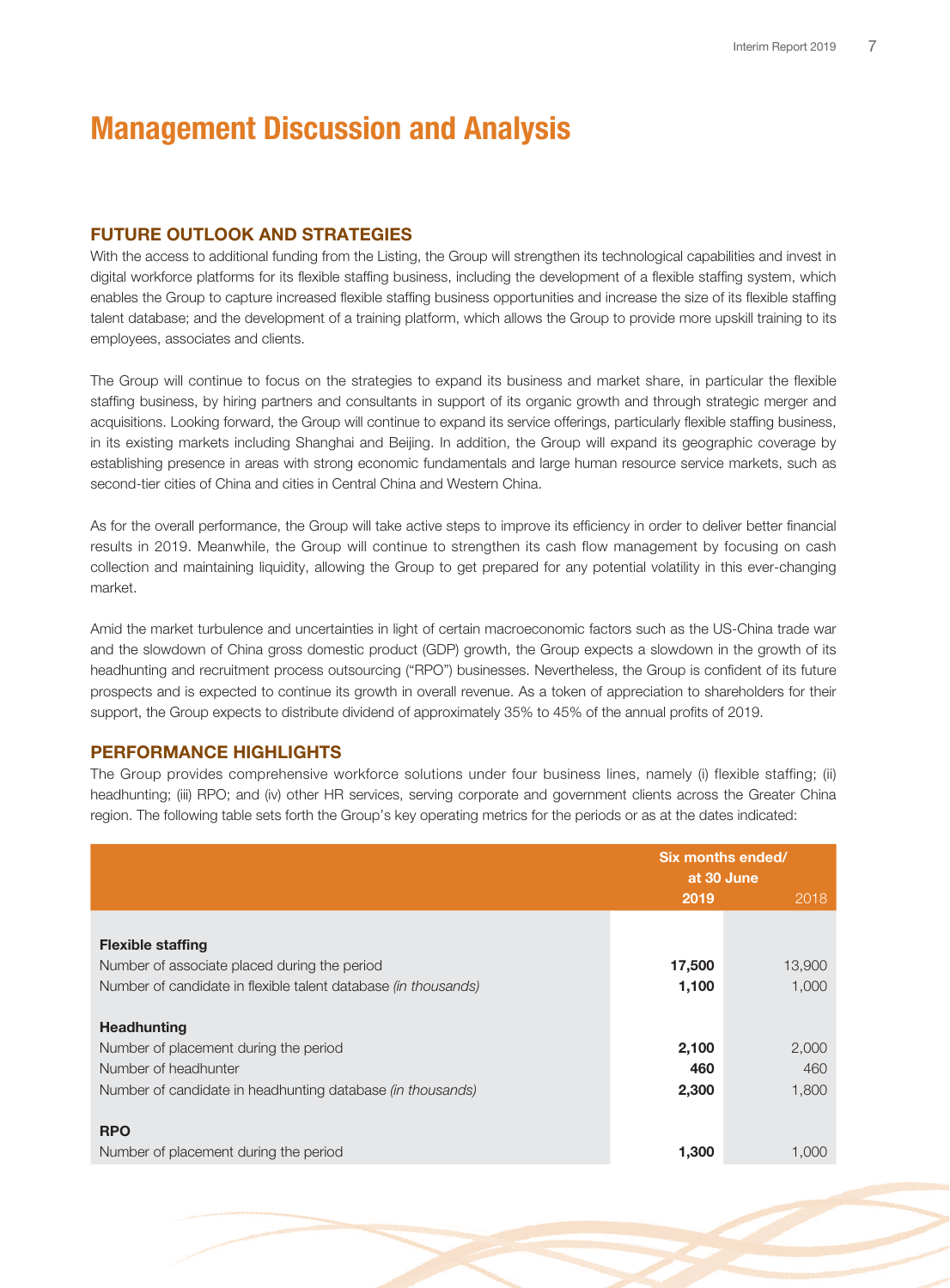# **FINANCIAL REVIEW**

### **Revenue**

During the six months ended 30 June 2019, the Group derived its revenue primarily from (i) workforce solution services, including flexible staffing, headhunting and RPO; and (ii) other HR services, including HR consultancy services, training and development, career transition, payroll services as well as government solutions. The following table sets out a breakdown of the Group's revenue by business line for the periods indicated:

|                                                      | <b>Six months</b><br>ended 30 June | Change in  |       |
|------------------------------------------------------|------------------------------------|------------|-------|
|                                                      | 2019<br>(RMB'000)                  | percentage |       |
| <b>Revenue</b><br><b>Workforce solution services</b> |                                    |            |       |
| Flexible staffing                                    | 1,256,721                          | 928,190    | 35.4% |
| Headhunting                                          | 136,332                            | 125,935    | 8.3%  |
| <b>RPO</b>                                           | 14,742                             | 14,565     | 1.2%  |
| <b>Other HR services</b>                             | 33,797                             | 30,979     | 9.1%  |
|                                                      |                                    |            |       |
| <b>Total</b>                                         | 1,441,592                          | 1,099,669  | 31.1% |

The revenue of the Group increased by approximately 31.1% from RMB1,099.7 million for the six months ended 30 June 2018 to RMB1,441.6 million for the six months ended 30 June 2019. This increase was attributable to:

- (i) the increase in revenue generated from flexible staffing from RMB928.2 million for the six months ended 30 June 2018 to RMB1,256.7 million for the six months ended 30 June 2019, primarily due to the increase in number of associate placed during the Period;
- (ii) the increase in revenue generated from headhunting from RMB125.9 million for the six months ended 30 June 2018 to RMB136.3 million for the six months ended 30 June 2019, primarily due to the increase in number of successful placements made during the Period;
- (iii) the increase in revenue generated from other HR services from RMB31.0 million for the six months ended 30 June 2018 to RMB33.8 million for the six months ended 30 June 2019, primarily due to the increase in revenue generated from government solution services during the Period.

During the six months ended 30 June 2019, the Group operated in the Greater China region, including the PRC, Hong Kong, Macau and Taiwan with the PRC contributing the largest part of the Group's total revenue during the Period. The following table sets out a breakdown of the Group's revenue by geographic location for the periods indicated:

|                     | <b>Six months</b><br>ended 30 June | Change in         |            |
|---------------------|------------------------------------|-------------------|------------|
|                     | 2019<br>(RMB'000)                  | 2018<br>(RMB'000) | percentage |
| <b>Revenue</b>      |                                    |                   |            |
| The PRC             | 705,144                            | 502,945           | 40.2%      |
| Hong Kong and Macau | 337,094                            | 272,976           | 23.5%      |
| Taiwan              | 399,354                            | 323,748           | 23.4%      |
|                     |                                    |                   |            |
| <b>Total</b>        | 1,441,592                          | 1,099,669         | 31.1%      |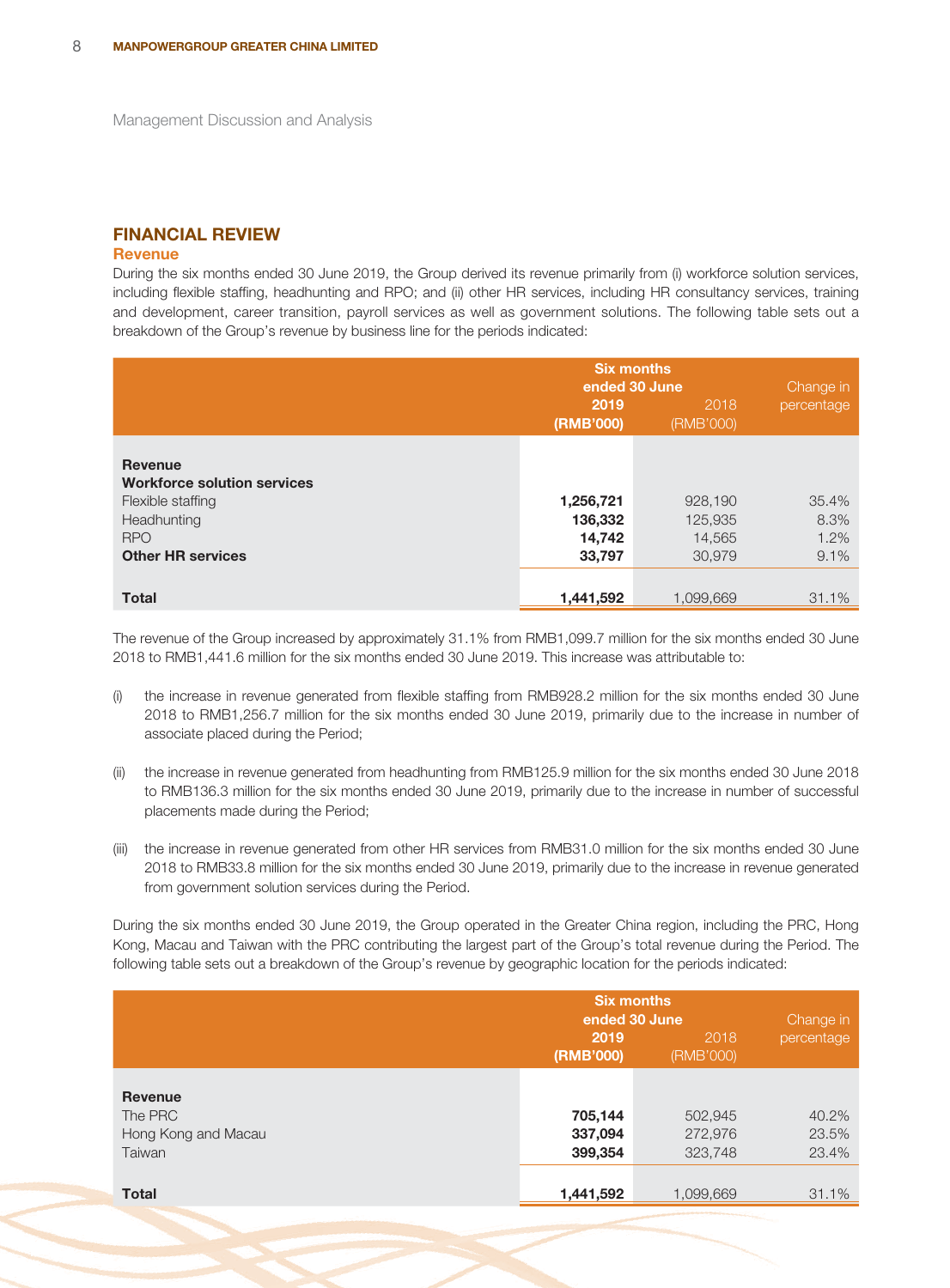# **FINANCIAL REVIEW (Continued)**

### **Cost of services**

The Group's cost of services increased by approximately 34.7% from RMB849.6 million for the six months ended 30 June 2018 to RMB1,144.2 million for the six months ended 30 June 2019. This increase was generally in line with the increase in the Group's revenue.

### **Gross profit and gross profit margin**

Gross profit represents revenue less cost of services. As a result of the foregoing, the Group's gross profit increased by approximately 19.0% from RMB250.0 million for the six months ended 30 June 2018 to RMB297.4 million for the six months ended 30 June 2019.

The Group's gross profit margin decreased from approximately 22.7% for the six months ended 30 June 2018 to approximately 20.6% for the six months ended 30 June 2019, primarily due to the increase in proportion of revenue generated from flexible staffing, which had a lower gross profit margin as compared to that of the Group's other business lines.

The following table sets out the Group's gross profit margin by business line for the periods indicated:

|                                    |             | <b>Six months</b><br>ended 30 June |                |
|------------------------------------|-------------|------------------------------------|----------------|
|                                    | 2019<br>(%) | 2018<br>$(\%)$                     | Change<br>(% ) |
| <b>Workforce solution services</b> |             |                                    |                |
| Flexible staffing                  | 11.4        | 11.6                               | $-0.2$         |
| Headhunting                        | 91.9        | 90.9                               | $+1.0$         |
| <b>RPO</b>                         | 90.2        | 99.0                               | $-8.8$         |
| <b>Other HR services</b>           | 45.4        | 44.3                               | $+1.1$         |
| <b>Overall</b>                     | 20.6        | 22.7                               | $-2.1$         |

### **Selling and administrative expenses**

The Group's selling and administrative expenses primarily include (i) salaries and benefits; (ii) office expenses; and (iii) others, including travelling, marketing and advertising expenses.

The Group's selling expenses increased by approximately 12.1% from RMB169.3 million for the six months ended 30 June 2018 to RMB189.9 million for the six months ended 30 June 2019, primarily due to the increase in staff costs as a result of the expansion of the Group's flexible staffing business.

The Group's administrative expenses remained stable at RMB26.5 million and RMB26.7 million for the six months ended 30 June 2018 and 2019, respectively.

The Group's selling expenses accounted for approximately 15.4% and 13.2% of its total revenue for the six months ended 30 June 2018 and 2019, respectively, while the Group's administrative expenses accounted for approximately 2.4% and 1.9% of its total revenue for the six months ended 30 June 2018 and 2019, respectively. The decrease in both selling expenses and administrative expenses as a percentage of total revenue was primarily due to the improvement in operational efficiency.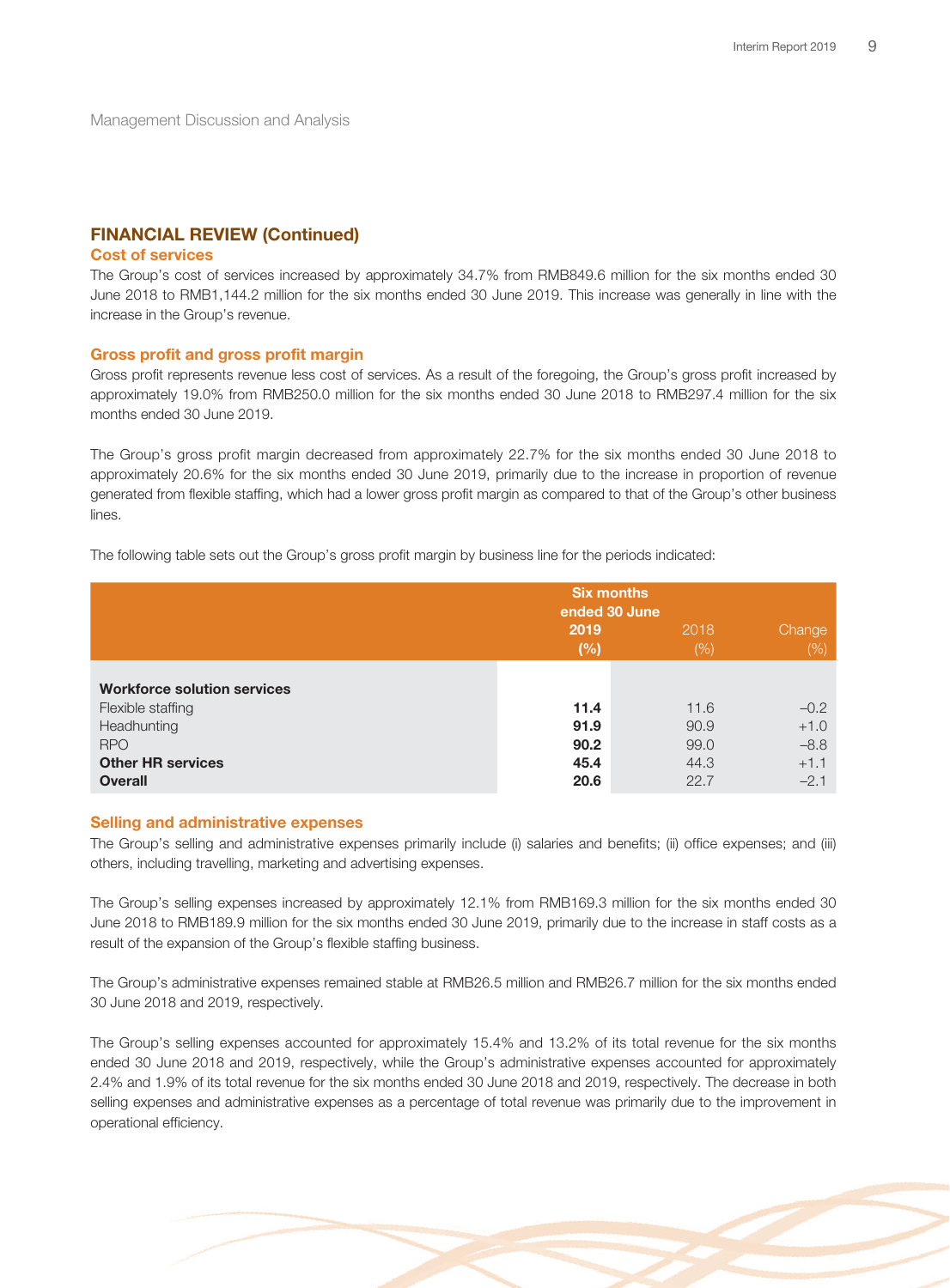### **FINANCIAL REVIEW (Continued)**

### **Other income**

The Group's other income primarily includes interest income on bank deposits. The Group's other income increased by approximately 121.6% from RMB1.6 million for the six months ended 30 June 2018 to RMB3.5 million for the six months ended 30 June 2019.

#### **Other gains and losses**

The Group's other gains and losses consist of net exchange gains and the change in fair value of the Group's structured deposits, which was presented as financial assets at fair value through profit or loss in the Group's condensed consolidated statement of financial position. The Group's other gains and losses decreased by approximately 57.6% from RMB4.0 million for the six months ended 30 June 2018 to RMB1.7 million for the six months ended 30 June 2019. This decrease was primarily due to the decrease in fair value gain arising from the structured deposits.

### **Share of loss of associates**

The Group's share of loss of associates was primarily due to the losses incurred for the initial operations of certain of the Group's associates.

#### **Income tax expense**

The Group's income tax expense primarily consists of enterprise income tax ("EIT") payable, Hong Kong profits tax payable, Macau complementary tax payable and Taiwan income tax payable by its subsidiaries in the respective locations.

The Group's income tax expense increased by approximately 47.7% from RMB12.0 million for the six months ended 30 June 2018 to RMB17.7 million for the six months ended 30 June 2019.

The Group's effective income tax rate for the six months ended 30 June 2019 was approximately 28.2%, compared to approximately 20.5% for the six months ended 30 June 2018. The increase of the effective income tax rate was primarily due to the listing expenses incurred for the Period, which was non-deductible for tax purposes.

#### **Profit for the period attributable to owners of the Company from continuing operations**

As a result of the foregoing, the Group's profit for the period attributable to owners of the Company from continuing operations decreased by approximately 8.5% from RMB40.4 million for the six months ended 30 June 2018 to RMB36.9 million for the six months ended 30 June 2019.

### **Profit for the period attributable to owners of the Company from discontinued operation**

Profit for the period attributable to owners of the Company from discontinued operation decreased from RMB0.4 million for the six months ended 30 June 2018 to nil for the six months ended 30 June 2019 upon the disposal of Manpower & Reach Human Resource Service (Guangzhou) Co., Ltd on 12 December 2018 to a non-controlling shareholder of the Group.

### **Adjusted profit for the period attributable to owners of the Company from continuing operations**

The Group's adjusted profit for the period attributable to owners of the Company from continuing operations (excluding one-off listing expenses) increased by approximately 38.9% from RMB40.4 million for the six months ended 30 June 2018 to RMB56.1 million for the six months ended 30 June 2019.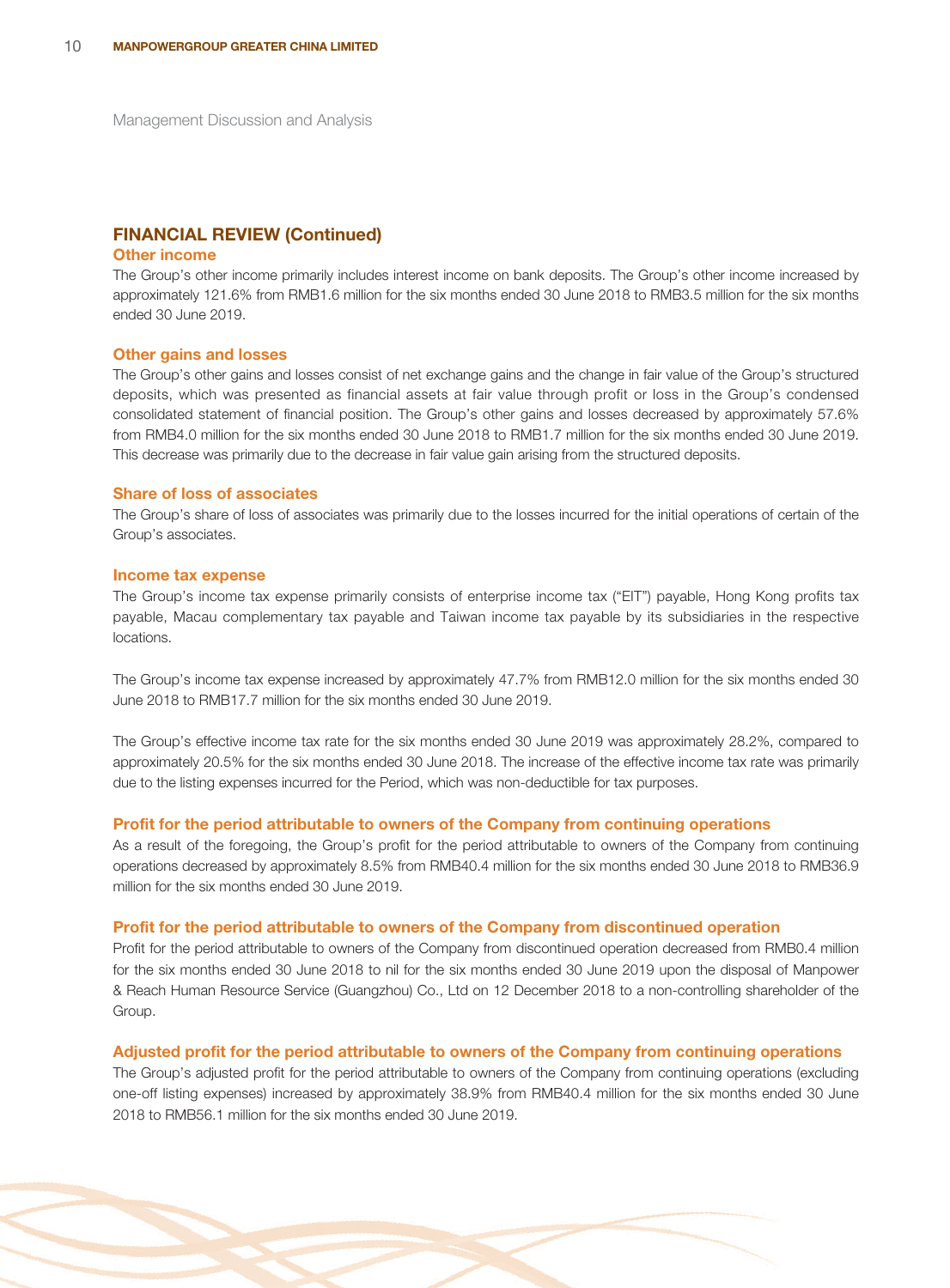### **LIQUIDITY, FINANCIAL AND CAPITAL RESOURCES**

The Group expects to continue meeting its operating capital, capital expenditure and other capital needs with proceeds from the Listing and cash generated from operations. The Group currently does not have any plans for material additional external debt or equity financing and will continue to evaluate potential financing opportunities based on its need for capital resources and market conditions.

### **Net current assets**

As at 30 June 2019, the Group's net current assets amounted to RMB473.9 million (31 December 2018: RMB548.5 million). Specifically, the Group's total current assets decreased from RMB952.3 million as at 31 December 2018 to RMB903.2 million as at 30 June 2019. The Group's total current liabilities increased by approximately 6.3% from RMB403.8 million as at 31 December 2018 to RMB429.3 million as at 30 June 2019. The decrease in net current assets was primarily due to the payment of dividend in June 2019.

#### **Cash position**

As at 30 June 2019, the Group had bank balances and cash, together with its restricted bank deposits, time deposits with original maturity over three months and structured deposits (presented as financial assets at fair value through profit or loss) of RMB408.4 million (31 December 2018: RMB506.0 million). The decrease in bank balances and cash was primarily due to the payment of dividend in June 2019.

### **Indebtedness**

As at 30 June 2019, the Group had lease liabilities of RMB74.9 million (31 December 2018: Nil). The Group had no bank loans or convertible loans during the Period and as at 30 June 2019 (31 December 2018: Nil). As a result, the Group's gearing ratio (calculated as total bank and other borrowings divided by total equity) of the Company as at 30 June 2019 was nil (31 December 2018: Nil).

### **Pledge of assets**

There was no pledge of the Group's assets as at 30 June 2019.

### **Financial risks**

The Group's activities expose it to a variety of financial risks, including currency risk, interest rate risk, credit risk and liquidity risk. Generally, the Group introduces conservative strategies on its risk management and has not used any derivatives and other instruments for hedging purposes.

### **Currency risk**

The inter-company balances of the Company and certain subsidiaries are denominated in US\$ and the net proceeds from the Listing are denominated in HK\$, which are exposed to foreign currency risk. The Group currently does not have a foreign currency hedging policy. However, the Group will closely monitor its foreign exchange exposure and will consider hedging of significant foreign currency exposure should the need arise.

### **Interest rate risk**

The Group's exposure to fair value interest rate risks relates primarily to the Group's fixed-rate time deposits with original maturity over three months. The Group also exposes to cash flow interest rate risk in relation to variable rate restricted bank deposits and bank balances. The Group has not used derivative financial instruments to any hedge interest rate risk.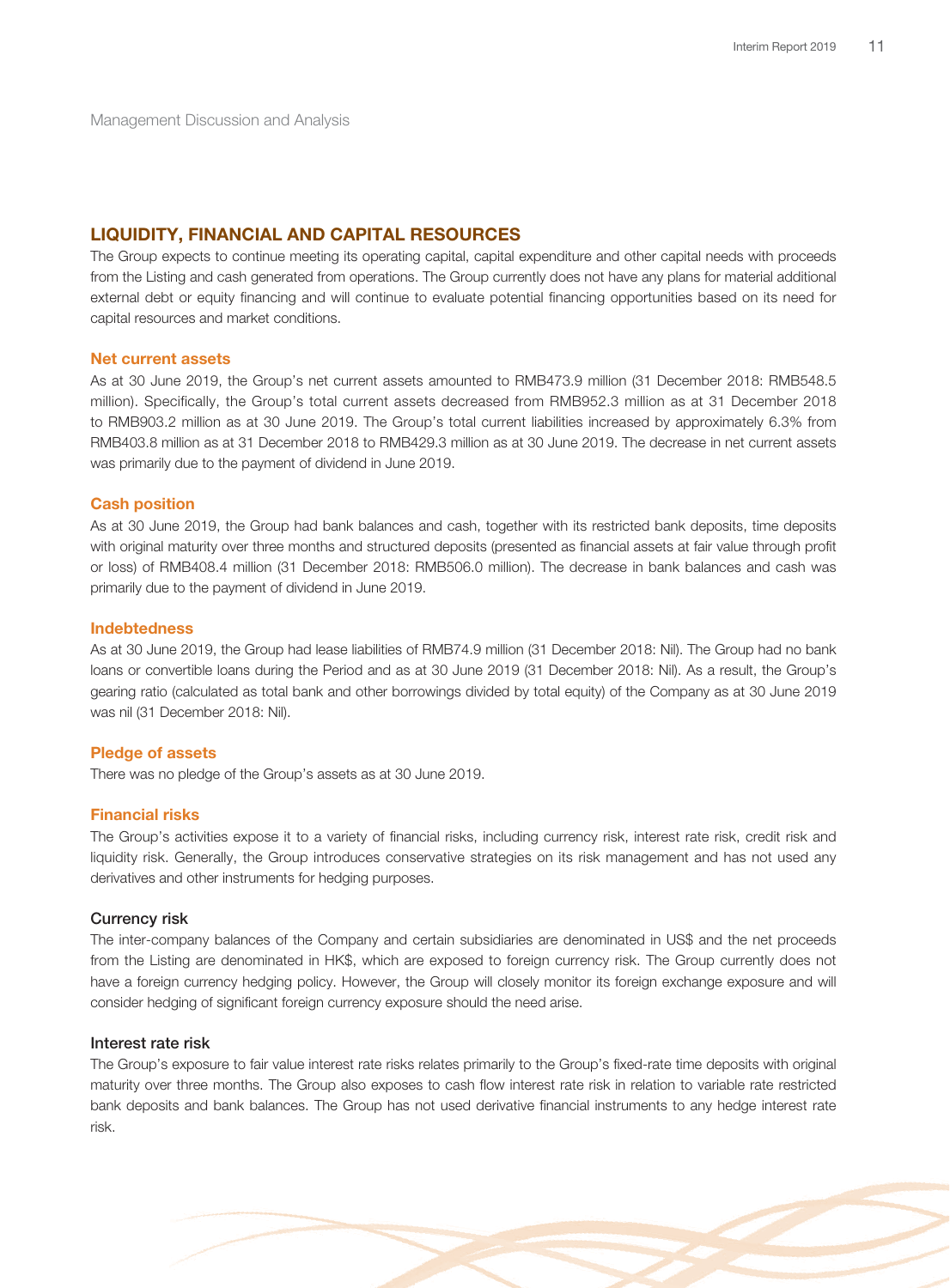### **LIQUIDITY, FINANCIAL AND CAPITAL RESOURCES (Continued)**

### **Financial risks (Continued)**

### **Credit risk**

The Group's exposure to credit risks relates primarily to structured deposits, time deposits with original maturity over three months, restricted bank deposits and bank balances, trade and other receivables, and amount due from ultimate holding company and arises from default of the counterparty, with a maximum exposure equal to the carrying amounts of these instruments. Concentrations of credit risk are managed by customer/counterparty and by geographical region. There are no significant concentrations of credit risk within the Group. The Directors believe that there is no material credit risk inherent in the Group's outstanding balance of financial assets included in other receivables and amount due from ultimate holding company.

### **Liquidity risk**

The Group manages its liquidity risk by maintaining adequate reserves, banking facilities and reserve borrowing facilities and by continuously monitoring forecast and actual cash flows and matching the maturity profiles of financial assets and liabilities.

### **KEY FINANCIAL RATIO**

As at 30 June 2019, the current ratio (calculated as total current assets divided by the total current liabilities) of the Group was 2.1 times (31 December 2018: 2.4 times).

### **CONTINGENT LIABILITIES**

As at 30 June 2019, the Group had outstanding surety bonds of RMB98.3 million (31 December 2018: RMB129.0 million), for which restricted bank deposits and financial assets at fair value through profit or loss were pledged as required by certain clients of the Group.

### **COMMITMENTS**

As at 30 June 2019, the Group did not have any significant capital and other commitments, long-term obligations or guarantee (31 December 2018: Nil).

### **OFF-BALANCE SHEET COMMITMENTS AND ARRANGEMENTS**

Except for the contingent liabilities disclosed above, as at 30 June 2019, the Group did not have any outstanding loan capital issued or agreed to be issued, bank overdrafts, loans, debt securities, borrowings or other similar indebtedness, liabilities under acceptances (other than normal trade bills), acceptance credits, debentures, mortgages, charges, finance leases or hire purchase commitments, guarantees or other material contingent liabilities.

# **MATERIAL ACQUISITION AND DISPOSAL OF SUBSIDIARIES, ASSOCIATED COMPANIES AND JOINT VENTURES**

During the six months ended 30 June 2019, the Group did not perform any material acquisition or disposal of subsidiaries, associated companies and joint ventures.

### **SIGNIFICANT INVESTMENTS HELD BY THE GROUP**

Save as disclosed in note 13 to the condensed consolidated financial statements on page 42 in this interim report, there were no significant investment held by the Group as at 30 June 2019.

### **FUTURE PLANS FOR MATERIAL INVESTMENTS**

The Group has not planned to make any significant investments or acquisition of capital assets. No concrete plan for future investments is in place as at the date of this interim report.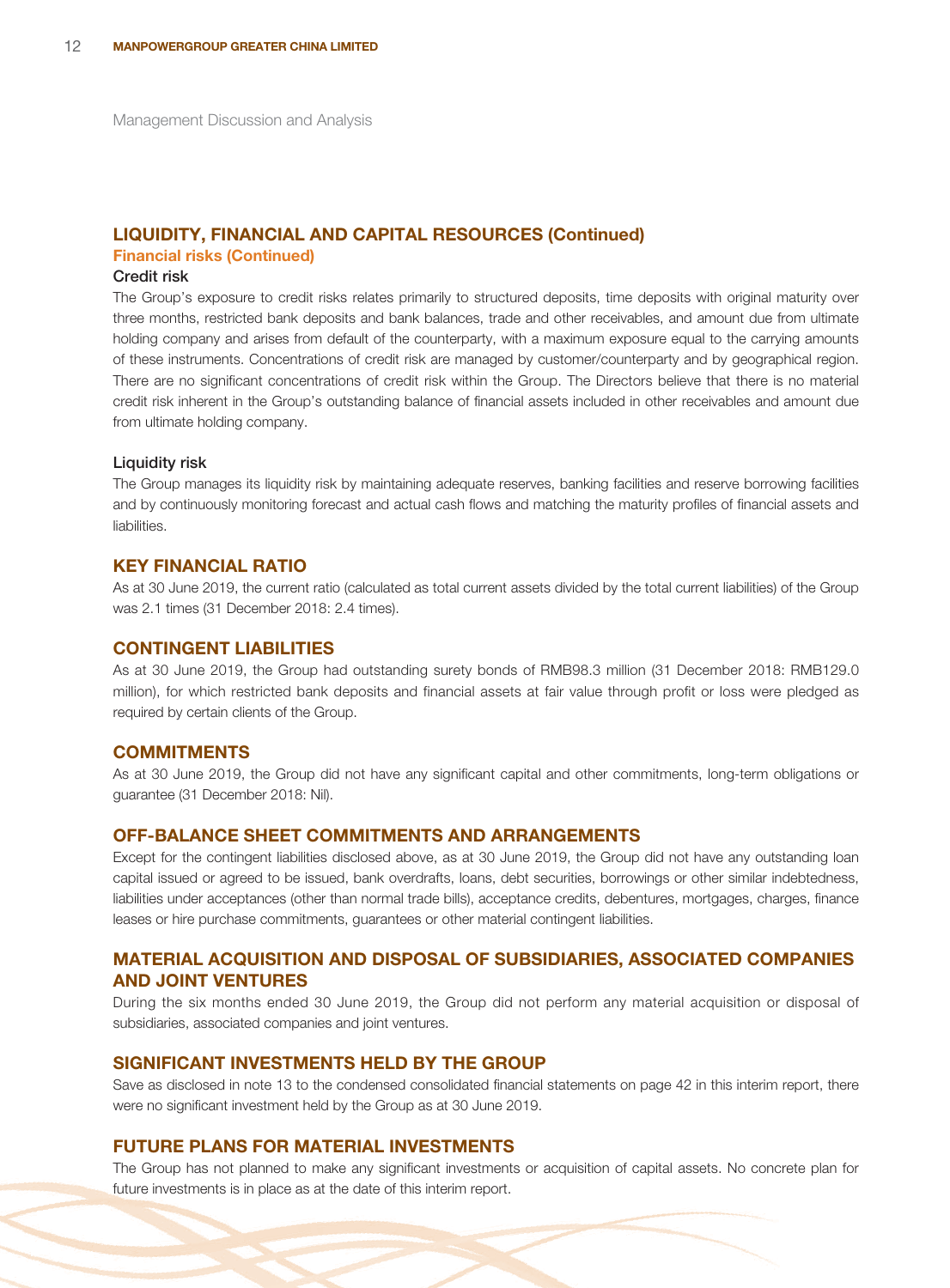### **USE OF PROCEEDS FROM INITIAL PUBLIC OFFERING**

As at the date of this interim report, net proceeds from the Listing and after the consideration of over-allotment of approximately HK\$524.0 million had not been utilised and are held in bank deposits and it is intended that they will be applied in the manner consistent with the proposed allocations as set out the prospectus of the Company dated 27 June 2019 (the "Prospectus").

### **EMPLOYEE AND REMUNERATION POLICY**

The Group's employees include its own employees and associates. Own employees refer to the employees for the Group's operations, including finance and IT and excluding those for flexible staffing assignments. Associates refers to those who are assigned to work on client premises, typically under client instruction and supervision during the term of deployment. As at 30 June 2019, the Group employed approximately 1,300 own employees and approximately 17,500 associates.

The Group offers its own employees remuneration packages that include salary and bonuses, and determines employee remuneration based on factors such as qualifications and years of experience. The Group's own employees also receive welfare benefits, including medical care, retirement benefits, occupational injury insurance and other miscellaneous items. The Group has established labor unions in the PRC to protect employees' rights, helping the Group achieve its economic goals and encourage employees to participate in its management decisions.

As for the Group's associates, who are employed on a contract basis, are cross-trained in multiple aspects of staffing as the Group's provides relevant training to help associates adapt to clients' positions quickly, including trainings on computer skills and other soft skills. Such training equips the associates the ability to assist the Group's clients in different positions and departments, furthermore, it helps associates find better positions through talent upskill.

The Company adopted a share option scheme on 5 June 2019 as an incentive for eligible employees and Directors of the Group, details of which are set out in the section headed "D. Other Information – 1. Share Option Scheme" in Appendix IV to the Prospectus.

### **EVENTS AFTER THE END OF THE REPORTING PERIOD**

- (1) On 10 July 2019, the Company capitalised an amount of HK\$1,350,979.2 standing to the credit of the share premium account of the Company by applying such sum in paying up in full at par 135,097,920 shares for allotment and issue of the shares of the Company to the shareholders as of the date of passing of the resolution on a pro rata basis.
- (2) On 10 July 2019, the Company issued 50,000,000 ordinary shares at HK\$0.01 each pursuant to the global offering of the shares of the Company at the price of HK\$9.90 per share and the Company's shares were listed on the Main Board of the Stock Exchange on the same date.
- (3) On 2 August 2019, the over-allotment option was fully exercised and the Company issued additional 7,500,000 ordinary shares on 7 August 2019.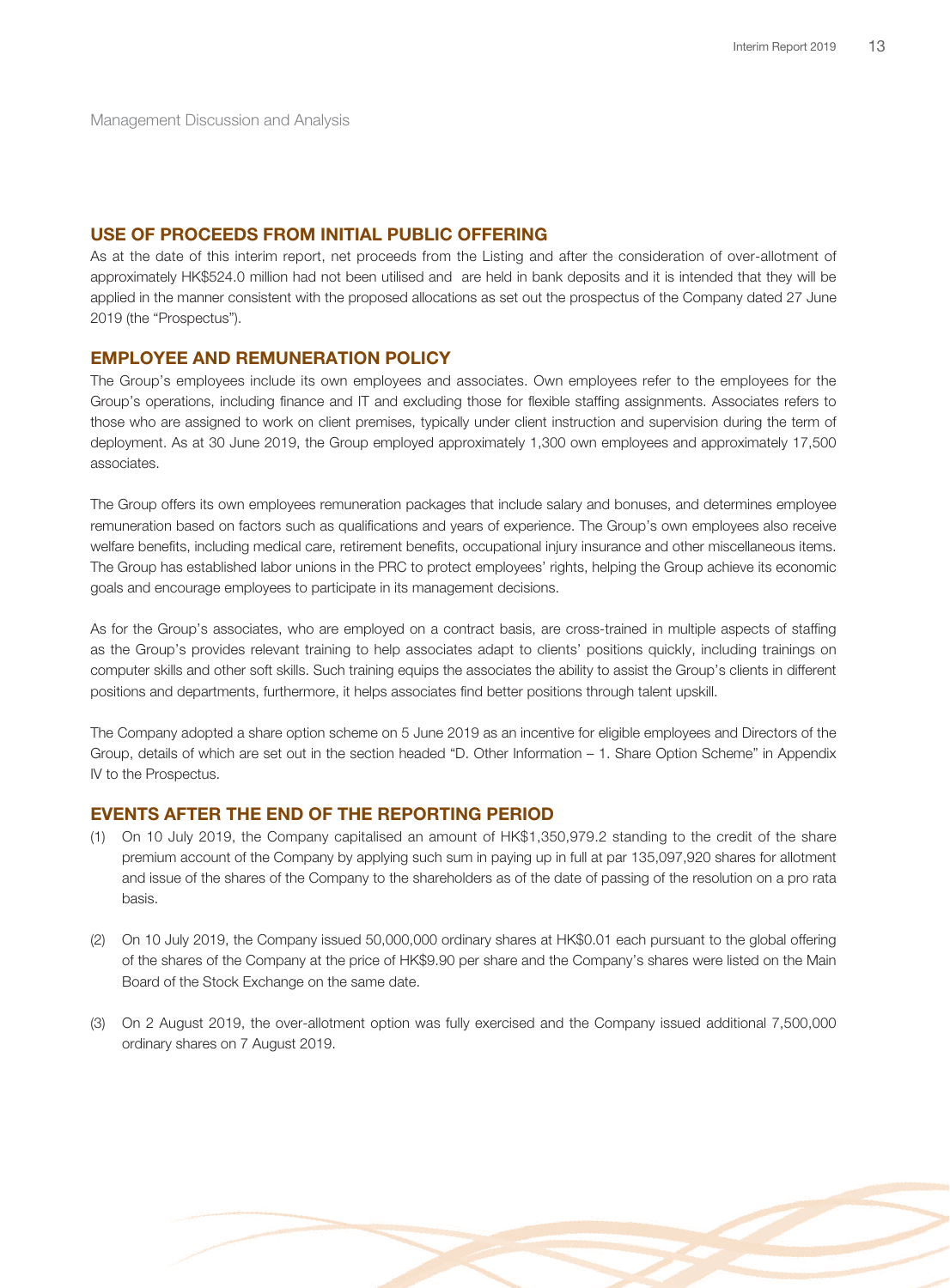### **CORPORATE GOVERNANCE**

The Group is committed to achieving high standards of corporate governance to safeguard the interests of the holders (the "Shareholders") of the shares (the "Shares") of the Company and to enhance corporate value and accountability.

The Company has adopted the corporate governance code (the "Corporate Governance Code") contained in Appendix 14 to the Rules Governing the Listing of Securities on the Stock Exchange (the "Listing Rules") as its own code on corporate governance since the Listing.

The Company has complied with the Corporate Governance Code since the Listing up to the date of this interim report.

# **COMPLIANCE WITH THE MODEL CODE FOR SECURITIES TRANSACTIONS BY DIRECTORS**

The Company has adopted the Model Code for Securities Transactions by Directors of Listed Issuers as contained in Appendix 10 to the Listing Rules (the "Model Code") as the guidelines for the Directors' dealings in the securities of the Company since the Listing.

Having made specific enquiries with all the Directors, each of the Directors has confirmed that he/she has complied with the Model Code since the Listing up to the date of this interim report.

### **SHARE OPTION SCHEME**

The Company approved and adopted a share option scheme (the "Share Option Scheme") on 5 June 2019. The Share Option Scheme is subject to the requirements under Chapter 17 of the Listing Rules.

### **Details of the Share Option Scheme**

### **(1) Purpose**

The purpose of the Share Option Scheme is to motivate the participants to optimise their performance efficiency for the benefit of the Group and to attract and retain or otherwise maintain an on-going business relationship with the participants whose contributions are or will be beneficial to the long-term growth of the Group.

### **(2) Participants**

Any individual, being a full-time or part-time employee, executive, officer, or director (including non-executive director and independent non-executive director) of the Group who the Board or its delegate(s) considers, in their sole discretion, to have contributed or will contribute to the Group is entitled to be offered and granted options.

### **(3) The maximum number of Shares available for issue**

The total number of Shares which may be issued upon exercise of all options to be granted under the Share Option Scheme shall not in aggregate exceed 10% of the aggregate of the Shares in issue on the day on which trading of the Shares commences on the Stock Exchange, and such 10% limit represents 20,000,000 Shares.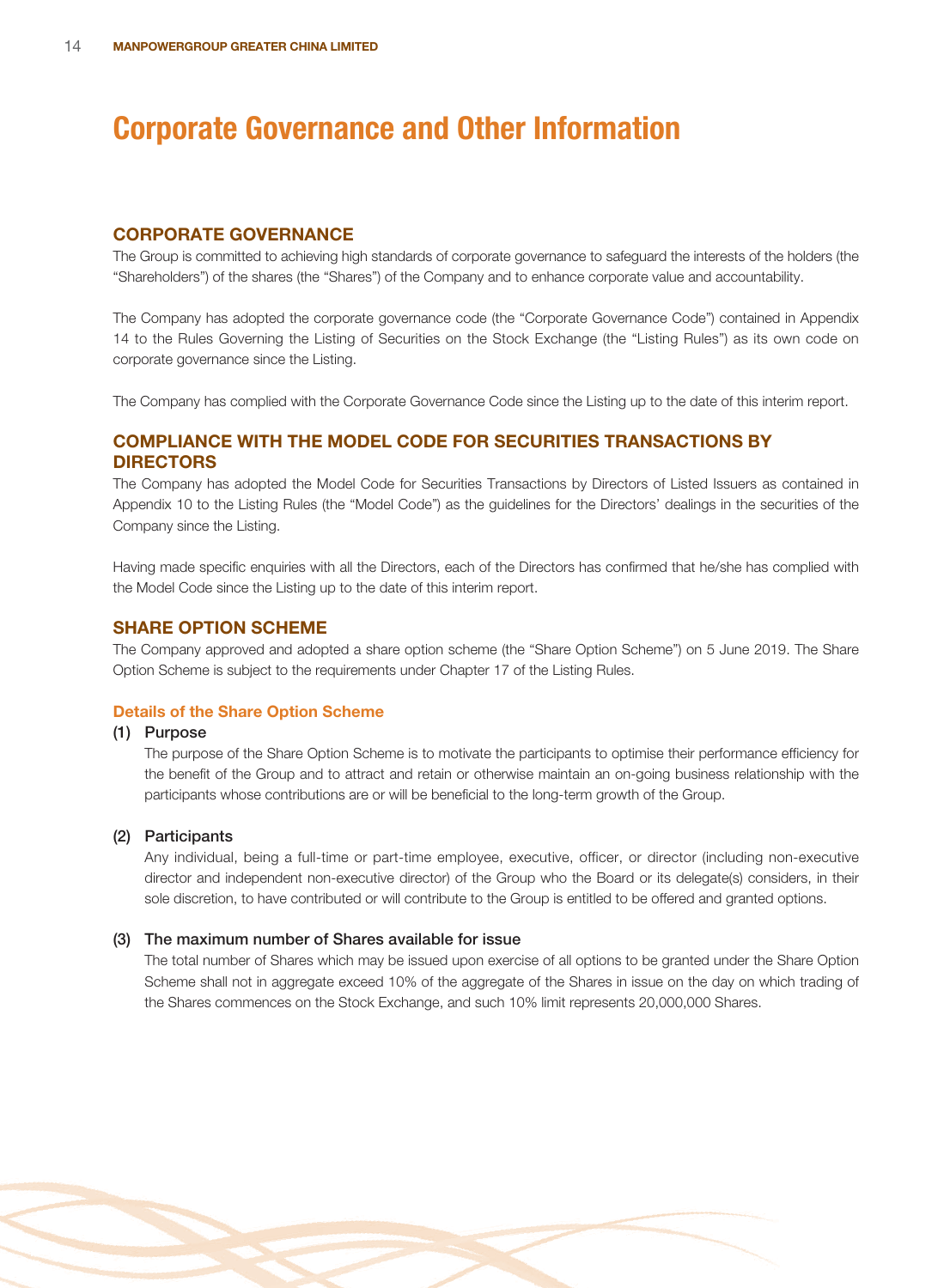### **SHARE OPTION SCHEME (Continued)**

### **Details of the Share Option Scheme (Continued)**

### **(4) The maximum entitlement of each participant**

The total number of Shares issued and to be issued upon exercise of the options granted and to be granted under the Share Option Scheme and any other share option scheme of the Group (including both exercised and outstanding options) to each participant in any 12-month period shall not exceed 1% of the issued share capital of the Company for the time being.

### **(5) Time of acceptance and exercise of option**

An option may, subject to the terms and conditions upon which such option is granted, be exercised in whole or in part by the grantee giving notice in writing to the Company in such form as the Board may from time to time determine stating that the option is thereby exercised and the number of Shares in respect of which it is exercised.

### **(6) Subscription price for Shares**

The subscription price per Share under the Share Option Scheme will be a price determined by the Board in its absolute discretion, but must be at least the higher of:

- (i) the official closing price of the Shares as stated in the Stock Exchange's daily quotations sheet on the date of offer of the option, which must be a day on which the Stock Exchange is open for the business of dealing in securities;
- (ii) the average of the official closing price of the Shares as stated in the Stock Exchange's daily quotations sheets for the five business days immediately preceding the date of offer of the option; and
- (iii) the nominal value of a Share.

### **(7) The duration of the Share Option Scheme**

The period during which an option may be exercised will be determined by the Board in its absolute discretion, save that no option may be exercised more than ten years after it has been granted. No option may be granted more than ten years after the date of approval of the Share Option Scheme. Subject to earlier termination by the Company in general meeting or by the Board, the Share Option Scheme shall be valid and effective for a period of ten years from the date of its adoption.

For further details of the Share Option Scheme, please refer to the section headed "Statutory and General Information – D. Other information – 1. Share Option Scheme" in Appendix IV to the prospectus.

### **Details of the share option granted**

Since the adoption of the Share Option Scheme, no share opinions were granted, exercised or cancelled by the Company under the Share Option Scheme. There were no outstanding share options under the Share Option Scheme as at the date of this interim report.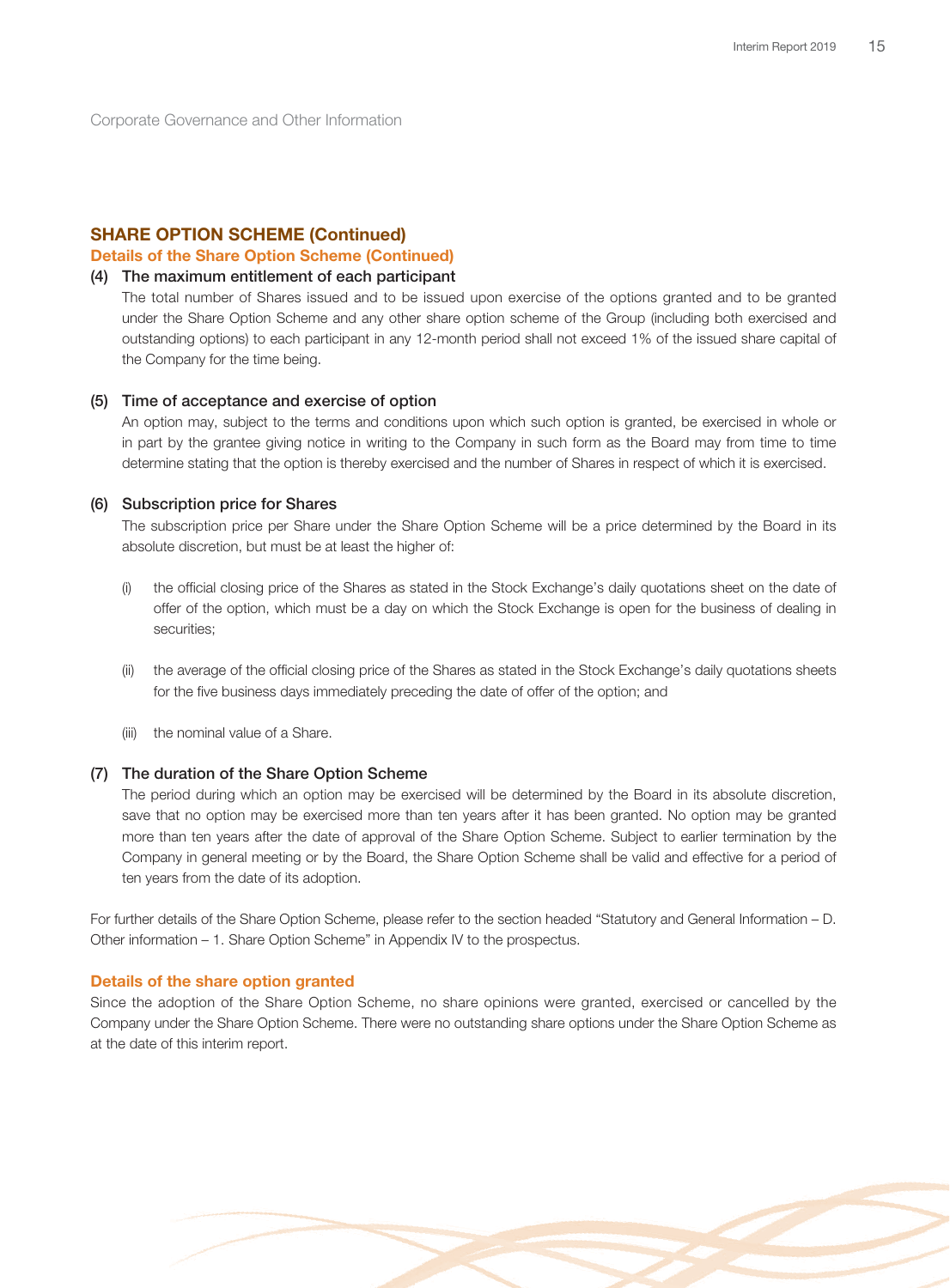# **DIRECTORS' AND CHIEF EXECUTIVES' INTERESTS AND SHORT POSITIONS IN SHARES, UNDERLYING SHARES AND DEBENTURES OF THE COMPANY OR ITS ASSOCIATED CORPORATIONS**

The Shares were not listed on the Stock Exchange as at 30 June 2019. Accordingly, Divisions 7 and 8 of Part XV of the Securities and Futures Ordinance (the "SFO") Chapter 571 of the laws of the Hong Kong Special Administrative Region and Section 352 of the SFO were not applicable to the Company as at 30 June 2019. As at the date of this interim report, none of the Directors and chief executives of the Company had any interests or short positions in the Shares, underlying Shares and debentures of the Company or its associated corporations, recorded in the register required to be kept under section 352 of the SFO or required to be notified to the Company and the Stock Exchange pursuant to the Model Code.

# **SUBSTANTIAL SHAREHOLDERS' AND OTHER PERSONS' INTERESTS AND SHORT POSITIONS IN THE SHARES AND UNDERLYING SHARES OF THE COMPANY**

As stated above, the Shares were not listed on the Stock Exchange as at 30 June 2019. Accordingly, Divisions 2 and 3 of Part XV of the SFO and Section 336 of the SFO were not applicable to the Company as at 30 June 2019. As at the date of this interim report, so far as is known to the Company, as recorded in the register required to be kept by the Company under section 336 of the SFO, the following persons, other than a Director or chief executive of the Company, had an interest of 5% or more in the Shares or underlying Shares:

|                                       |                                        | <b>Number of</b><br><b>Shares or</b><br>underlying Shares | <b>Approximate</b><br>percentage of<br>shareholding |
|---------------------------------------|----------------------------------------|-----------------------------------------------------------|-----------------------------------------------------|
| <b>Name of Shareholder</b>            | <b>Nature of Interest</b>              | (Note 1)                                                  | (Note 1)                                            |
| Manpower Holdings, Inc.               | Beneficial owner                       | 41,539,168 (L)                                            | 20.02%                                              |
| Manpower Nominees Inc.                | Beneficial owner                       | 34,960,220 (L)                                            | 16.85%                                              |
| ManpowerGroup Inc. (Note 2)           | Interest in controlled<br>corporations | 76,499,388 (L)                                            | 36.87%                                              |
| <b>CM Phoenix Tree Limited</b>        | Beneficial owner                       | 73,500,612 (L)                                            | 35.42%                                              |
| CM Phoenix Tree II Limited (Note 3)   | Interest in controlled<br>corporation  | 73,500,612 (L)                                            | 35.42%                                              |
| CPEChina Fund II, L.P. (Note 3)       | Interest in controlled<br>corporation  | 73,500,612 (L)                                            | 35.42%                                              |
| CITIC PE Associates II, L.P. (Note 3) | Interest in controlled<br>corporation  | 73,500,612 (L)                                            | 35.42%                                              |
| CITIC PE Funds II Limited (Note 3)    | Interest in controlled<br>corporation  | 73,500,612 (L)                                            | 35.42%                                              |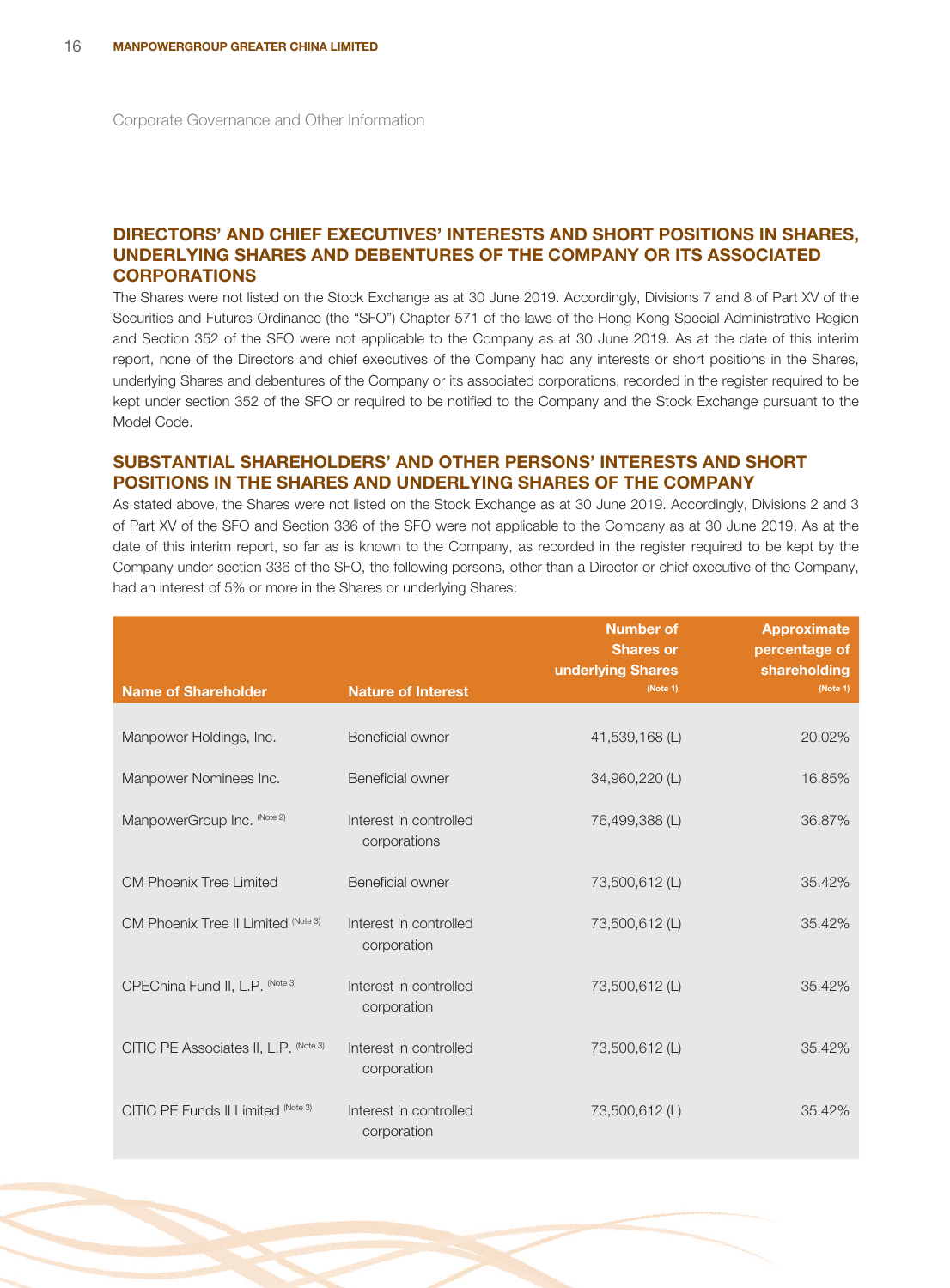# **SUBSTANTIAL SHAREHOLDERS' AND OTHER PERSONS' INTERESTS AND SHORT POSITIONS IN THE SHARES AND UNDERLYING SHARES OF THE COMPANY (Continued)**

|                                                                   |                                       | <b>Number of</b><br><b>Shares or</b><br>underlying Shares | <b>Approximate</b><br>percentage of<br>shareholding |
|-------------------------------------------------------------------|---------------------------------------|-----------------------------------------------------------|-----------------------------------------------------|
| <b>Name of Shareholder</b>                                        | <b>Nature of Interest</b>             | (Note 1)                                                  | (Note 1)                                            |
| CITICPE Holdings Limited (Note 3)                                 | Interest in controlled<br>corporation | 73,500,612 (L)                                            | 35.42%                                              |
| <b>CLSA Global Investments</b><br>Management Limited (Note 3)     | Interest in controlled<br>corporation | 73,500,612 (L)                                            | 35.42%                                              |
| CLSA, B.V. (Note 3)                                               | Interest in controlled<br>corporation | 73,500,612 (L)                                            | 35.42%                                              |
| <b>CITIC Securities International</b><br>Company Limited (Note 3) | Interest in controlled<br>corporation | 73,500,612 (L)                                            | 35.42%                                              |
| <b>CITIC Securities Company</b><br>Limited (Note 3)               | Interest in controlled<br>corporation | 73,500,612 (L)                                            | 35.42%                                              |

Note:

- (1) As at the date of this interim report, the Company issued 207,500,000 Shares. The letter (L) denotes the entity's long position in the relevant Shares.
- (2) Manpower Holdings, Inc. and Manpower Nominees Inc. are wholly owned by ManpowerGroup Inc. and therefore ManpowerGroup Inc. is deemed to be interested in the Shares held by Manpower Holdings, Inc. and Manpower Nominees Inc.
- (3) CM Phoenix Tree Limited is owned as to approximately 91.17% by CM Phoenix Tree II Limited. CM Phoenix Tree II Limited is owned as to approximately 86.33% by CPEChina Fund II, L.P.. The general partner of CPEChina Fund II, L.P. is CITIC PE Associates II, L.P., an exempted limited partnership registered under the laws of the Cayman Islands whose general partner is CITIC PE Funds II Limited. CITIC PE Funds II Limited is wholly owned by CITICPE Holdings Limited, which is held as to 35% by CLSA Global Investments Management Limited. CLSA Global Investments Management Limited is wholly owned by CLSA, B.V., which is wholly owned by CITIC Securities International Company Limited, which in turn is wholly owned by CITIC Securities Company Limited, a company listed on both the Stock Exchange and the Shanghai Stock Exchange. Therefore, each of CM Phoenix II Limited, CPEChina Fund II, L.P., CITIC PE Associates II, L.P., CITIC PE Funds II Limited, CITICPE Holdings Limited, CLSA Global Investments Management Limited, CLSA, B.V., CITIC Securities International Company Limited and CITIC Securities Company Limited is deemed to be interested in the Shares held by CM Phoenix Tree Limited.

Save as disclosed above, as at the date of this interim report, the Company had not been notified of any persons (other than a Director or chief executive of the Company) who had an interest or short position in the Shares or underlying Shares that were recorded in the register required to be kept under section 336 of the SFO.

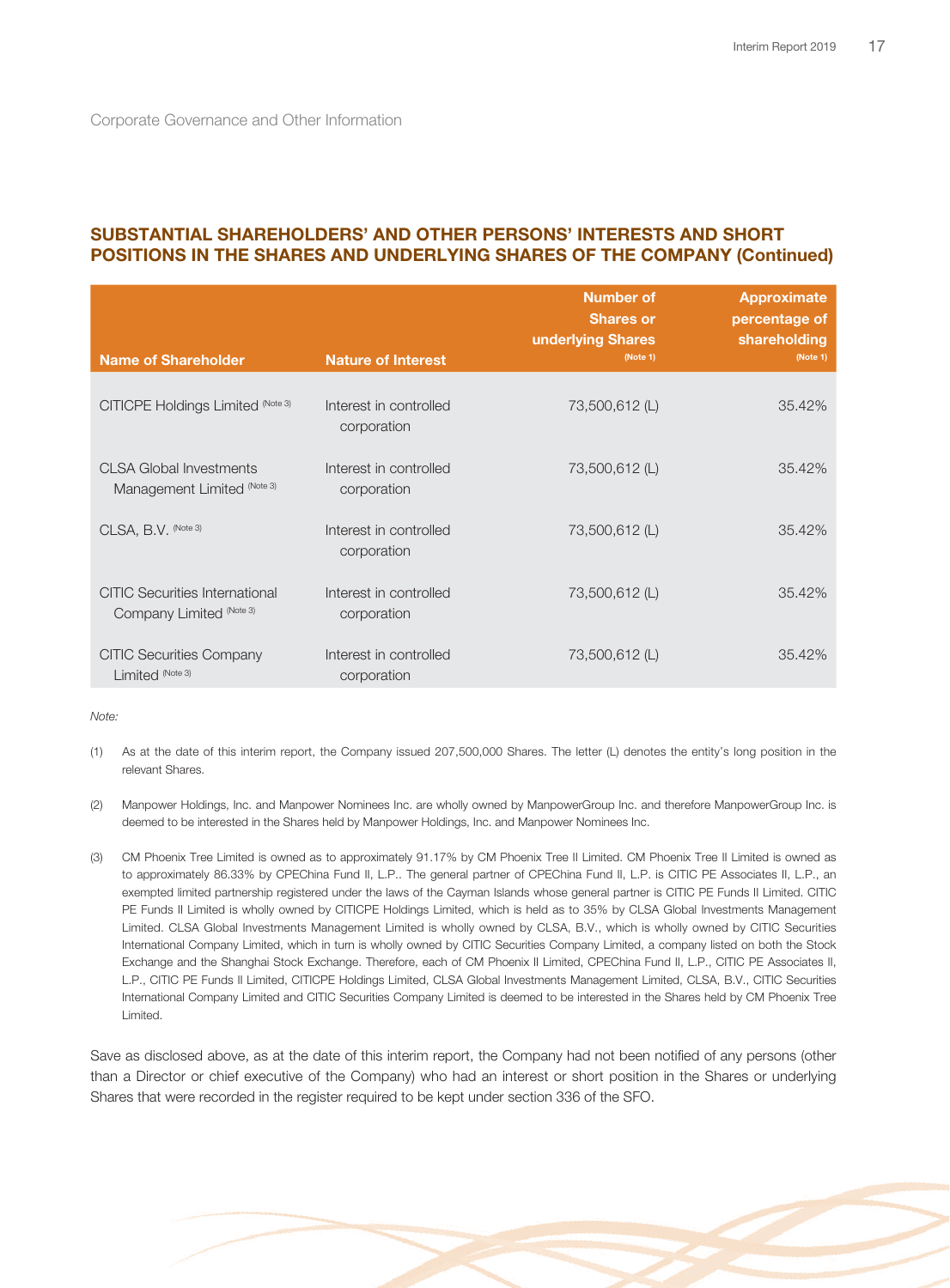### **INTERIM DIVIDEND**

The Board declared and paid a final dividend of US\$12.2 million (equivalent to approximately RMB83.8 million) to the owners of the Company in respect of the year ended 31 December 2018. The Board does not recommend the payment of interim dividend for the six months ended 30 June 2019 (for the six months ended 30 June 2018: Nil).

### **PURCHASE, SALE OR REDEMPTION OF LISTED SECURITIES OF THE COMPANY**

The Company's Shares were listed on the Main Board of the Stock Exchange on 10 July 2019. Save for that the Company had issued new Shares in connection with the Listing as disclosed in this interim report, neither the Company nor any of its subsidiaries had purchased, sold or redeemed any of the listed securities of the Company since the Listing and up to the date of this interim report.

### **AUDIT COMMITTEE**

The Company has established an audit committee (the "Audit Committee") on 5 June 2019 with written terms of reference in compliance with Rules 3.21 and 3.22 of the Listing Rules and code provision C.3 of the Corporate Governance Code. The primary duties of the Audit Committee are to review, supervise and approve the financial reporting process and internal control system and to provide advice and comments to the Board.

The Audit Committee consists of five members, including two non-executive Directors, namely Mr. Sriram CHANDRASEKAR and Mr. ZHAI Feng and three independent non-executive Directors, namely Mr. Thomas YEOH Eng Leong, Ms. WONG Man Lai Stevie and Mr. Victor HUANG. The chairman of the Audit Committee is Mr. Victor HUANG, who possesses appropriate professional qualifications. The Audit Committee had reviewed the interim report and the interim results for the six months ended 30 June 2019. The condensed consolidated financial statements for the six months ended 30 June 2019 has not been audited but has been reviewed by Deloitte Touche Tohmatsu, the auditor of the Company, in accordance with Hong Kong Standard on Review Engagements 2410 "Review of Interim Financial Information Performed by the Independent Auditor of the Entity" issued by the Hong Kong Institute of Certified Public **Accountants** 

# **CHANGES IN INFORMATION OF DIRECTOR**

Pursuant to Rule 13.51B(1) of the Listing Rules, the changes in information of Director are set out below:

Mr. Victor HUANG, was appointed as independent non-executive director of the board of directors of Scholar Education Group (Stock Code: 1769), the shares of which were listed on the Main Board of the Stock Exchange on 21 June 2019, on 11 June 2019. He is also the chairman of the audit committee and members of remuneration committee and nomination committee of Scholar Education Group.

Save for the information disclosed above, there is no other information required to be disclosed pursuant to Rule 13.51B(1) of the Listing Rules.

> On behalf of the Board **ManpowerGroup Greater China Limited Yuan Jianhua** Executive Director, Chief Executive Officer and President

Hong Kong, 27 August 2019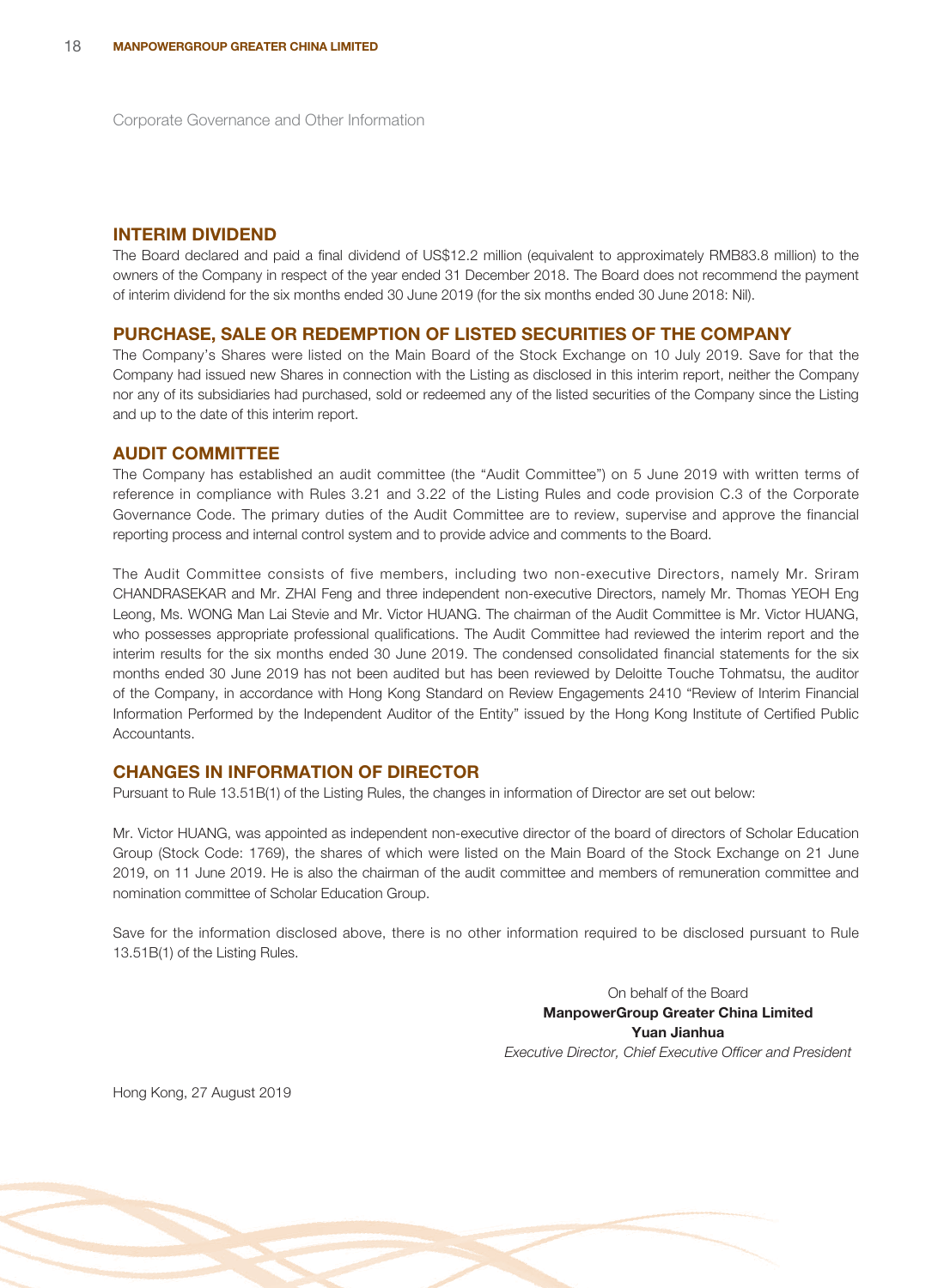# **Report on Review of Condensed Consolidated Financial Statements**

# Deloitte.



**TO THE BOARD OF DIRECTORS OF MANPOWERGROUP GREATER CHINA LIMITED**

(incorporated in the Cayman Islands with limited liability)

# **INTRODUCTION**

We have reviewed the condensed consolidated financial statements of ManpowerGroup Greater China Limited (the "Company") and its subsidiaries (collectively referred to as the "Group") set out on pages 20 to 50, which comprise the condensed consolidated statement of financial position as of 30 June 2019 and the related condensed consolidated statement of profit or loss and other comprehensive income, statement of changes in equity and statement of cash flows for the six-month period then ended, and certain explanatory notes. The Rules Governing the Listing of Securities on The Stock Exchange of Hong Kong Limited require the preparation of a report on interim financial information to be in compliance with the relevant provisions thereof and International Accounting Standard 34 "Interim Financial Reporting" ("IAS 34") issued by the International Accounting Standards Board. The directors of the Company are responsible for the preparation and presentation on these condensed consolidated financial statements in accordance with IAS 34. Our responsibility is to express a conclusion on these condensed consolidated financial statements based on our review, and to report our conclusion solely to you, as a body, in accordance with our agreed terms of engagement, and for no other purpose. We do not assume responsibility towards or accept liability to any other person for the contents of this report.

### **SCOPE OF REVIEW**

We conducted our review in accordance with Hong Kong Standard on Review Engagements 2410 "Review of Interim Financial Information Performed by the Independent Auditor of the Entity" ("HKSRE 2410") issued by the Hong Kong Institute of Certified Public Accountants. A review of these condensed consolidated financial statements consists of making inquiries, primarily of persons responsible for financial and accounting matters, and applying analytical and other review procedures. A review is substantially less in scope than an audit conducted in accordance with Hong Kong Standards on Auditing and consequently does not enable us to obtain assurance that we would become aware of all significant matters that might be identified in an audit. Accordingly, we do not express an audit opinion.

## **CONCLUSION**

Based on our review, nothing has come to our attention that causes us to believe that the condensed consolidated financial statements are not prepared, in all material respects, in accordance with IAS 34.

### **OTHER MATTER**

The comparative condensed consolidated statement of profit or loss and other comprehensive income, statement of changes in equity and statement of cash flows for the six-month period ended 30 June 2018 and the relevant explanatory notes included in these condensed consolidated financial statements have not been reviewed in accordance with HKSRE 2410.

**Deloitte Touche Tohmatsu** Certified Public Accountants Hong Kong 27 August 2019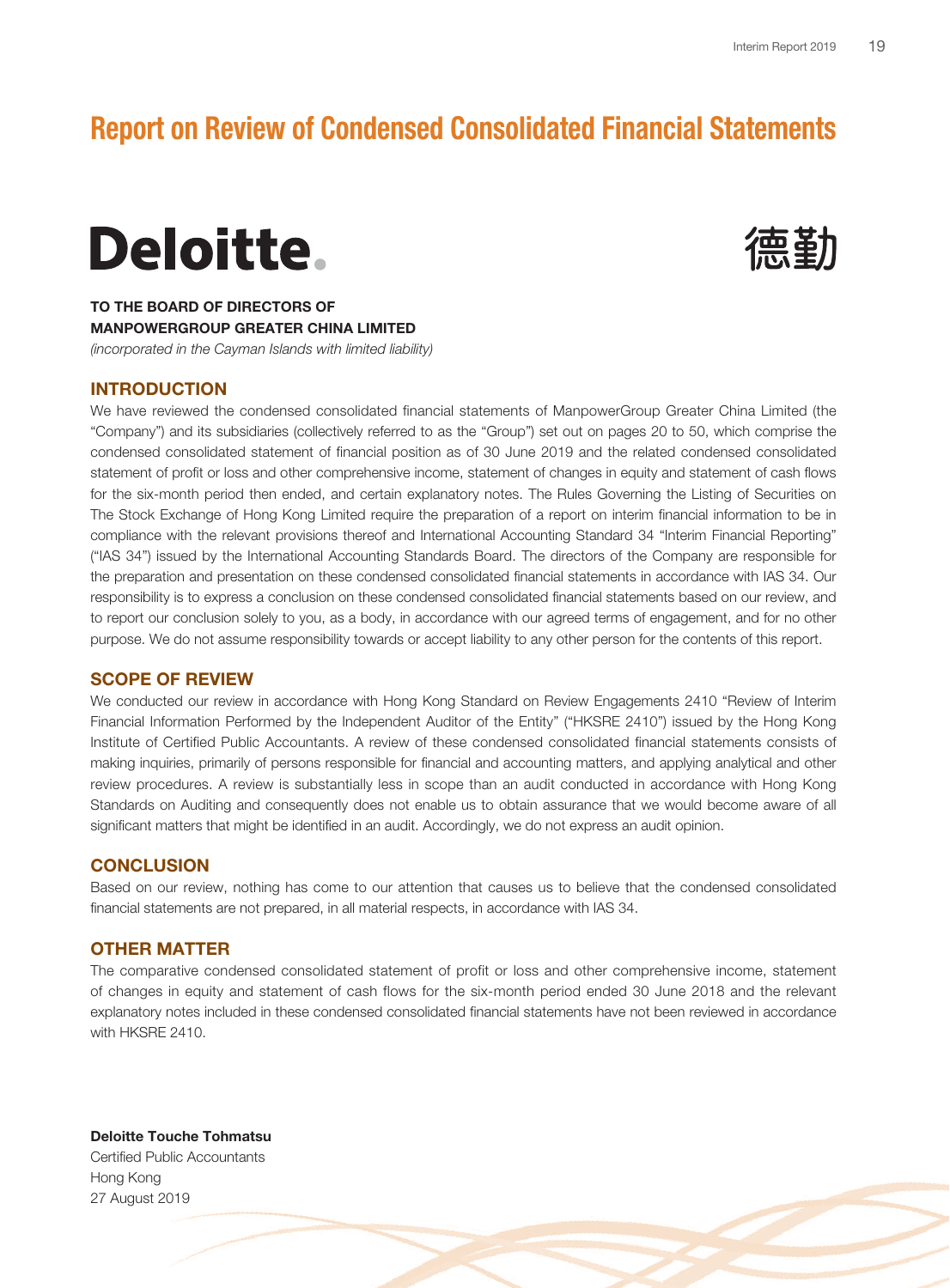# **Condensed Consolidated Statement of Profit or Loss and Other Comprehensive Income**

For the six months ended 30 June 2019

|                                                                     |                | <b>Six months ended 30 June</b> |                |  |
|---------------------------------------------------------------------|----------------|---------------------------------|----------------|--|
|                                                                     |                | 2019                            | 2018           |  |
|                                                                     | <b>NOTES</b>   | <b>RMB'000</b>                  | <b>RMB'000</b> |  |
|                                                                     |                | (unaudited)                     | (unaudited)    |  |
|                                                                     |                |                                 |                |  |
| <b>Continuing operations</b>                                        |                |                                 |                |  |
| Revenue                                                             | 3              | 1,441,592                       | 1,099,669      |  |
| Cost of services                                                    |                | (1, 144, 183)                   | (849, 642)     |  |
|                                                                     |                |                                 |                |  |
| Gross profit                                                        |                | 297,409                         | 250,027        |  |
| Selling expenses                                                    |                | (189, 906)                      | (169, 346)     |  |
| Administrative expenses                                             |                | (26, 671)                       | (26, 451)      |  |
| Other income                                                        | $\overline{4}$ | 3,483                           | 1,572          |  |
| Impairment losses under expected credit loss ("ECL") model,         |                |                                 |                |  |
| net of reversal                                                     | 14             | (1, 139)                        | (728)          |  |
| Other gains and losses                                              | $\sqrt{5}$     | 1,717                           | 4,048          |  |
| Finance costs                                                       | 6              | (1, 727)                        |                |  |
| Share of loss of associates                                         |                | (1, 411)                        | (676)          |  |
| Listing expenses                                                    |                | (19, 172)                       |                |  |
|                                                                     |                |                                 |                |  |
| Profit before tax                                                   |                | 62,583                          | 58,446         |  |
| Income tax expense                                                  | $\overline{7}$ | (17, 659)                       | (11, 959)      |  |
|                                                                     |                |                                 |                |  |
| Profit for the period from continuing operations                    |                | 44,924                          | 46,487         |  |
|                                                                     |                |                                 |                |  |
| <b>Discontinued operation</b>                                       |                |                                 |                |  |
| Profit for the period from discontinued operation                   | 8              |                                 | 683            |  |
|                                                                     |                |                                 |                |  |
| Profit for the period                                               | 9              | 44,924                          | 47,170         |  |
|                                                                     |                |                                 |                |  |
|                                                                     |                |                                 |                |  |
| Other comprehensive (expense) income                                |                |                                 |                |  |
| Item that will not be reclassified to profit or loss:               |                |                                 |                |  |
| Actuarial losses from remeasurement of defined benefit obligations, |                |                                 |                |  |
| net of tax                                                          |                | (245)                           | (39)           |  |
| Item that may be reclassified subsequently to profit or loss:       |                |                                 |                |  |
| Exchange differences arising on translation of foreign operations   |                | (5,612)                         | 11,964         |  |
|                                                                     |                |                                 |                |  |
| Other comprehensive (expense) income for the period,                |                |                                 |                |  |
| net of tax                                                          |                | (5,857)                         | 11,925         |  |
|                                                                     |                |                                 |                |  |
| Total comprehensive income for the period                           |                | 39,067                          | 59,095         |  |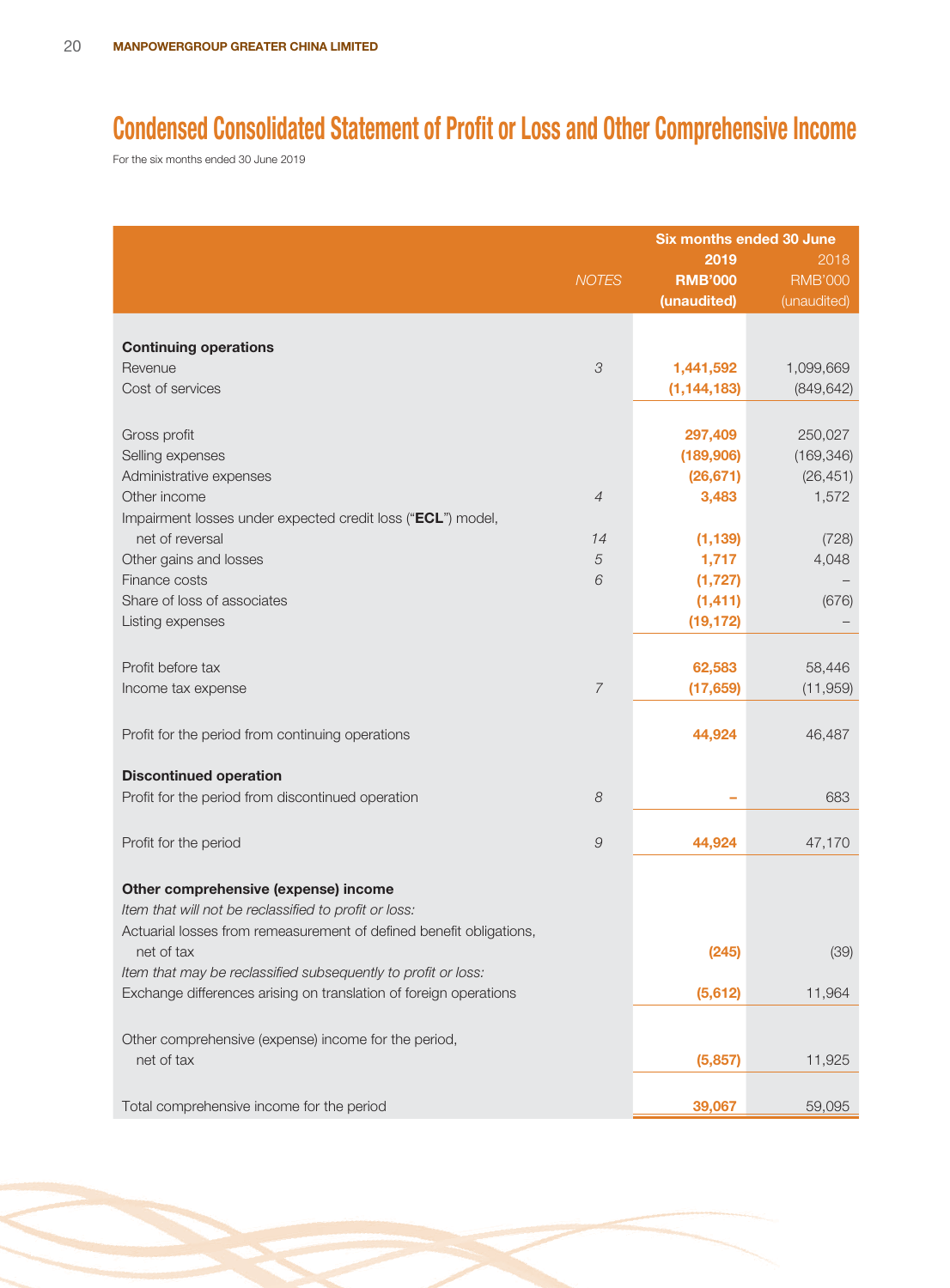Condensed Consolidated Statement of Profit or Loss and Other Comprehensive Income For the six months ended 30 June 2019

|                                                                                             |             | <b>Six months ended 30 June</b> |                        |
|---------------------------------------------------------------------------------------------|-------------|---------------------------------|------------------------|
|                                                                                             | <b>NOTE</b> | 2019<br><b>RMB'000</b>          | 2018<br><b>RMB'000</b> |
|                                                                                             |             | (unaudited)                     | (unaudited)            |
|                                                                                             |             |                                 |                        |
| Profit for the period attributable to owners of the Company<br>- from continuing operations |             | 36,926                          | 40,371                 |
| - from discontinued operation                                                               |             |                                 | 410                    |
|                                                                                             |             |                                 |                        |
| Profit for the period attributable to owners of the Company                                 |             | 36,926                          | 40,781                 |
| Profit for the period attributable to non-controlling interests                             |             |                                 |                        |
| - from continuing operations                                                                |             | 7,998                           | 6,116                  |
| - from discontinued operation                                                               |             |                                 | 273                    |
| Profit for the period attributable to non-controlling interests                             |             | 7,998                           | 6,389                  |
|                                                                                             |             | 44,924                          | 47,170                 |
|                                                                                             |             |                                 |                        |
| Total comprehensive income for the period attributable to:                                  |             |                                 |                        |
| Owners of the Company<br>Non-controlling interests                                          |             | 31,642<br>7,425                 | 52,653<br>6,442        |
|                                                                                             |             |                                 |                        |
|                                                                                             |             | 39,067                          | 59,095                 |
| Earnings per share                                                                          | 11          |                                 |                        |
| From continuing and discontinued operations                                                 |             |                                 |                        |
| Basic (RMB)                                                                                 |             | 0.25                            | 0.27                   |
| From continuing operations                                                                  |             |                                 |                        |
| Basic (RMB)                                                                                 |             | 0.25                            | 0.27                   |

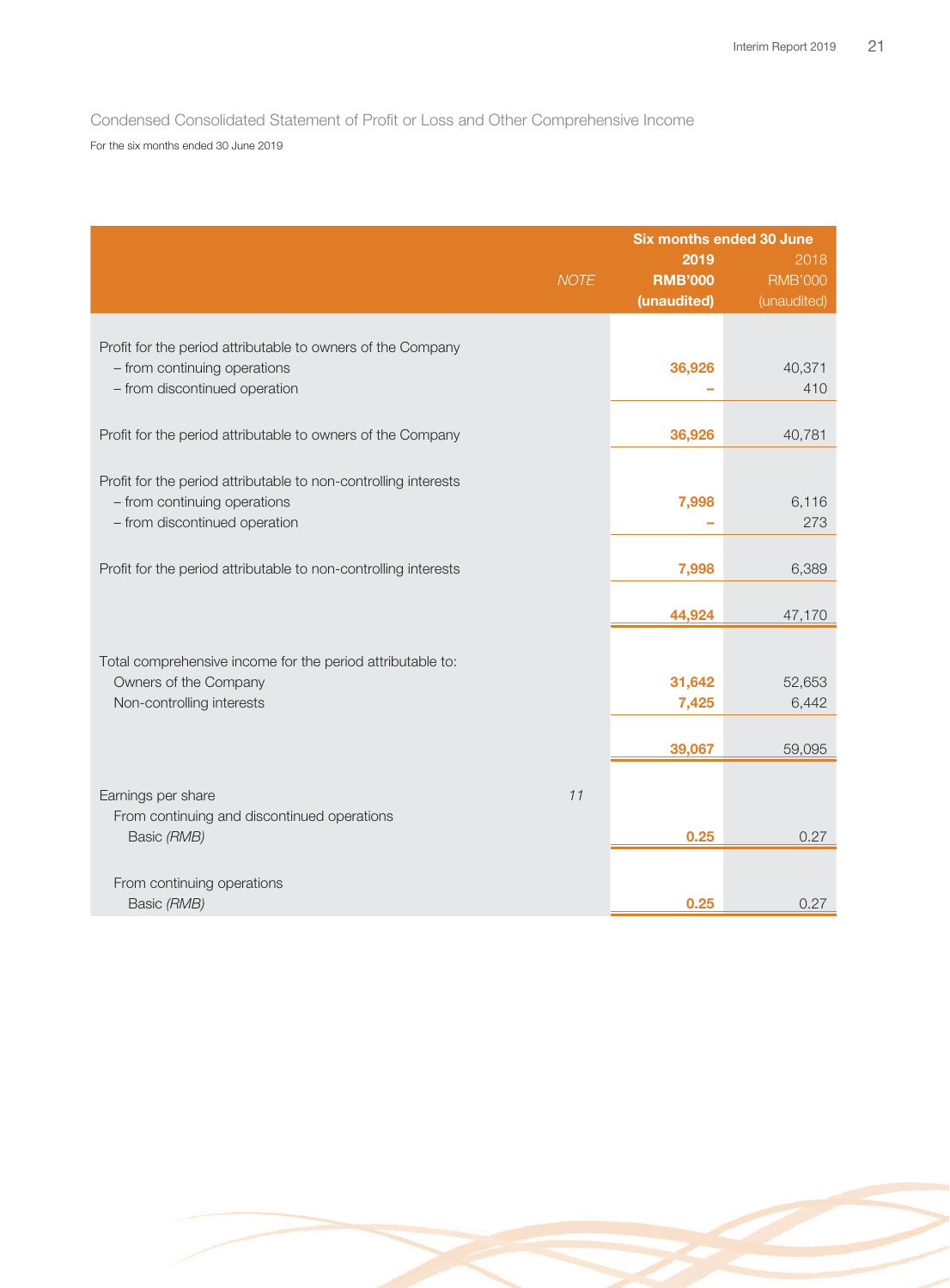# **Condensed Consolidated Statement of Financial Position**

At 30 June 2019

|                                                                                             | <b>NOTES</b> | At<br>30 June<br>2019<br><b>RMB'000</b><br>(unaudited) | At<br>31 December<br>2018<br><b>RMB'000</b><br>(audited) |
|---------------------------------------------------------------------------------------------|--------------|--------------------------------------------------------|----------------------------------------------------------|
|                                                                                             |              |                                                        |                                                          |
| NON-CURRENT ASSETS                                                                          |              |                                                        |                                                          |
| Property and equipment                                                                      | 12           | 14,168                                                 | 13,833                                                   |
| Right-of-use assets                                                                         | 12           | 74,856                                                 |                                                          |
| Goodwill<br>Other intangible assets                                                         |              | 69,352<br>40,346                                       | 69,310<br>41,669                                         |
| Interests in associates                                                                     | 13           | 4,787                                                  | 6,198                                                    |
| Equity instruments at fair value through other                                              |              |                                                        |                                                          |
| comprehensive income ("FVTOCI")                                                             |              | 9,705                                                  | 9,705                                                    |
| Deferred tax assets                                                                         |              | 3,718                                                  | 3,521                                                    |
| Other receivable                                                                            | 8            | 6,239                                                  | 12,448                                                   |
| Deposits                                                                                    |              | 12,427                                                 | 14,710                                                   |
| Restricted bank deposits                                                                    |              | 9,305                                                  | 9,299                                                    |
| Retirement benefit assets                                                                   |              | 61                                                     | 388                                                      |
|                                                                                             |              |                                                        |                                                          |
|                                                                                             |              | 244,964                                                | 181,081                                                  |
| <b>CURRENT ASSETS</b>                                                                       |              |                                                        |                                                          |
| Trade and other receivables, deposits and prepayments                                       | 14           | 500,281                                                | 451,409                                                  |
| Amount due from ultimate holding company                                                    | 15           | 3,749                                                  | 4,159                                                    |
| Financial assets at fair value through profit or loss ("FVTPL")<br>Restricted bank deposits |              | 88,771<br>272                                          | 87,279<br>32,410                                         |
| Time deposits with original maturity over three months                                      |              |                                                        | 147,184                                                  |
| Bank balances and cash                                                                      |              | 310,085                                                | 229,839                                                  |
|                                                                                             |              |                                                        |                                                          |
|                                                                                             |              | 903,158                                                | 952,280                                                  |
| <b>CURRENT LIABILITIES</b>                                                                  |              |                                                        |                                                          |
| Trade and other payables                                                                    | 16A          | 336,795                                                | 343,748                                                  |
| Contract liabilities                                                                        | <b>16B</b>   | 19,429                                                 | 12,821                                                   |
| Lease liabilities                                                                           |              | 28,921                                                 |                                                          |
| Amount due to ultimate holding company                                                      | 15           | 24,516                                                 | 20,713                                                   |
| Amounts due to fellow subsidiaries                                                          | 15           | 291                                                    | 2,411                                                    |
| Tax payables                                                                                |              | 19,326                                                 | 24,084                                                   |
|                                                                                             |              | 429,278                                                | 403,777                                                  |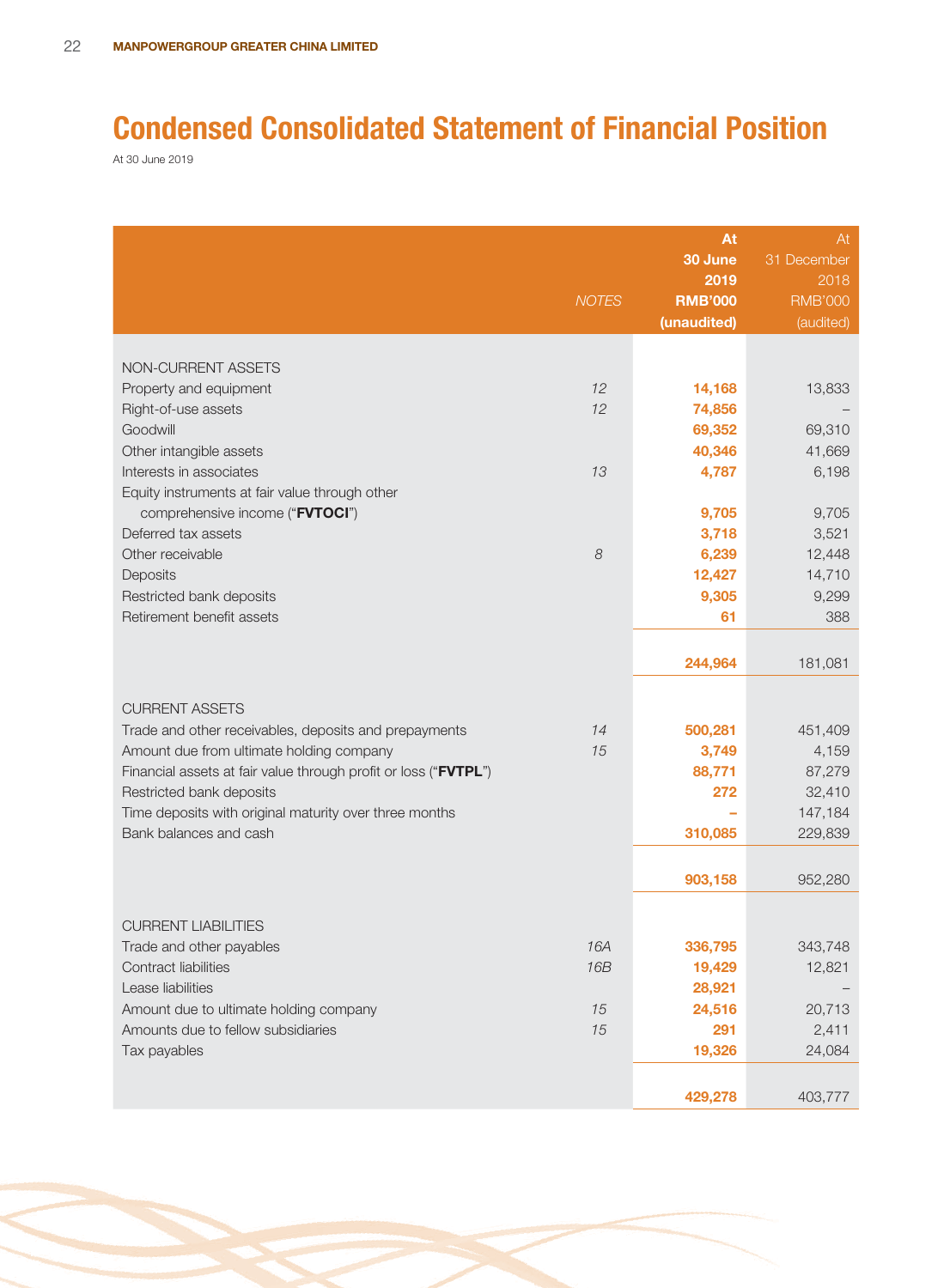Condensed Consolidated Statement of Financial Position At 30 June 2019

|                                                                           | <b>NOTE</b> | At<br>30 June<br>2019<br><b>RMB'000</b><br>(unaudited) | At<br>31 December<br>2018<br><b>RMB'000</b><br>(audited) |
|---------------------------------------------------------------------------|-------------|--------------------------------------------------------|----------------------------------------------------------|
| NET CURRENT ASSETS                                                        |             | 473,880                                                | 548,503                                                  |
| TOTAL ASSETS LESS CURRENT LIABILITIES                                     |             | 718,844                                                | 729,584                                                  |
| NON-CURRENT LIABILITIES<br>Deferred tax liabilities<br>Lease liabilities  |             | 6,880<br>45,979<br>52,859                              | 6,875<br>6,875                                           |
| <b>NET ASSETS</b>                                                         |             | 665,985                                                | 722,709                                                  |
| <b>CAPITAL AND RESERVES</b><br>Share capital<br>Reserves                  | 17          | 125<br>600,672                                         | 125<br>652,813                                           |
| Equity attributable to owners of the Company<br>Non-controlling interests |             | 600,797<br>65,188                                      | 652,938<br>69,771                                        |
| <b>TOTAL EQUITY</b>                                                       |             | 665,985                                                | 722,709                                                  |

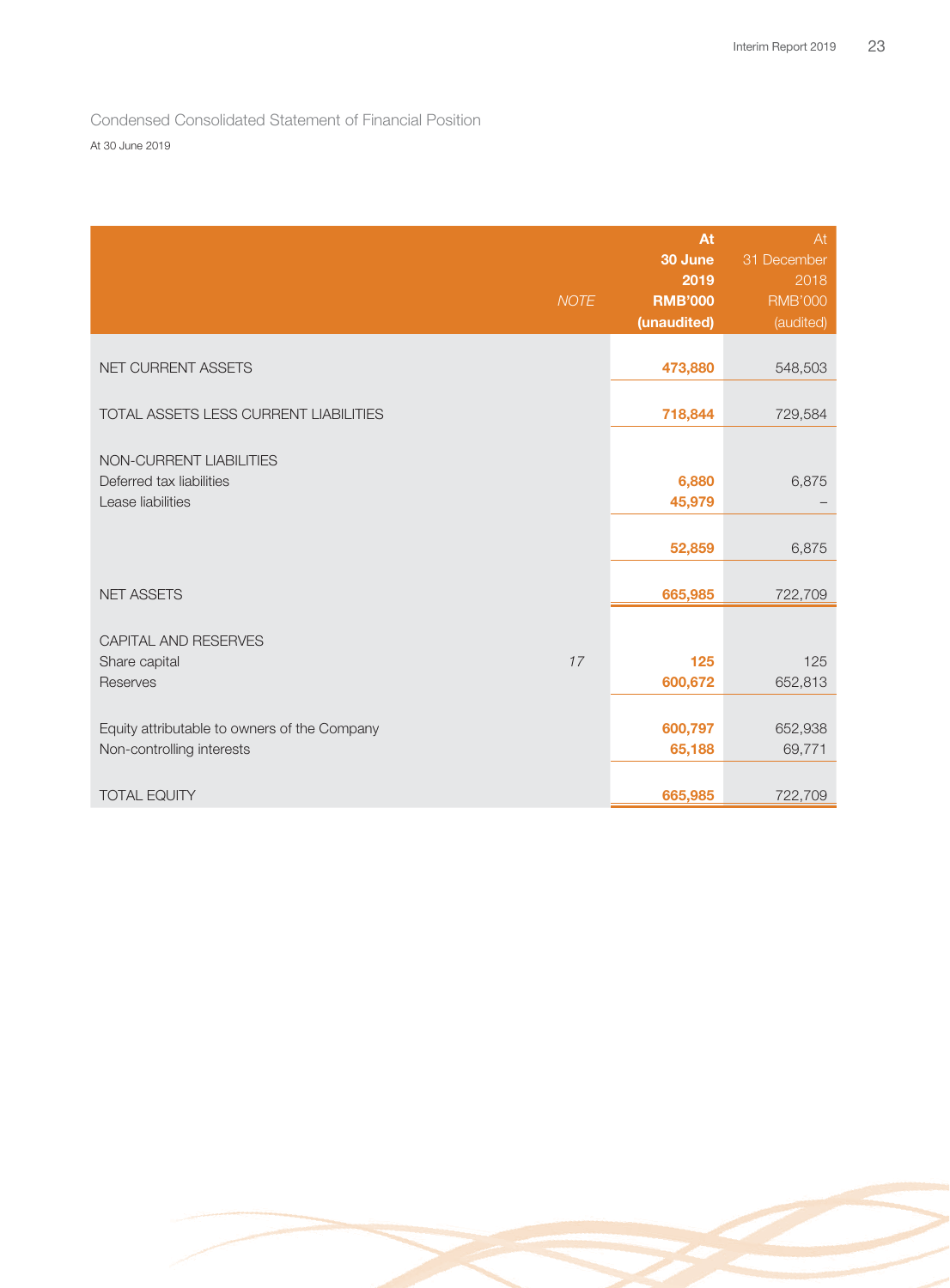# **Condensed Consolidated Statement of Changes in Equity**

For the six months ended 30 June 2019

|                                                                                                           | Attributable to owners of the Company     |                           |                                                       |                                                         |                                              |                             |                                                           |                                |
|-----------------------------------------------------------------------------------------------------------|-------------------------------------------|---------------------------|-------------------------------------------------------|---------------------------------------------------------|----------------------------------------------|-----------------------------|-----------------------------------------------------------|--------------------------------|
|                                                                                                           | <b>Share</b><br>capital<br><b>RMB'000</b> | premium<br><b>RMB'000</b> | <b>Share Translation</b><br>reserve<br><b>RMB'000</b> | <b>Statutory</b><br>reserve<br><b>RMB'000</b><br>(note) | <b>Retained</b><br>profits<br><b>RMB'000</b> | Sub-total<br><b>RMB'000</b> | Non-<br>controlling<br><b>interests</b><br><b>RMB'000</b> | <b>Total</b><br><b>RMB'000</b> |
| At 1 January 2018 (audited)<br>Profit for the period<br>Actuarial losses from remeasurement of            | 125                                       | 489,965                   | (32, 506)                                             | 35,895                                                  | 183,139<br>40,781                            | 676,618<br>40,781           | 72,918<br>6,389                                           | 749,536<br>47,170              |
| defined benefit obligations<br>Exchange differences arising on<br>translation of foreign operations       |                                           |                           | 11,895                                                |                                                         | (23)                                         | (23)<br>11,895              | (16)<br>69                                                | (39)<br>11,964                 |
| Total comprehensive income for the<br>period                                                              |                                           |                           | 11,895                                                |                                                         | 40,758                                       | 52,653                      | 6,442                                                     | 59,095                         |
| At 30 June 2018 (unaudited)                                                                               | 125                                       | 489,965                   | (20, 611)                                             | 35,895                                                  | 223,897                                      | 729,271                     | 79,360                                                    | 808,631                        |
| At 1 January 2019 (audited)<br>Profit for the period<br>Actuarial losses from remeasurement of            | 125                                       | 483,560                   | (5,835)                                               | 32,300                                                  | 142,788<br>36,926                            | 652,938<br>36,926           | 69,771<br>7,998                                           | 722,709<br>44,924              |
| defined benefit obligations<br>Exchange differences arising on<br>translation of foreign operations       |                                           |                           | (5, 137)                                              |                                                         | (147)                                        | (147)<br>(5, 137)           | (98)<br>(475)                                             | (245)<br>(5,612)               |
| Total comprehensive (expense)<br>income for the period<br>Dividends paid to non-controlling               |                                           |                           | (5, 137)                                              |                                                         | 36,779                                       | 31,642                      | 7,425                                                     | 39,067                         |
| shareholders of subsidiaries<br>("NCI shareholders")<br>Dividends recognised as distribution (Note<br>10) |                                           | (83, 783)                 |                                                       |                                                         |                                              | (83, 783)                   | (12,008)                                                  | (12,008)<br>(83, 783)          |
| At 30 June 2019 (unaudited)                                                                               | 125                                       | 399,777                   | (10, 972)                                             | 32,300                                                  | 179,567                                      | 600,797                     | 65,188                                                    | 665,985                        |

Note: Pursuant to the relevant laws in the People's Republic of China (the "PRC"), each of the subsidiaries established in the PRC is required to transfer 10% of its profit after tax as per statutory financial statements (as determined by the management of the subsidiary) to the statutory reserve. The statutory reserve is discretionary when the reserve balance reaches 50% of the registered capital of the respective company and can be used to make up for previous years' losses or, expand the existing operations or can be converted into additional capital of the subsidiary.

Pursuant to the relevant laws in Taiwan, Taiwan companies shall set aside 10% of their statutory net income each year for the legal reserve, until the reserve balance has reached the paid-in share capital amount.

These above-mentioned reserves cannot be used for purposes other than those for which they were created and are not distributable as cash dividends.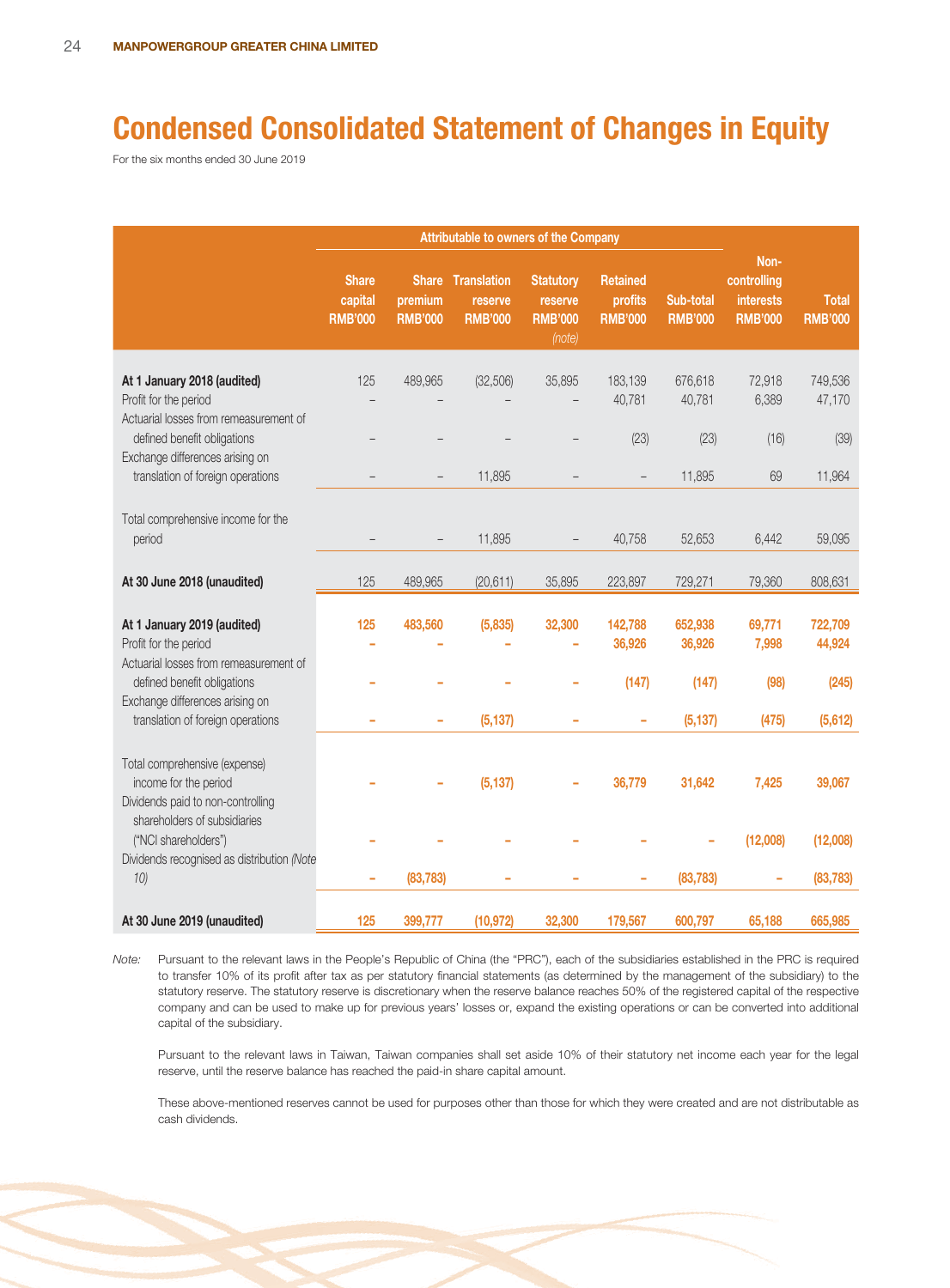# **Condensed Consolidated Statement of Cash Flows**

For the six months ended 30 June 2019

|                                                                                | <b>Six months ended 30 June</b><br>2019<br><b>RMB'000</b><br>(unaudited) | 2018<br><b>RMB'000</b><br>(unaudited) |
|--------------------------------------------------------------------------------|--------------------------------------------------------------------------|---------------------------------------|
|                                                                                |                                                                          |                                       |
| NET CASH FROM (USED IN) OPERATING ACTIVITIES                                   | 20,087                                                                   | (269)                                 |
| <b>INVESTING ACTIVITIES</b>                                                    |                                                                          |                                       |
| Interest received                                                              | 2,621                                                                    | 1,572                                 |
| Dividend received                                                              | 682                                                                      |                                       |
| Purchases of property and equipment                                            | (2, 120)                                                                 | (3,322)                               |
| Proceeds from disposal of property and equipment                               | 2                                                                        |                                       |
| Placement of structured deposits                                               | (264, 891)                                                               | (308, 556)                            |
| Settlement of structured deposits                                              | 264,891                                                                  | 320,460                               |
| Placement of time deposits                                                     | (693, 375)                                                               | (234, 418)                            |
| Withdrawal of time deposits                                                    | 838,673                                                                  | 226,297                               |
| Placement of restricted bank deposits                                          | (13, 263)                                                                |                                       |
| Withdrawal of restricted bank deposits                                         | 44,708                                                                   |                                       |
| Repayment from ultimate holding company                                        | 228                                                                      |                                       |
| Repayment from NCI shareholders                                                |                                                                          | 1,305                                 |
| Addition of investments in associates                                          |                                                                          | (1,700)                               |
| Settlement of consideration receivables from disposal of subsidiaries          | 1,515                                                                    |                                       |
| NET CASH FROM INVESTING ACTIVITIES                                             | 179,671                                                                  | 1,638                                 |
| <b>FINANCING ACTIVITIES</b>                                                    |                                                                          |                                       |
| Interest paid                                                                  | (1, 727)                                                                 |                                       |
| Repayment to ultimate holding company                                          | (851)                                                                    |                                       |
| Repayment to fellow subsidiaries                                               | (1, 554)                                                                 |                                       |
| Repayment to NCI shareholders                                                  |                                                                          | (5,085)                               |
| Dividends paid to NCI shareholders                                             | (12,008)                                                                 |                                       |
| Dividends paid                                                                 | (83, 783)                                                                |                                       |
| Repayment of lease liabilities                                                 | (14, 310)                                                                |                                       |
| Payment of deferred issue costs                                                | (3, 518)                                                                 |                                       |
|                                                                                |                                                                          |                                       |
| CASH USED IN FINANCING ACTIVITIES                                              | (117, 751)                                                               | (5,085)                               |
| NET INCREASE (DECREASE) IN CASH AND CASH EQUIVALENTS                           | 82,007                                                                   | (3,716)                               |
| CASH AND CASH EQUIVALENTS AT 1 JANUARY                                         | 229,839                                                                  | 286,774                               |
| Effect of foreign exchange rate changes                                        | (1,761)                                                                  | 3,602                                 |
| CASH AND CASH EQUIVALENTS AT 30 JUNE,<br>represented by bank balances and cash | 310,085                                                                  | 286,660                               |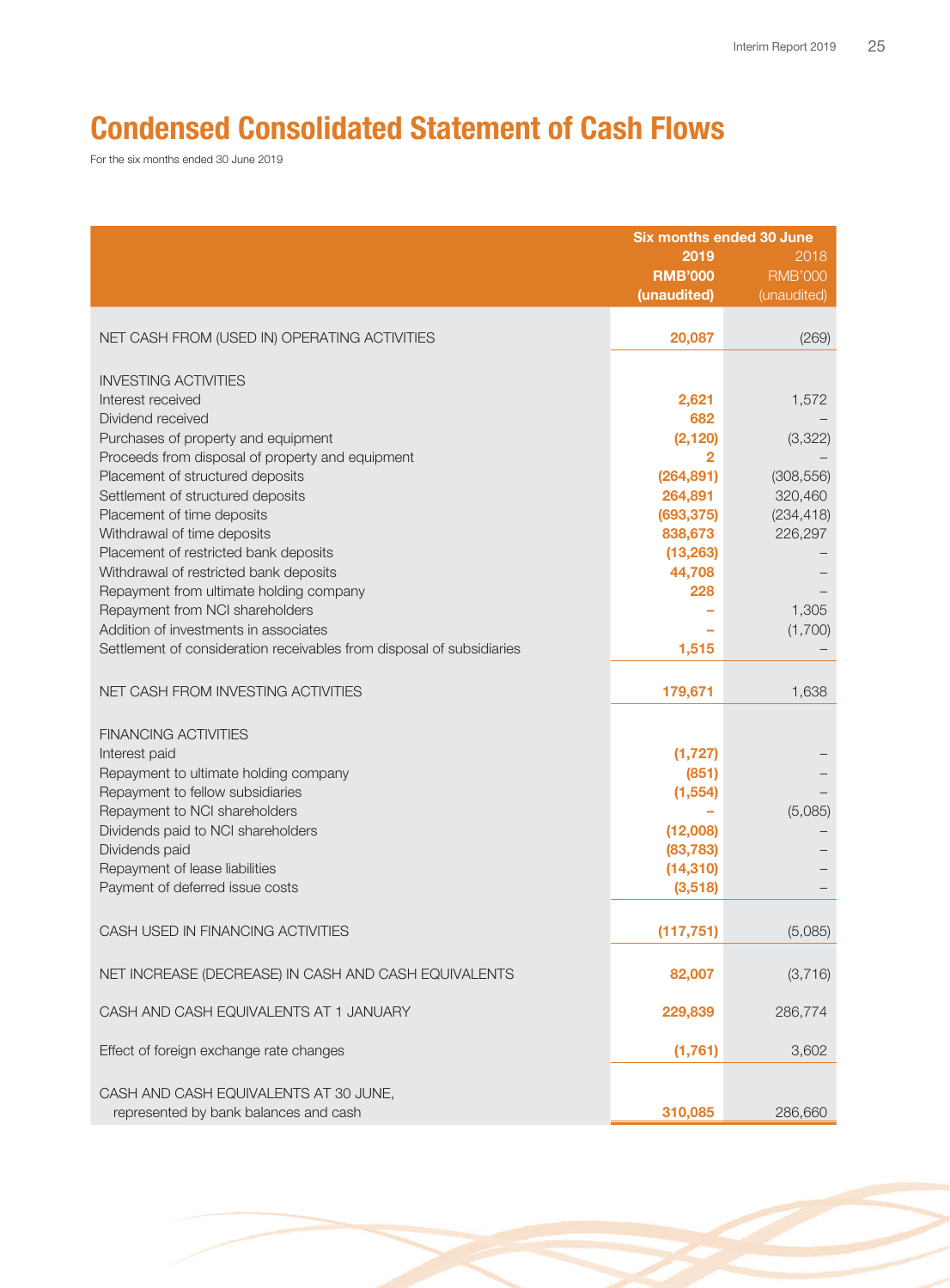For the six months ended 30 June 2019

# **1. GENERAL AND BASIS OF PREPARATION**

ManpowerGroup Greater China Limited (the "Company") was incorporated in the Cayman Islands with limited liability on 26 September 2014. The Company's shares were listed on the Main Board of The Stock Exchange of Hong Kong Limited (the "Stock Exchange") on 10 July 2019. The addresses of the Company's registered office and principal place of business are PO Box 309, Ugland House, Grand Cayman, KY1-1104, Cayman Islands and 36/F, Xin Mei Union Square, No. 999, Pudong Road (S), Pudong District, Shanghai, PRC, respectively.

The Company is an investment holding company. The Company's subsidiaries are principally engaged in the provision of a comprehensive range of workforce solutions and services in the PRC, Hong Kong Special Administrative Region of the PRC ("Hong Kong"), Macau Special Administrative Region of the PRC ("Macau") and Taiwan (collectively referred as "Greater China Region").

The condensed consolidated financial statements of the Company and its subsidiaries (collectively referred to as the "Group") are presented in Renminbi ("RMB"), which is the same as the functional currency of the Company.

The condensed consolidated financial statements have been prepared in accordance with International Accounting Standard ("IAS") 34 Interim Financial Reporting issued by the International Accounting Standards Board ("IASB") as well as with the applicable disclosure requirements of Appendix 16 to the Rules Governing the Listing of Securities on the Stock Exchange (the "Listing Rules").

### **2. PRINCIPAL ACCOUNTING POLICIES**

The condensed consolidated financial statements have been prepared on the historical cost basis, except for certain financial instruments, which are measured at fair values, as appropriate.

Other than changes in accounting policies resulting from application of new and amendments to International Financial Reporting Standards ("IFRSs"), the accounting policies and methods of computation used in the condensed consolidated financial statements for the six months ended 30 June 2019 are the same as those presented in the prospectus of the Company dated 27 June 2019 for the year ended 31 December 2018.

#### **Application of new and amendments to IFRSs**

In the current interim period, the Group has applied, for the first time, the following new and amendments to IFRSs and an interpretation issued by the IASB which are mandatorily effective for the annual period beginning on or after 1 January 2019 for the preparation of the Group's condensed consolidated financial statements:

| IFRS 16              | Leases                                               |
|----------------------|------------------------------------------------------|
| IFRIC 23             | Uncertainty over Income Tax Treatments               |
| Amendments to IFRS 9 | Prepayment Features with Negative Compensation       |
| Amendments to IAS 19 | Plan Amendment, Curtailment or Settlement            |
| Amendments to IAS 28 | Long-term Interests in Associates and Joint Ventures |
| Amendments to IFRSs  | Annual Improvements to IFRSs 2015-2017 Cycle         |

Except as described below, the application of the new and amendments to IFRSs and the interpretation in the current period has had no material impact on the Group's financial positions and performance for the current and prior periods and/or on the disclosures set out in these condensed consolidated financial statements.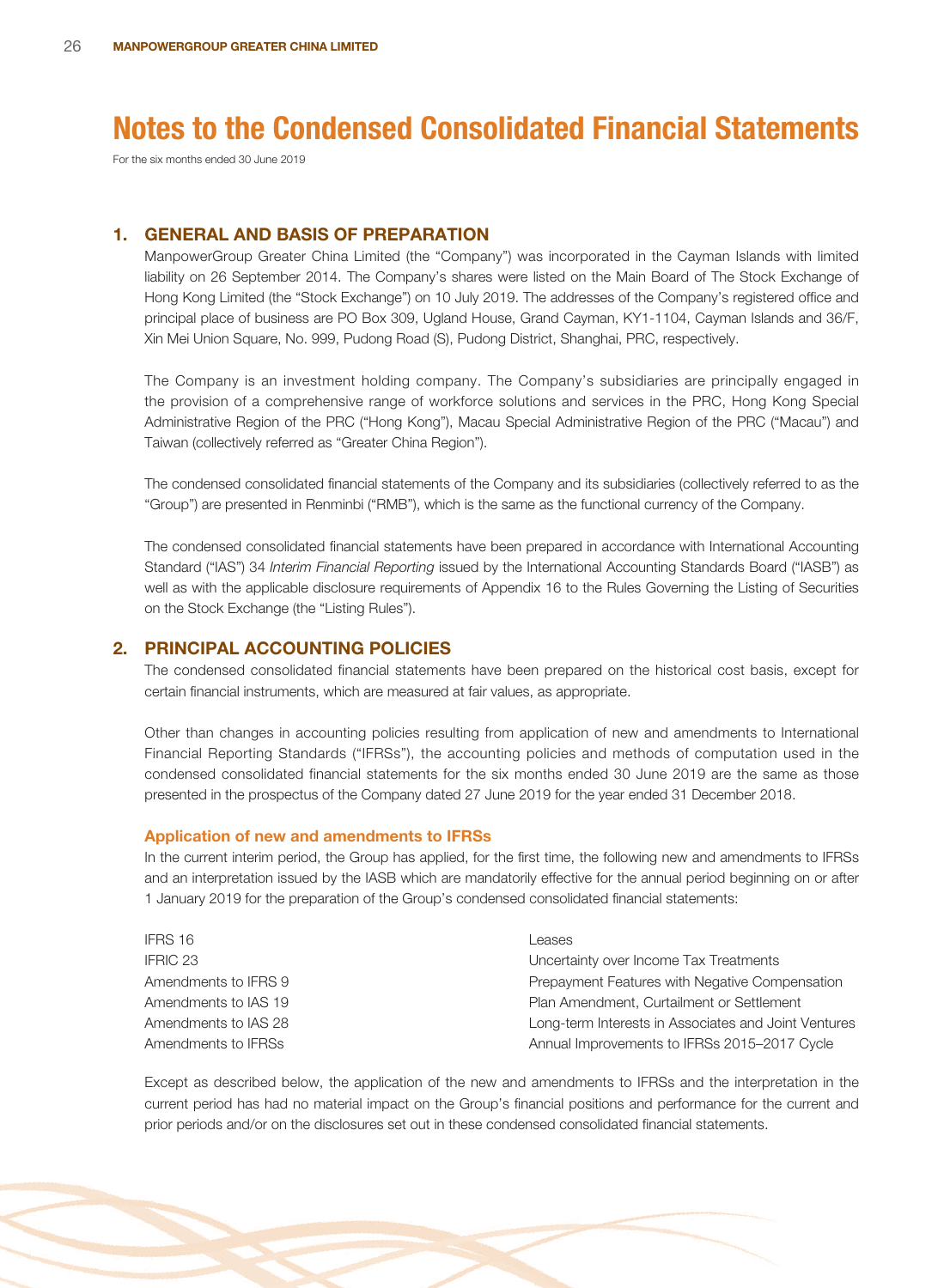For the six months ended 30 June 2019

# **2. PRINCIPAL ACCOUNTING POLICIES (Continued)**

### **2.1 Impacts and changes in accounting policies of application on IFRS 16** *Leases*

The Group has applied IFRS 16 for the first time in the current interim period. IFRS 16 superseded IAS 17 Leases ("IAS 17"), and the related interpretations.

### **2.1.1 Key changes in accounting policies resulting from application of IFRS 16**

The Group applied the following accounting policies in accordance with the transition provisions of IFRS 16.

### Definition of a lease

A contract is, or contains, a lease if the contract conveys the right to control the use of an identified asset for a period of time in exchange for consideration.

For contracts entered into or modified on or after the date of initial application, the Group assesses whether a contract is or contains a lease based on the definition under IFRS 16 at inception or modification date. Such contract will not be reassessed unless the terms and conditions of the contract are subsequently changed.

### As a lessee

### Allocation of consideration to components of a contract

For a contract that contains a lease component and one or more additional lease or non-lease components, the Group allocates the consideration in the contract to each lease component on the basis of the relative stand-alone price of the lease component and the aggregate stand-alone price of the nonlease components.

As a practical expedient, leases with similar characteristics are accounted on a portfolio basis when the Group reasonably expects that the effects on the financial statements would not differ materially from individual leases within the portfolio.

The Group also applies practical expedient not to separate non-lease components from lease component, and instead account for the lease component and any associated non-lease components as a single lease component.

#### Short-term leases and leases of low-value assets

The Group applies the short-term lease recognition exemption to leases of certain office premises, motor vehicles and computer equipment that have a lease term of 12 months or less from the commencement date and do not contain a purchase option. It also applies the recognition exemption for lease of lowvalue assets. Lease payments on short-term leases and leases of low-value assets are recognised as expense on a straight line basis over the lease term.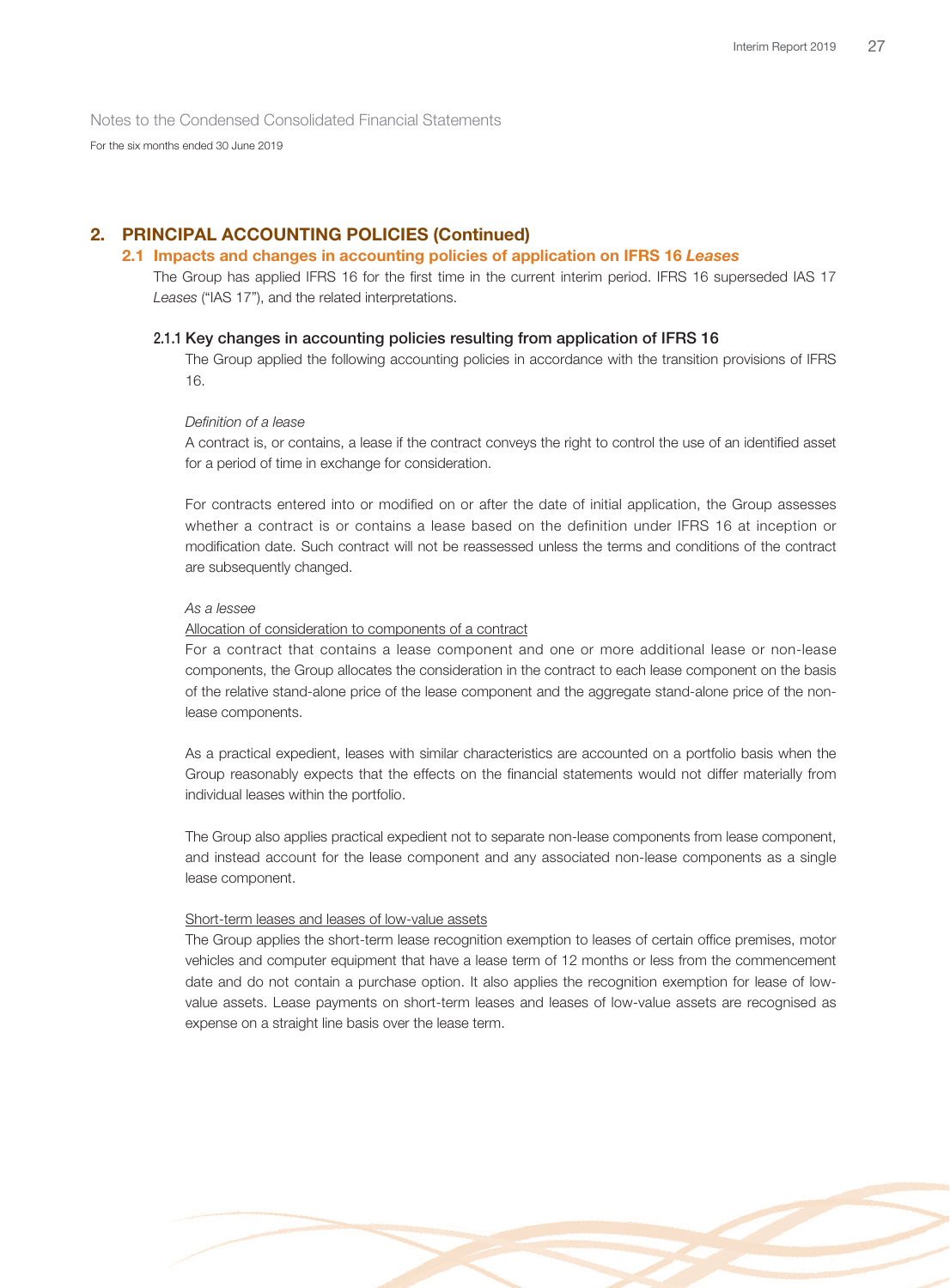For the six months ended 30 June 2019

# **2. PRINCIPAL ACCOUNTING POLICIES (Continued)**

### **2.1 Impacts and changes in accounting policies of application on IFRS 16** *Leases* **(Continued)**

**2.1.1 Key changes in accounting policies resulting from application of IFRS 16 (Continued)**

As a lessee (Continued)

### Right-of-use assets

Except for short-term leases and leases of low value assets, the Group recognises right-of-use assets at the commencement date of the lease (i.e. the date the underlying asset is available for use). Right-of-use assets are measured at cost, less any accumulated depreciation and impairment losses, and adjusted for any remeasurement of lease liabilities.

The cost of right-of-use asset includes:

- the amount of the initial measurement of the lease liability;
- any lease payments made at or before the commencement date, less any lease incentives received;
- any initial direct costs incurred by the Group; and
- an estimate of costs to be incurred by the Group in dismantling and removing the underlying assets, restoring the site on which it is located or restoring the underlying asset to the condition required by the terms and conditions of the lease.

Right-of-use assets in which the Group is reasonably certain to obtain ownership of the underlying leased assets at the end of the lease term is depreciated from commencement date to the end of the useful life. Otherwise, right-of-use assets are depreciated on a straight-line basis over the shorter of its estimated useful life and the lease term.

The Group presents right-of-use assets as a separate line item on the condensed consolidated statement of financial position.

### Refundable rental deposits

Refundable rental deposits paid are accounted under IFRS 9 Financial Instruments ("IFRS 9") and initially measured at fair value. Adjustments to fair value at initial recognition are considered as additional lease payments and included in the cost of right-of-use assets.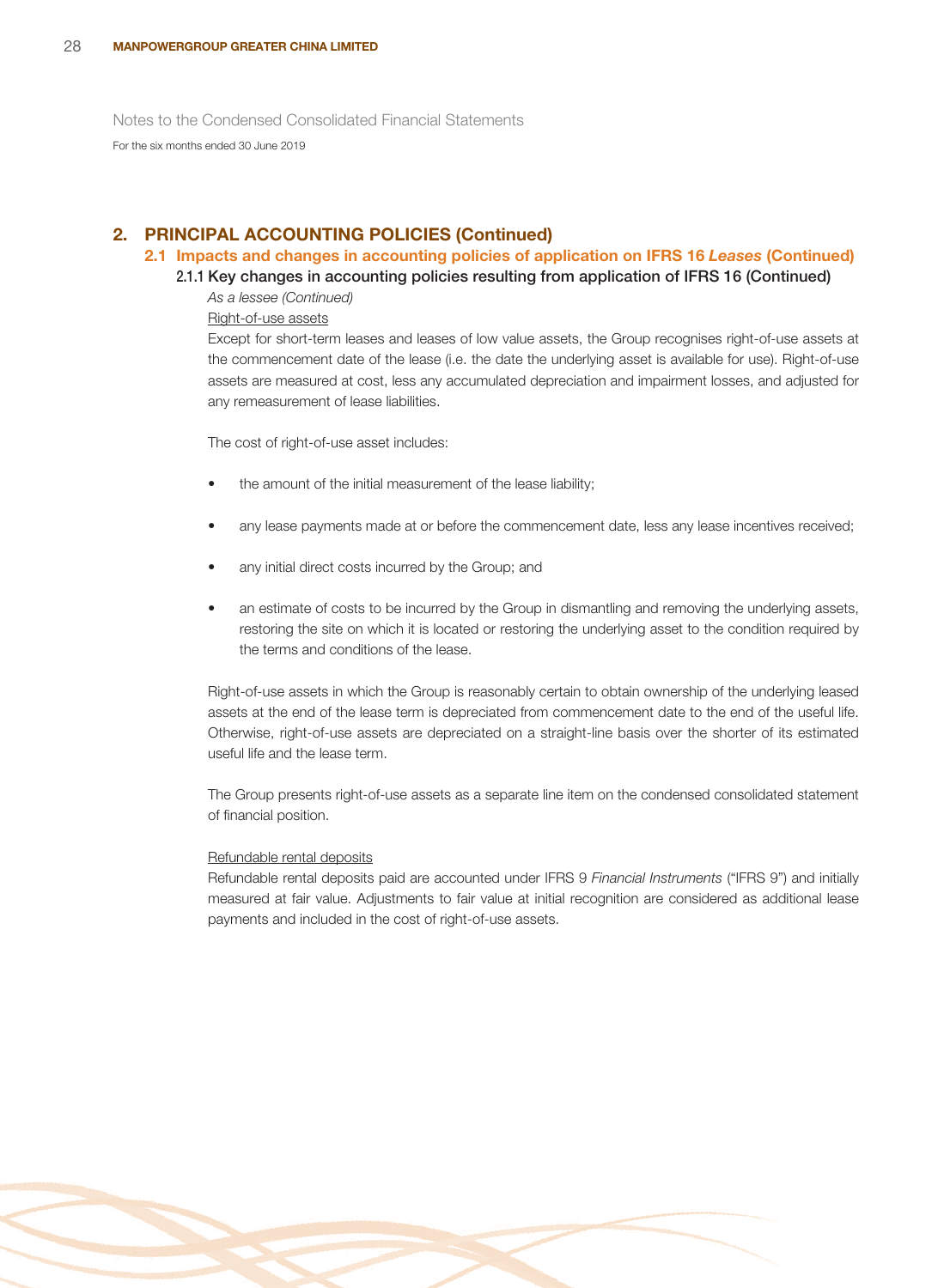For the six months ended 30 June 2019

# **2. PRINCIPAL ACCOUNTING POLICIES (Continued)**

### **2.1 Impacts and changes in accounting policies of application on IFRS 16** *Leases* **(Continued)**

### **2.1.1 Key changes in accounting policies resulting from application of IFRS 16 (Continued)**

As a lessee (Continued)

Lease liabilities

At the commencement date of a lease, the Group recognises and measures the lease liability at the present value of lease payments that are unpaid at that date. In calculating the present value of lease payments, the Group uses the incremental borrowing rate at the lease commencement date if the interest rate implicit in the lease is not readily determinable.

The lease payments include:

- fixed payments (including in-substance fixed payments) less any lease incentives receivable;
- variable lease payments that depend on an index or a rate;
- amounts expected to be paid under residual value quarantees;
- the exercise price of a purchase option reasonably certain to be exercised by the Group; and
- payments of penalties for terminating a lease, if the lease term reflects the Group exercising the option to terminate.

After the commencement date, lease liabilities are adjusted by interest accretion and lease payments.

#### Lease modifications

The Group accounts for a lease modification as a separate lease if:

- the modification increases the scope of the lease by adding the right to use one or more underlying assets; and
- the consideration for the leases increases by an amount commensurate with the stand-alone price for the increase in scope and any appropriate adjustments to that stand-alone price to reflect the circumstances of the particular contract.

For a lease modification that is not accounted for as a separate lease, the Group remeasures the lease liability based on the lease term of the modified lease by discounting the revised lease payments using a revised discount rate at the effective date of the modification.

### Taxation

For the purposes of measuring deferred tax for leasing transactions in which the Group recognises the right-of-use assets and the related lease liabilities, the Group first determines whether the tax deductions are attributable to the right-of-use assets or the lease liabilities.

For leasing transactions in which the tax deductions are attributable to the lease liabilities, the Group applies IAS 12 Income Taxes requirements to right-of-use assets and lease liabilities separately. Temporary differences relating to right-of-use assets and lease liabilities are not recognised at initial recognition and over the lease terms due to application of the initial recognition exemption.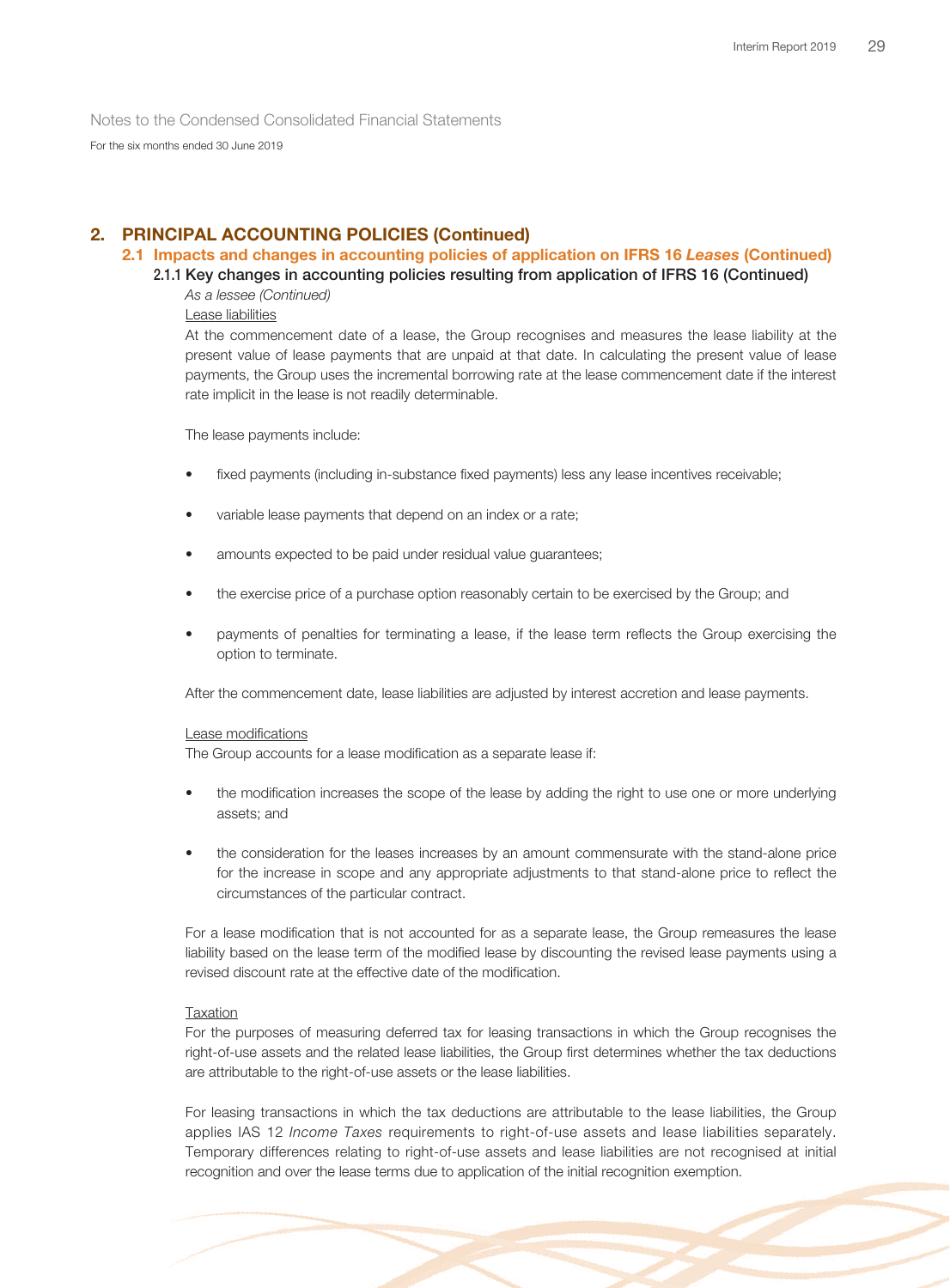For the six months ended 30 June 2019

### **2. PRINCIPAL ACCOUNTING POLICIES (Continued)**

# **2.1 Impacts and changes in accounting policies of application on IFRS 16** *Leases* **(Continued)**

### **2.1.2 Transition and summary of effects arising from initial application of IFRS 16**

### Definition of a lease

The Group has elected the practical expedient to apply IFRS 16 to contracts that were previously identified as leases applying IAS 17 and IFRIC 4 Determining whether an Arrangement contains a Lease and not apply this standard to contracts that were not previously identified as containing a lease. Therefore, the Group has not reassessed contracts which already existed prior to the date of initial application.

For contracts entered into or modified on or after 1 January 2019, the Group applies the definition of a lease in accordance with the requirements set out in IFRS 16 in assessing whether a contract contains a lease.

### $A_2$  a lecce

The Group has applied IFRS 16 retrospectively with the cumulative effect recognised at the date of initial application, 1 January 2019. Any difference at the date of initial application is recognised in the opening retained profits and comparative information has not been restated.

When applying the modified retrospective approach under IFRS 16 at transition, the Group applied the following practical expedients to leases previously classified as operating leases under IAS 17, on leaseby-lease basis, to the extent relevant to the respective lease contracts:

- i. relied on the assessment of whether leases are onerous by applying IAS 37 Provisions, Contingent Liabilities and Continent Assets as an alternative of impairment review;
- ii. elected not to recognise right-of-use assets and lease liabilities for leases with lease term ends within 12 months of the date of initial application;
- iii. excluded initial direct costs from measuring the right-of-use assets at the date of initial application; and
- iv. applied a single discount rate to a portfolio of leases with a similar remaining terms for similar class of underlying assets in similar economic environment. Specifically, discount rate for certain leases of properties in the PRC, Hong Kong, Macau and Taiwan was determined on a portfolio basis.

On transition, the Group has made the following adjustments upon application of IFRS 16:

As at 1 January 2019, the Group recognised additional lease liabilities and right-of-use assets at amounts equal to the related lease liabilities adjusted by any prepaid rent by applying IFRS 16.C8(b)(ii) transition.

When recognising the lease liabilities for leases previously classified as operating leases, the Group has applied incremental borrowing rates of the relevant group entities at the date of initial application. The weighted average incremental borrowing rate applied by the relevant group entities range from 3.41% to 4.83%.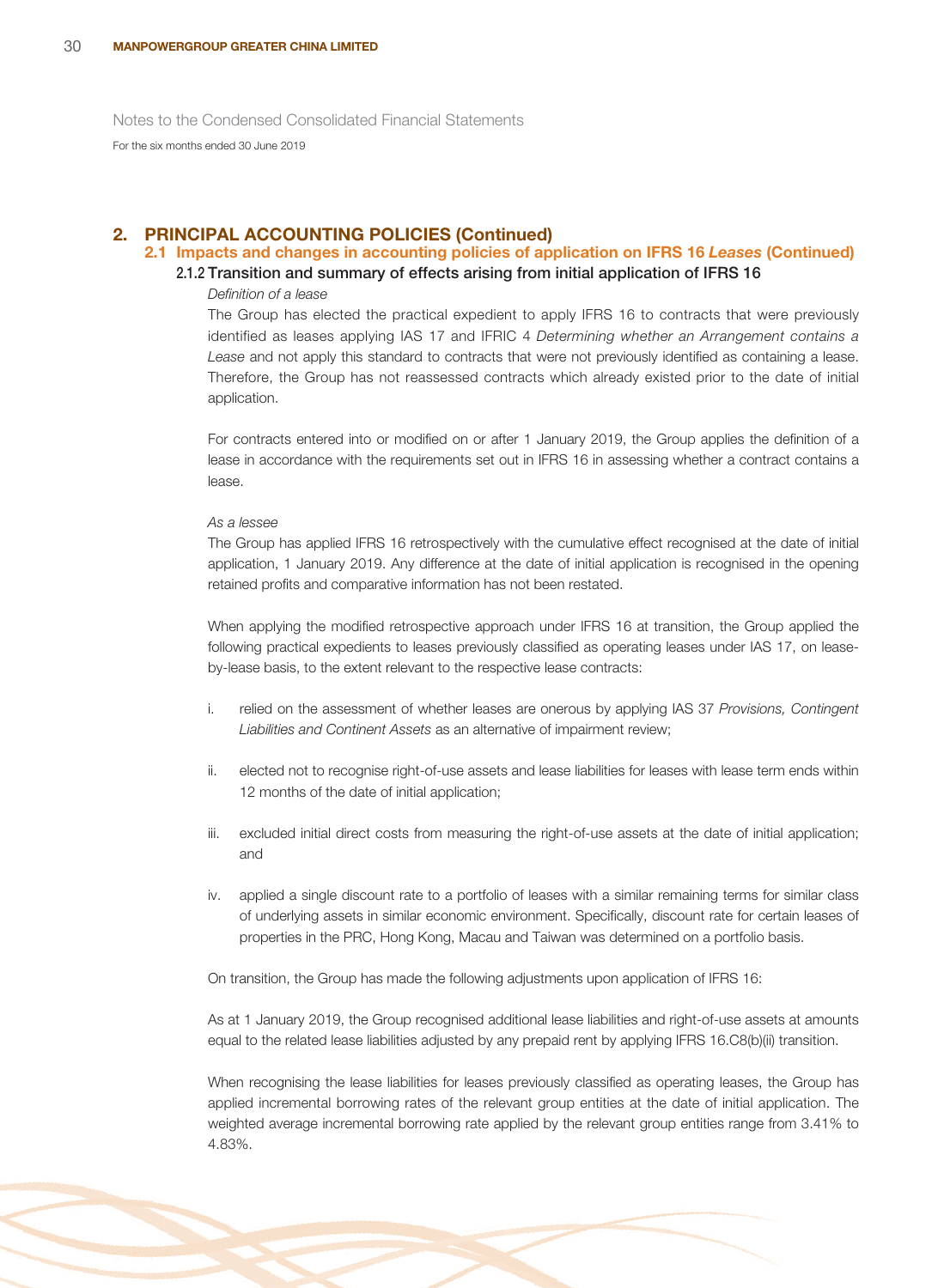For the six months ended 30 June 2019

# **2. PRINCIPAL ACCOUNTING POLICIES (Continued)**

### **2.1 Impacts and changes in accounting policies of application on IFRS 16** *Leases* **(Continued)**

**2.1.2 Transition and summary of effects arising from initial application of IFRS 16 (Continued)** As a lessee (Continued)

|                                                                      | At 1 January<br>2019<br><b>RMB'000</b> |
|----------------------------------------------------------------------|----------------------------------------|
|                                                                      |                                        |
| Operating lease commitments disclosed as at 31 December 2018         | 88,483                                 |
| Less: Recognition exemption - short-term leases                      | (10, 759)                              |
|                                                                      |                                        |
|                                                                      | 77,724                                 |
|                                                                      |                                        |
| Lease liabilities discounted at relevant incremental borrowing rates |                                        |
| as at 1 January 2019                                                 | 70,985                                 |
|                                                                      |                                        |
| Analysed as:                                                         |                                        |
| Current                                                              | 25,783                                 |
| Non-current                                                          | 45,202                                 |
|                                                                      |                                        |
|                                                                      | 70,985                                 |

The carrying amount of right-of-use assets as at 1 January 2019 comprises the following:

|                                                  |             | <b>Right-of-use</b><br>assets |
|--------------------------------------------------|-------------|-------------------------------|
|                                                  | <b>Note</b> | <b>RMB'000</b>                |
|                                                  |             |                               |
| Right-of-use assets relating to operating leases |             |                               |
| recognised upon application of IFRS 16           |             | 70,985                        |
| Reclassified from prepaid rent                   | (a)         | 1,201                         |
|                                                  |             |                               |
| By class:                                        |             |                               |
| Leasehold land and buildings                     |             | 72,186                        |

(a) Prepaid rent was classified as prepayments at 31 December 2018. Upon application of IFRS 16, the prepayments of approximately RMB1,201,000 were reclassified to right-of-use assets.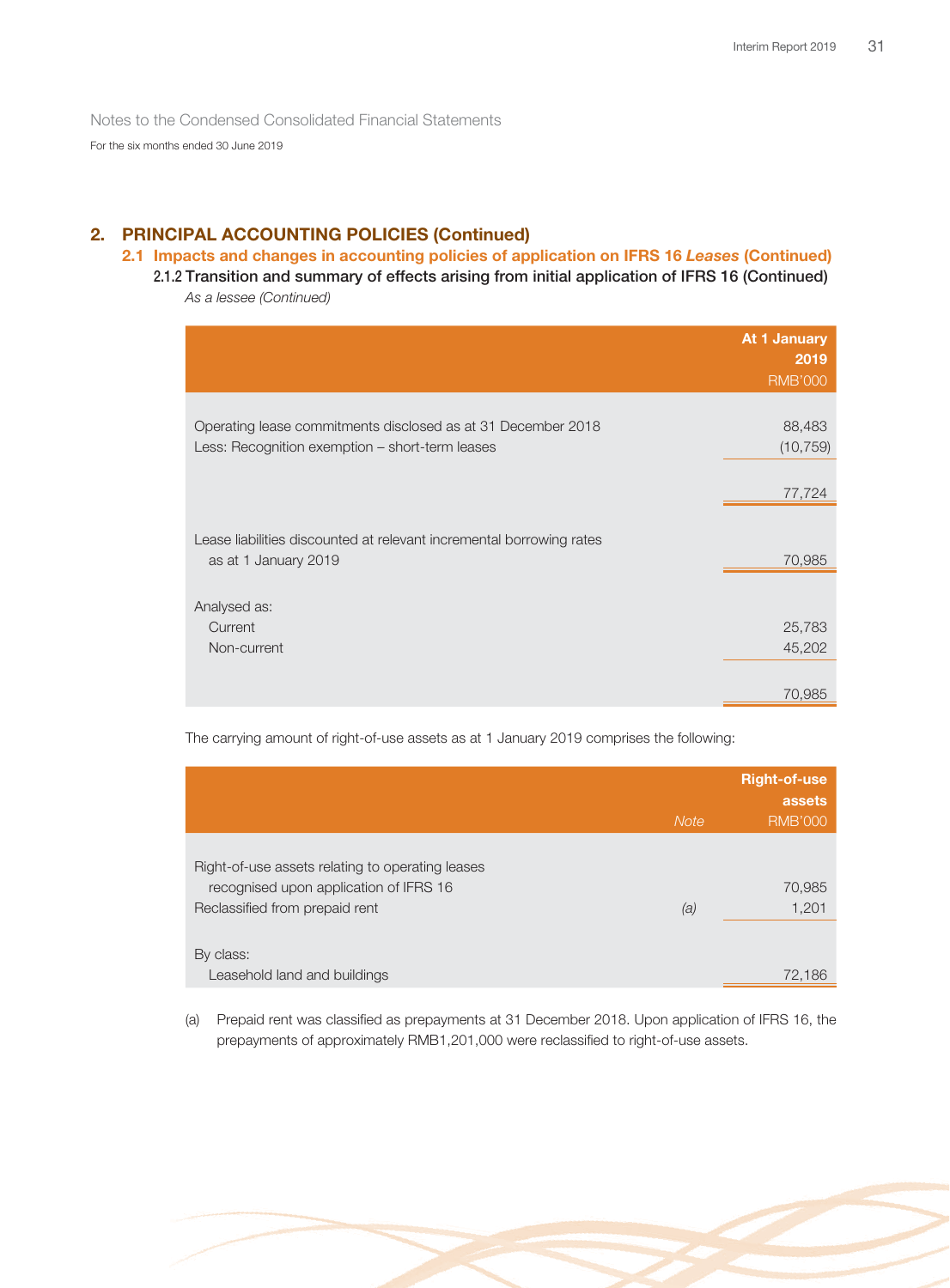# **2. PRINCIPAL ACCOUNTING POLICIES (Continued)**

### **2.1 Impacts and changes in accounting policies of application on IFRS 16** *Leases* **(Continued)**

**2.1.2 Transition and summary of effects arising from initial application of IFRS 16 (Continued)** As a lessee (Continued)

The transition to IFRS 16 has no material impact on the retained profits at 1 January 2019.

The following adjustments were made to the amounts recognised in the condensed consolidated statement of financial position at 1 January 2019. Line items that were not affected by the changes have not been included.

|                                                                                  | <b>Note</b> | <b>Carrying</b><br>amounts<br>previously<br>reported at<br><b>31 December</b><br>2018<br><b>RMB'000</b> | <b>Adjustments</b><br><b>RMB'000</b> | <b>Carrying</b><br>amounts<br>under<br>IFRS 16 at<br>1 January<br>2019<br><b>RMB'000</b> |
|----------------------------------------------------------------------------------|-------------|---------------------------------------------------------------------------------------------------------|--------------------------------------|------------------------------------------------------------------------------------------|
| Non-current asset<br>Right-of-use assets                                         |             |                                                                                                         | 72,186                               | 72,186                                                                                   |
| <b>Current asset</b><br>Trade and other receivables,<br>deposits and prepayments | (a)         | 451,409                                                                                                 | (1,201)                              | 450,208                                                                                  |
| <b>Current liability</b><br>Lease liabilities                                    |             |                                                                                                         | 25,783                               | 25,783                                                                                   |
| <b>Non-current liability</b><br>Lease liabilities                                |             |                                                                                                         | 45,202                               | 45,202                                                                                   |

Note: For the purpose of reporting cash flows from operating activities under indirect method for the six months ended 30 June 2019, movements in working capital have been computed based on opening statement of financial position as at 1 January 2019 as disclosed above.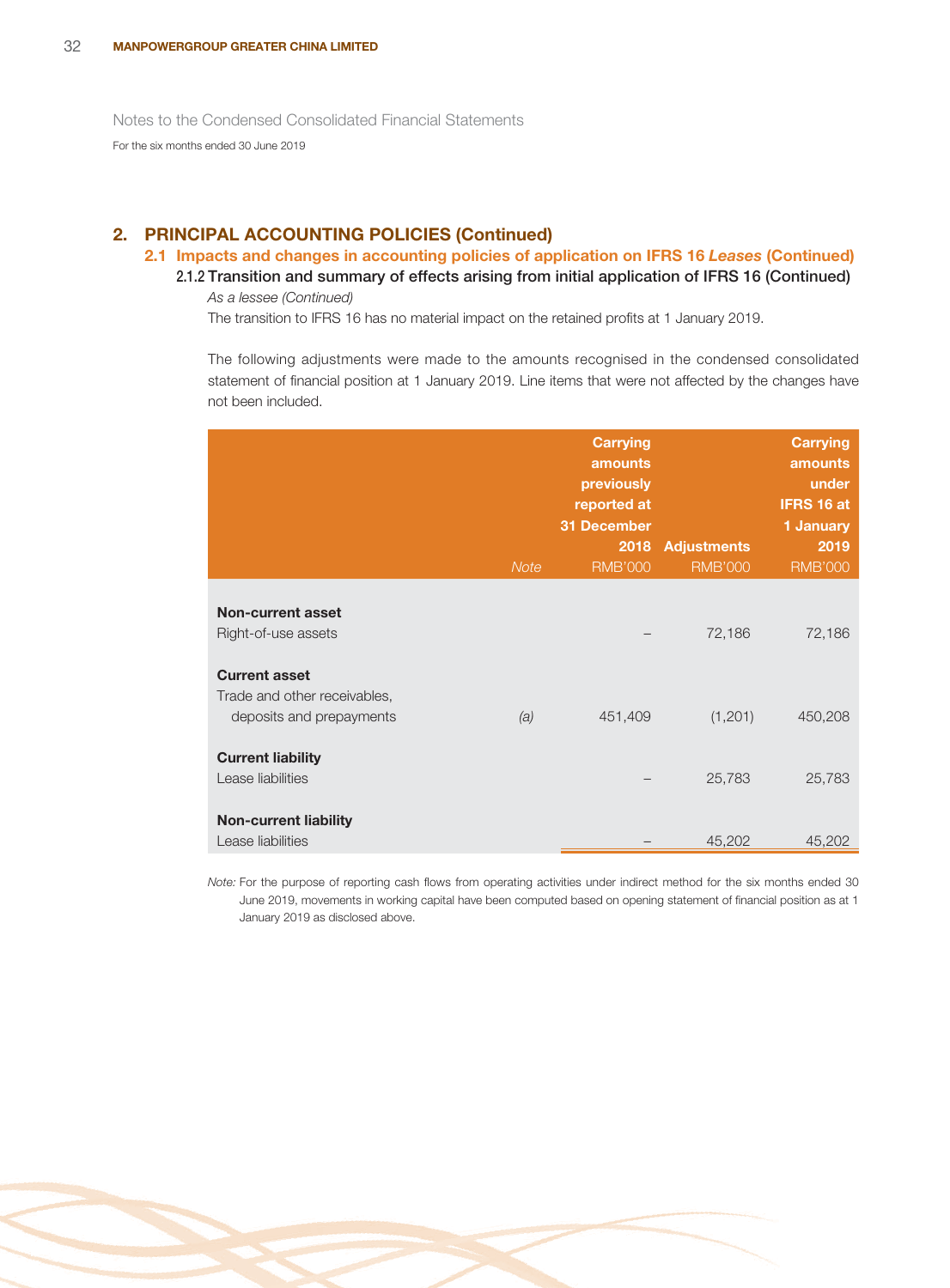For the six months ended 30 June 2019

# **3. REVENUE AND SEGMENT INFORMATION**

### **Segment information**

Information reported to the Chief Executive Officer, being the chief operating decision maker ("CODM"), for the purposes of resource allocation and assessment of segment performance focuses on types of services provided.

Specifically, the Group's reportable segments under IFRS 8 are as follows:

- 1. Workforce Solutions the Group provides the following services to its customers:
	- Flexible staffing service for which the Group helps to provide contingent workers for customers who wish to manage their own headcount or only require workers for limited time or a specific project. The Group provides contingent workers contracted with the Group that the Group finds suitable for the job descriptions and assign them to the customers.
	- Headhunting service for which the Group helps customers search for, identify and recommend suitable candidates for job vacancies.
	- Recruiting process outsourcing ("RPO") service include RPO management services and recruitment services. The Group assists customers' hiring process, which include candidate assessments, screening, conducting candidate interviews, providing sourcing technology, and providing the Group's marketing and recruiting expertise.
- 2. Other Human Resource ("HR") Services the Group provides human resource services to customers who need assistance in outplacement, leadership development, career management, talent assessment, and training and development services.

No operating segments have been aggregated in arriving at the reportable segments of the Group.

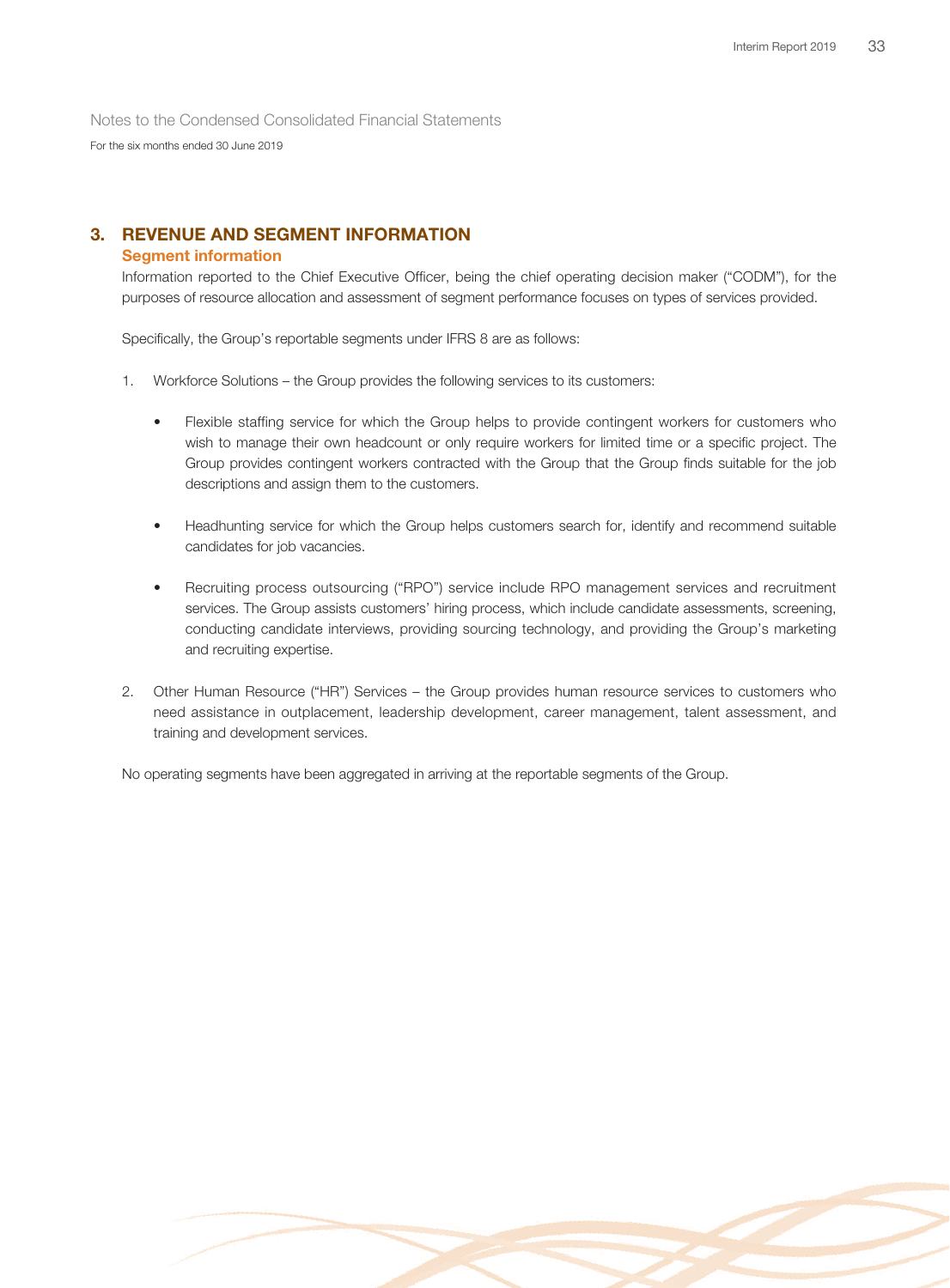For the six months ended 30 June 2019

# **3. REVENUE AND SEGMENT INFORMATION (Continued)**

### **Segment revenue and results**

The following is an analysis of the Group's revenue and results from continuing operations by operating and reportable segment.

### **Six months ended 30 June 2019**

|                                                                                                                                                                                                                                 | <b>Workforce</b><br><b>Solutions</b><br><b>RMB'000</b><br>(unaudited) | <b>Other HR</b><br><b>Services</b><br><b>RMB'000</b><br>(unaudited) | <b>Total</b><br><b>RMB'000</b><br>(unaudited)                                            |
|---------------------------------------------------------------------------------------------------------------------------------------------------------------------------------------------------------------------------------|-----------------------------------------------------------------------|---------------------------------------------------------------------|------------------------------------------------------------------------------------------|
| <b>Continuing operations</b><br>Segment revenue                                                                                                                                                                                 | 1,407,795                                                             | 33,797                                                              | 1,441,592                                                                                |
| Segment profit                                                                                                                                                                                                                  | 282,049                                                               | 15,360                                                              | 297,409                                                                                  |
| Unallocated:<br>Selling expenses<br>Administrative expenses<br>Other income<br>Impairment losses under ECL model, net of reversal<br>Other gains and losses<br>Finance costs<br>Share of loss of associates<br>Listing expenses |                                                                       |                                                                     | (189,906)<br>(26, 671)<br>3,483<br>(1, 139)<br>1,717<br>(1,727)<br>(1, 411)<br>(19, 172) |
| Profit before tax                                                                                                                                                                                                               |                                                                       |                                                                     | 62,583                                                                                   |

### **Six months ended 30 June 2018**

|                                                                                                                                                                                            | Workforce<br><b>Solutions</b><br><b>RMB'000</b><br>(unaudited) | Other HR<br><b>Services</b><br><b>RMB'000</b><br>(unaudited) | Total<br><b>RMB'000</b><br>(unaudited)                      |
|--------------------------------------------------------------------------------------------------------------------------------------------------------------------------------------------|----------------------------------------------------------------|--------------------------------------------------------------|-------------------------------------------------------------|
| <b>Continuing operations</b><br>Segment revenue                                                                                                                                            | 1,068,690                                                      | 30,979                                                       | 1,099,669                                                   |
| Segment profit                                                                                                                                                                             | 236,308                                                        | 13,719                                                       | 250,027                                                     |
| Unallocated:<br>Selling expenses<br>Administrative expenses<br>Other income<br>Impairment losses under ECL model, net of reversal<br>Other gains and losses<br>Share of loss of associates |                                                                |                                                              | (169, 346)<br>(26, 451)<br>1,572<br>(728)<br>4,048<br>(676) |
| Profit before tax                                                                                                                                                                          |                                                                |                                                              | 58,446                                                      |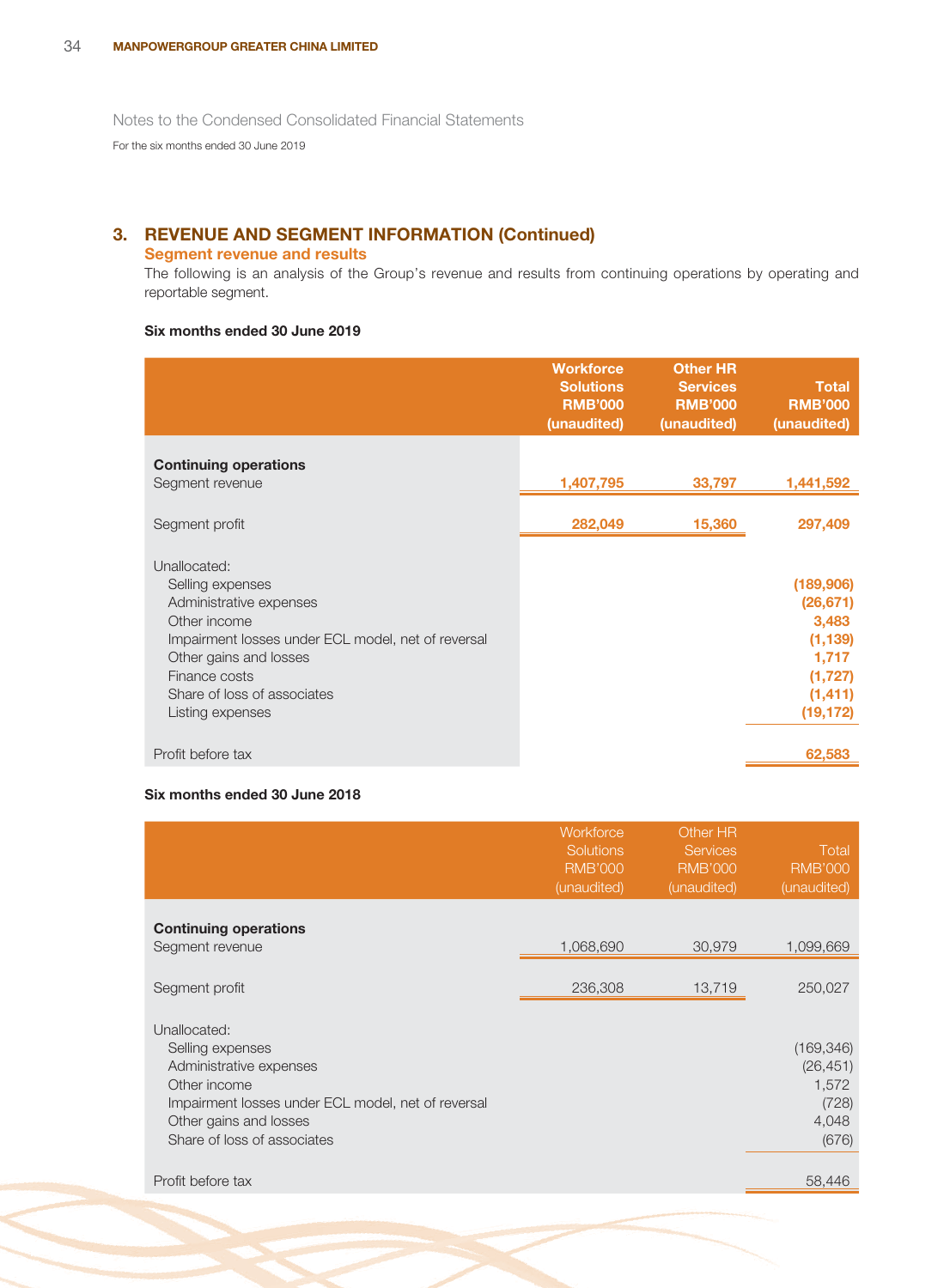For the six months ended 30 June 2019

# **3. REVENUE AND SEGMENT INFORMATION (Continued)**

### **Geographical information**

Information about the Group's revenue from continuing operations from external customers is presented based on the location of the operations of customers.

|                                            | <b>Six months ended</b> |                |  |
|--------------------------------------------|-------------------------|----------------|--|
|                                            |                         | 30 June        |  |
|                                            | 2019                    | 2018           |  |
|                                            | <b>RMB'000</b>          | <b>RMB'000</b> |  |
|                                            | (unaudited)             | (unaudited)    |  |
|                                            |                         |                |  |
| <b>Continuing operations</b><br><b>PRC</b> | 705,144                 | 502,945        |  |
| Hong Kong and Macau                        | 337,094                 | 272,976        |  |
| Taiwan                                     | 399,354                 | 323,748        |  |
|                                            |                         |                |  |
|                                            | 1,441,592               | 1.099.669      |  |

The accounting policies of the operating segments are the same as the Group's accounting policies. Segment profit represents the gross profit earned by each segment without allocation of selling expenses, administrative expenses, other income, impairment losses under ECL model, net of reversal, other gains and losses, finance costs, share of loss of associates and listing expenses. This is the measure reported to the CODM for the purposes of resource allocation and performance assessment.

There were no inter-segment sales for both periods.

### **Segment assets and liabilities**

Information reported to the CODM for the purposes of resource allocation and performance assessment does not include any assets and liabilities. Accordingly, no segment assets and liabilities are presented.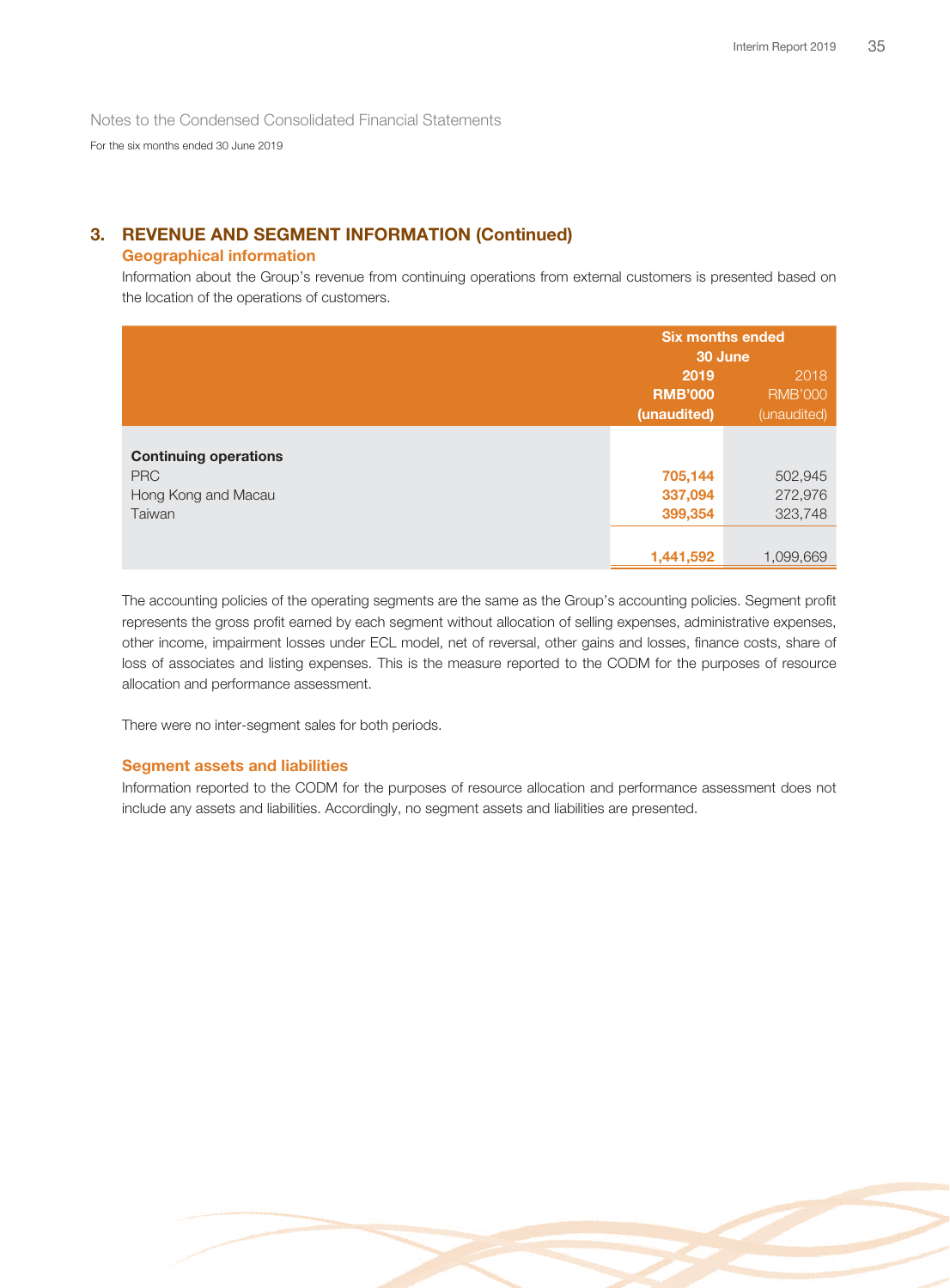# **3. REVENUE AND SEGMENT INFORMATION (Continued)**

# **Disaggregation of revenue**

# **Six months ended 30 June 2019**

|                                       | <b>Workforce</b><br><b>Solutions</b><br><b>RMB'000</b><br>(unaudited) | <b>Other HR</b><br><b>Services</b><br><b>RMB'000</b><br>(unaudited) | <b>Total</b><br><b>RMB'000</b><br>(unaudited) |
|---------------------------------------|-----------------------------------------------------------------------|---------------------------------------------------------------------|-----------------------------------------------|
|                                       |                                                                       |                                                                     |                                               |
| <b>Continuing operations</b>          |                                                                       |                                                                     |                                               |
| Types of service<br>Flexible staffing | 1,256,721                                                             |                                                                     | 1,256,721                                     |
|                                       |                                                                       |                                                                     |                                               |
| Headhunting<br><b>RPO</b>             | 136,332                                                               |                                                                     | 136,332                                       |
|                                       | 14,742                                                                |                                                                     | 14,742                                        |
| <b>Others</b>                         |                                                                       | 33,797                                                              | 33,797                                        |
|                                       | 1,407,795                                                             | 33,797                                                              | 1,441,592                                     |
|                                       |                                                                       |                                                                     |                                               |
| Timing of revenue recognition         |                                                                       |                                                                     |                                               |
| A point in time                       | 145,315                                                               |                                                                     | 145,315                                       |
| Over time                             | 1,262,480                                                             | 33,797                                                              | 1,296,277                                     |
|                                       |                                                                       |                                                                     |                                               |
|                                       | 1,407,795                                                             | 33,797                                                              | 1,441,592                                     |

### **Six months ended 30 June 2018**

|                               | Workforce<br><b>Solutions</b><br><b>RMB'000</b><br>(unaudited) | Other<br><b>HR Services</b><br><b>RMB'000</b><br>(unaudited) | <b>Total</b><br><b>RMB'000</b><br>(unaudited) |
|-------------------------------|----------------------------------------------------------------|--------------------------------------------------------------|-----------------------------------------------|
|                               |                                                                |                                                              |                                               |
| <b>Continuing operations</b>  |                                                                |                                                              |                                               |
| Types of service              |                                                                |                                                              |                                               |
| Flexible staffing             | 928,190                                                        |                                                              | 928,190                                       |
| Headhunting                   | 125,935                                                        |                                                              | 125,935                                       |
| <b>RPO</b>                    | 14,565                                                         |                                                              | 14,565                                        |
| <b>Others</b>                 |                                                                | 30,979                                                       | 30,979                                        |
|                               |                                                                |                                                              |                                               |
|                               | 1,068,690                                                      | 30,979                                                       | 1,099,669                                     |
|                               |                                                                |                                                              |                                               |
| Timing of revenue recognition |                                                                |                                                              |                                               |
| A point in time               | 134,076                                                        |                                                              | 134,076                                       |
| Over time                     | 934,614                                                        | 30,979                                                       | 965,593                                       |
|                               |                                                                |                                                              |                                               |
|                               | 1,068,690                                                      | 30,979                                                       | 1,099,669                                     |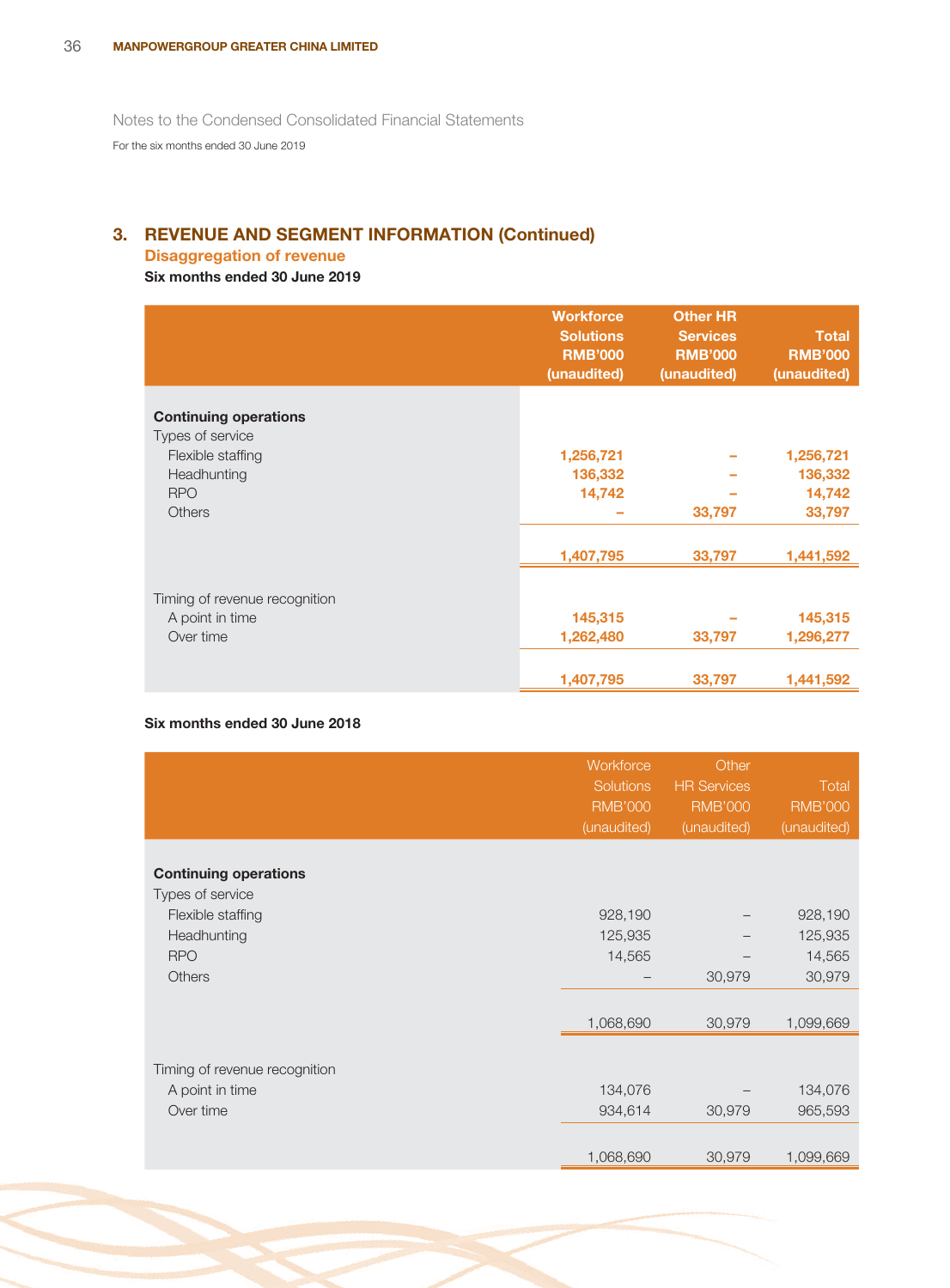For the six months ended 30 June 2019

# **3. REVENUE AND SEGMENT INFORMATION (Continued)**

# **Disaggregation of revenue (Continued)**

# **Information about customer types**

The Group's customers mainly consist (i) multinational corporations and local enterprises and (ii) government bodies in Greater China Region. Revenue analysis by customer type is as follows:

|                                                                                                       | <b>Six months ended</b><br>30 June |                     |
|-------------------------------------------------------------------------------------------------------|------------------------------------|---------------------|
|                                                                                                       | 2019                               | 2018                |
|                                                                                                       | <b>RMB'000</b>                     | <b>RMB'000</b>      |
|                                                                                                       | (Unaudited)                        | (Unaudited)         |
| <b>Continuing operations</b><br>Multinational corporations and local enterprises<br>Government bodies | 1,380,758<br>60,834                | 1,063,743<br>35,926 |
|                                                                                                       | 1,441,592                          | 1.099.669           |

# **4. OTHER INCOME**

|                                                                                                                     | <b>Six months ended</b><br>30 June |                        |
|---------------------------------------------------------------------------------------------------------------------|------------------------------------|------------------------|
|                                                                                                                     | 2019<br><b>RMB'000</b>             | 2018<br><b>RMB'000</b> |
|                                                                                                                     | (unaudited)                        | (unaudited)            |
| <b>Continuing operations</b><br>Interest income<br>Dividend income from financial assets at EVTOCI<br><b>Others</b> | 2,621<br>682<br>180                | 1,572                  |
|                                                                                                                     | 3,483                              | 1,572                  |

# **5. OTHER GAINS AND LOSSES**

|                                                    |                | <b>Six months ended</b><br>30 June |  |
|----------------------------------------------------|----------------|------------------------------------|--|
|                                                    | 2019           | 2018                               |  |
|                                                    | <b>RMB'000</b> | <b>RMB'000</b>                     |  |
|                                                    | (unaudited)    | (unaudited)                        |  |
| <b>Continuing operations</b>                       |                |                                    |  |
| Net exchange gains                                 | 225            | 820                                |  |
| Net fair value change in financial assets at FVTPL | 1,492          | 3,228                              |  |
|                                                    |                |                                    |  |
|                                                    | 1,717          | 4,048                              |  |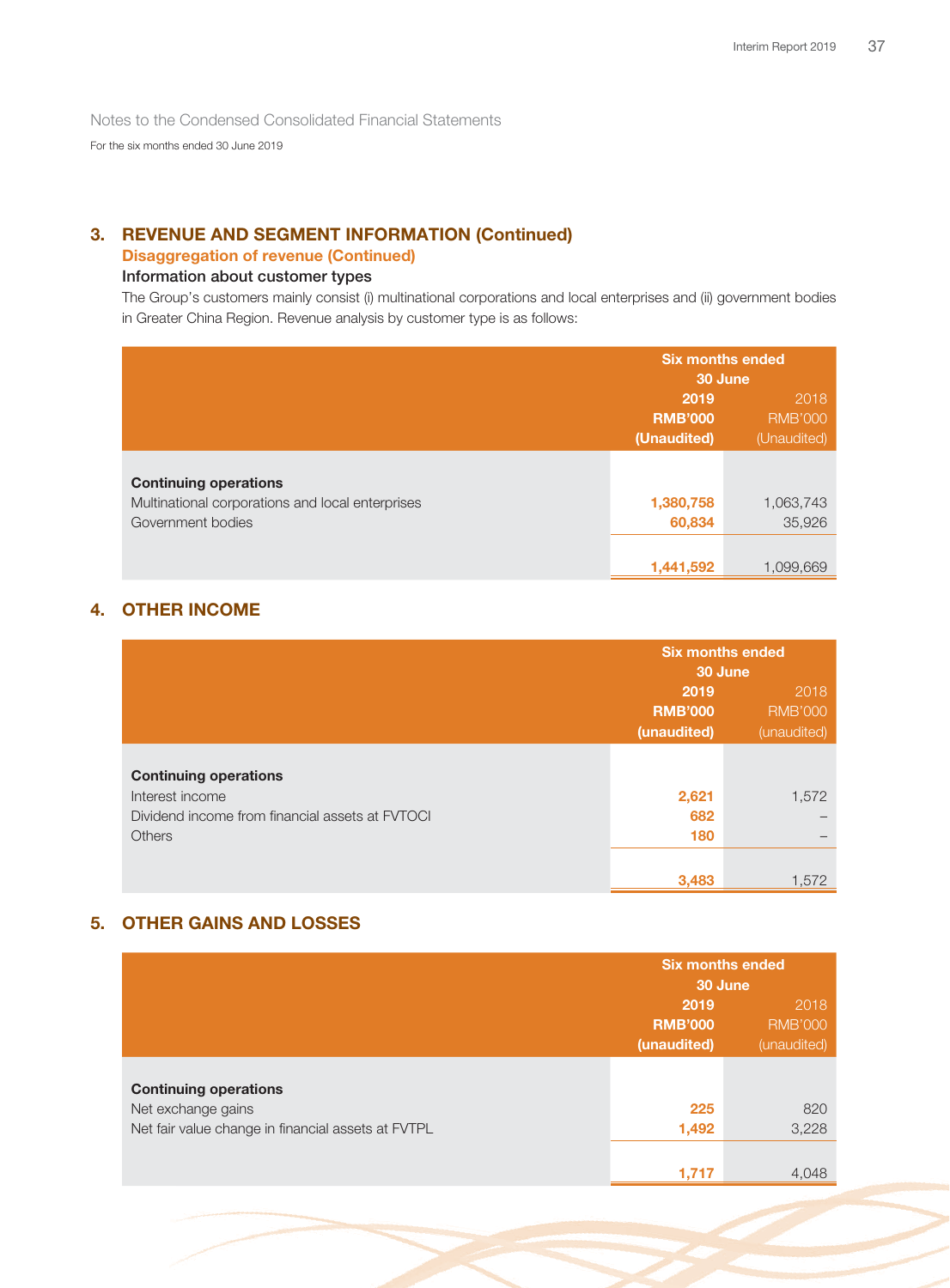# **6. FINANCE COSTS**

|                               |                | <b>Six months ended</b><br>30 June |  |
|-------------------------------|----------------|------------------------------------|--|
|                               | 2019           | 2018                               |  |
|                               | <b>RMB'000</b> | <b>RMB'000</b>                     |  |
|                               | (unaudited)    | (unaudited)                        |  |
|                               |                |                                    |  |
| <b>Continuing operations</b>  |                |                                    |  |
| Interest on lease liabilities | 1,727          |                                    |  |

### **7. INCOME TAX EXPENSE**

During the six months ended 30 June 2019, the Group had recognised current tax expense of approximately RMB17,912,000 (six months ended 30 June 2018: RMB12,465,000) and deferred tax credit of approximately RMB253,000 (six months ended 30 June 2018: RMB506,000).

Under the Law of the PRC on Enterprise Income Tax (the "EIT Law") and Implementation Regulation of the EIT Law, the tax rate of the PRC subsidiaries is 25%.

Hong Kong Profits Tax is calculated at 16.5% of the estimated assessable profit.

On 21 March 2018, the Hong Kong Legislative Council passed the Inland Revenue (Amendment) (No.7) Bill 2017 (the "Bill") which introduces the two-tiered profits tax rates regime. The Bill was signed into law on 28 March 2018 and was gazette on the following day. Under the two-tiered profits tax rates regime, the first HK\$2,000,000 of profits of the qualifying group entity will be taxed at 8.25%, and profits above HK\$2,000,000 will be taxed at 16.5%. The profits of group entities not qualifying for the two-tiered profits tax rates regime will continue to be taxed at a flat rate of 16.5%.

Accordingly, starting from the year ended 31 December 2018, the Hong Kong Profits Tax is calculated at 8.25% on the first HK\$2,000,000 of the estimated assessable profits and at 16.5% on the estimated assessable profits above HK\$2,000,000 for a qualifying group entity.

Macau Complementary Tax is calculated at 12% of the estimated assessable profit for the six months ended 30 June 2019 and 2018.

Taiwan Income Tax is calculated at 20% of the estimated assessable profit for the six months ended 30 June 2019 and 2018. Under the relevant regulations in Taiwan, unappropriated earnings of subsidiaries in Taiwan is subject to a corporate surtax of 5%.

The Company incorporated in Cayman Islands is not subject to income tax or capital gain tax under the law of Cayman Islands. In addition, dividend payments are not subject to withholding tax in the Cayman Islands.

The group entities established in the British Virgin Islands ("BVI") are not subject to income tax or capital gain tax under the law of BVI.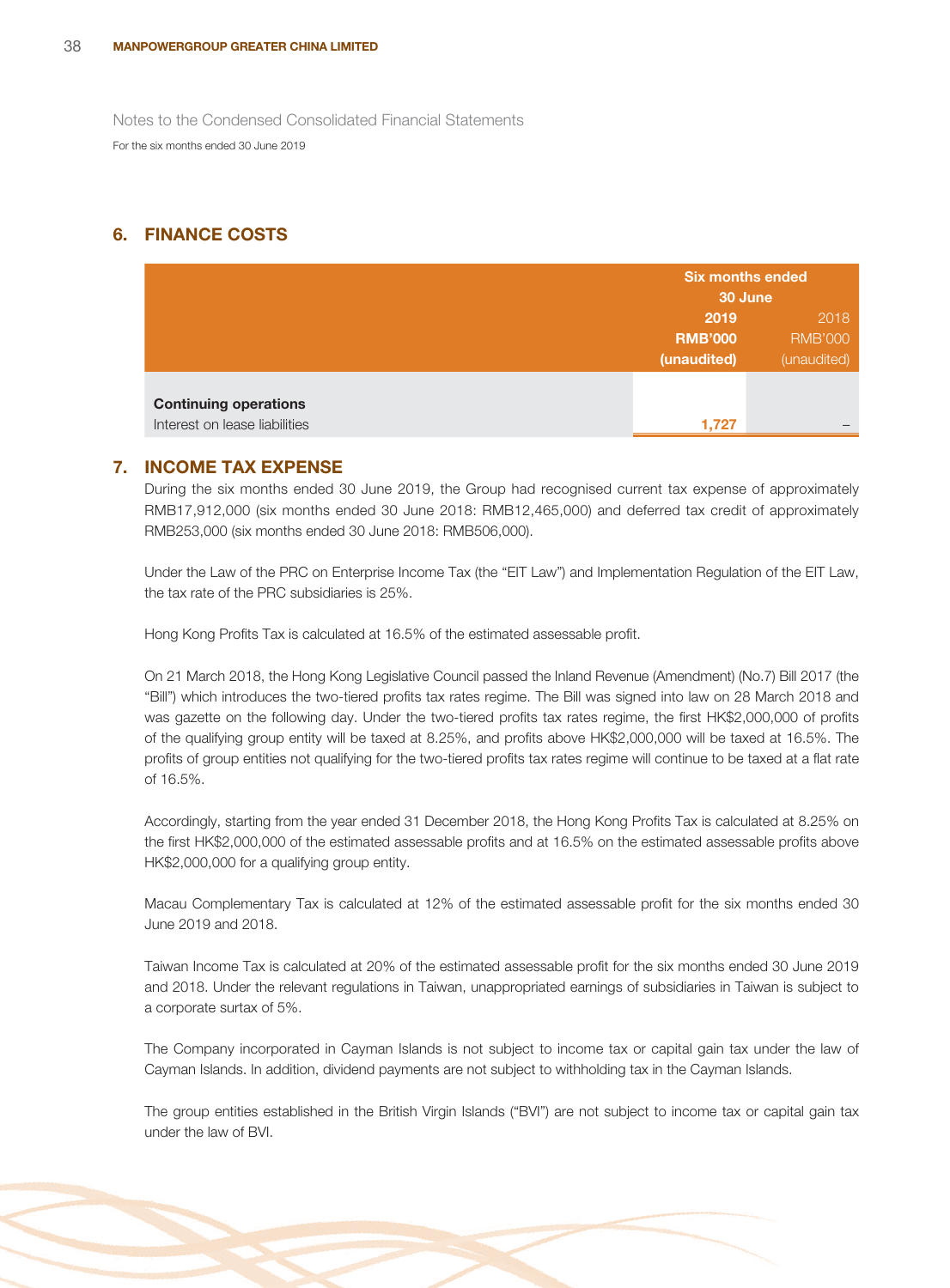For the six months ended 30 June 2019

### **8. DISCONTINUED OPERATION**

In December 2018, the Group entered into an agreement with a non-controlling shareholder to dispose of the Group's 40.5% equity interest in Reach Human Resource Service (Guangzhou) Co., Ltd. (廣州市銳旗人力資源服務 有限公司) ("Guangzhou Reach"), a subsidiary which carried out the Group's operation under the brand of "ReachHR" in the PRC at a consideration of RMB20,250,000. The disposal was completed on 12 December 2018, on which date control of Guangzhou Reach passed to the acquirer. Upon such disposal, the Group holds 19.5% equity interest in Guangzhou Reach and does not have control or significant influence in Guangzhou Reach. The Group accounts such equity investments as equity instruments at FVTOCI at 30 June 2019 and 31 December 2018.

Pursuant to the sale and purchase agreement, the cash consideration of RMB20,250,000 will be settled in three instalments by March 2021. Accordingly, the amount of consideration is adjusted for the effect of the time value of money using an effective interest rate of 4.75% per annum. Such consideration receivables are recorded on the condensed consolidated statement of financial position of the Group as follows:

|                                      | At<br>30 June<br>2019<br><b>RMB'000</b><br>(unaudited) | At<br>31 December<br>2018<br><b>RMB'000</b><br>(audited) |
|--------------------------------------|--------------------------------------------------------|----------------------------------------------------------|
| Other receivables:                   |                                                        |                                                          |
| - Current (Note 14)<br>- Non-current | 11,573<br>6,239                                        | 6,671<br>12,448                                          |
|                                      | 17,812                                                 | 19,119                                                   |

The result of the ReachHR operation for the six months ended 30 June 2018, which has been included in the condensed consolidated statement of profit or loss and other comprehensive income, was as follows:

|                                                                                   | Six months<br>ended<br>30 June<br>2018<br><b>RMB'000</b><br>(unaudited) |
|-----------------------------------------------------------------------------------|-------------------------------------------------------------------------|
| Revenue<br>Cost of sales<br>Selling and administrative expenses<br>Other expenses | 336,126<br>(317, 540)<br>(17,603)<br>(72)                               |
| Profit before tax<br>Income tax expense                                           | 911<br>(228)                                                            |
| Profit for the period                                                             | 683                                                                     |
| Profit for the period from discontinued<br>operation includes the following:      |                                                                         |
| Depreciation                                                                      | 242                                                                     |

During the six months ended 30 June 2018, the operation paid approximately RMB13.8 million, RMB0.1 million and nil to the Group's net operating cash flows, investing activities and financing activities, respectively.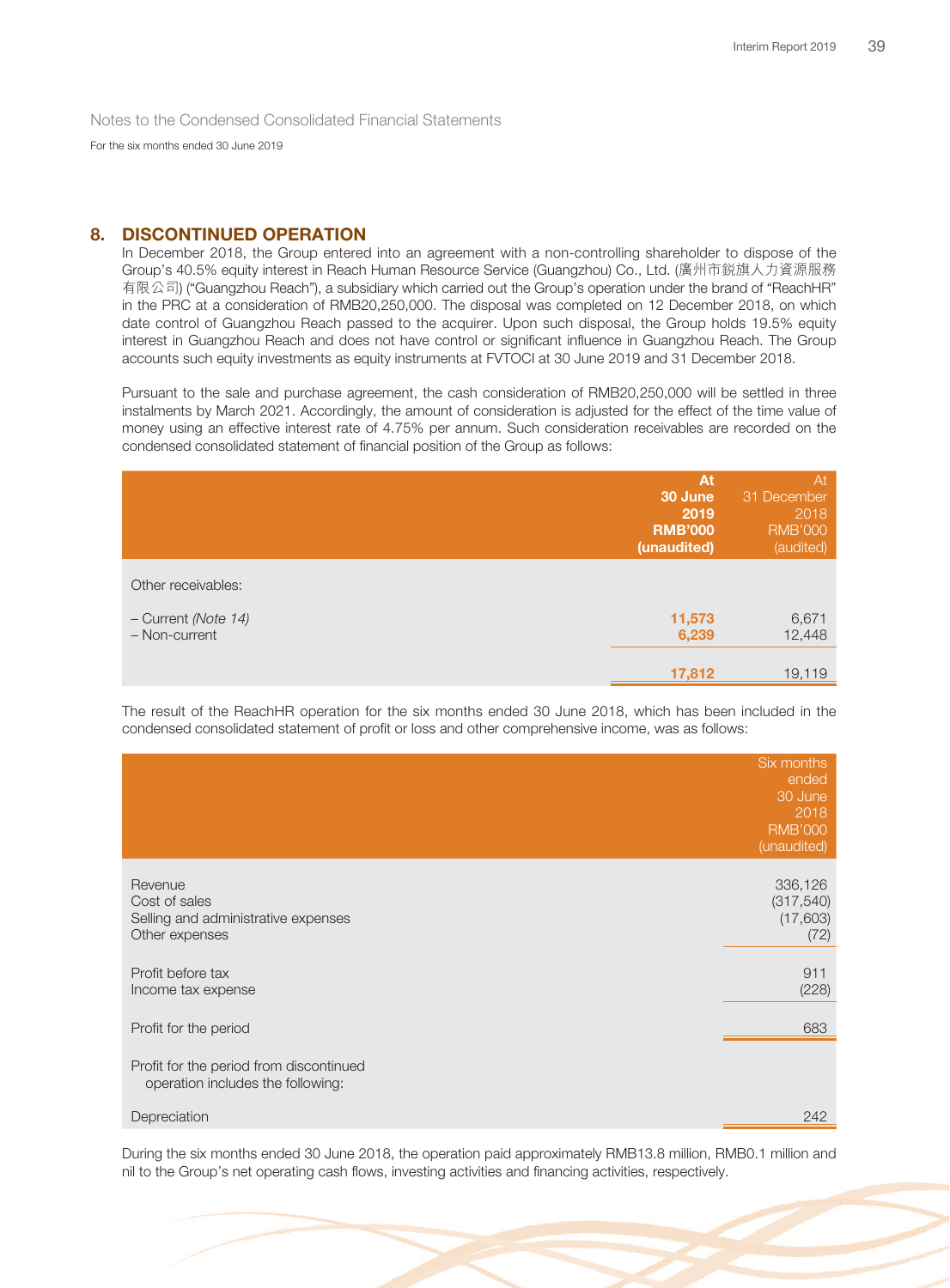# **9. PROFIT FOR THE PERIOD**

|                                                                                                                  | <b>Six months ended</b><br>30 June |                |
|------------------------------------------------------------------------------------------------------------------|------------------------------------|----------------|
|                                                                                                                  | 2019                               | 2018           |
|                                                                                                                  | <b>RMB'000</b>                     | <b>RMB'000</b> |
|                                                                                                                  | (unaudited)                        | (unaudited)    |
| Profit for the period from continuing operations has been arrived<br>at after charging:<br>Directors' emoluments |                                    |                |
| Salaries, allowances and other benefits                                                                          | 1,463                              | 1,463          |
| Retirement benefit scheme contributions                                                                          | 50                                 | 47             |
| Performance related bonus                                                                                        | 1,563                              | 1,250          |
|                                                                                                                  |                                    |                |
|                                                                                                                  | 3,076                              | 2,760          |
|                                                                                                                  |                                    |                |
| Depreciation of property and equipment                                                                           | 1,838                              | 1,613          |
| Depreciation of right-of-use assets                                                                              | 15,560                             |                |
| Amortisation                                                                                                     | 1,329                              | 1,248          |
| Loss on disposal of property and equipment                                                                       | 29                                 | 17             |

### **10. DIVIDENDS**

During the current interim period, a final dividend of US\$12.2 million (equivalent to approximately RMB83,783,000) in respect of the year ended 31 December 2018 (six months ended 30 June 2018: nil) was declared and paid to the owners of the Company.

The directors of the Company have determined that no dividend will be paid in respect of the interim period.

### **11. EARNINGS PER SHARE**

### **For continuing operations**

The calculation of basic earnings per share attributable to owners of the Company is based on the following data:

Earnings figures are calculated as follows:

|                                                                                                                        | <b>Six months ended</b><br>30 June |                 |
|------------------------------------------------------------------------------------------------------------------------|------------------------------------|-----------------|
|                                                                                                                        | 2019                               | 2018            |
|                                                                                                                        | <b>RMB'000</b>                     | <b>RMB'000</b>  |
|                                                                                                                        | (unaudited)                        | (unaudited)     |
| Profit for the period attributable to owners of the Company<br>Less: profit for the period from discontinued operation | 36,926                             | 40.781<br>(410) |
| Earnings for the purpose of basic earnings<br>per share from continuing operations                                     | 36,926                             | 40.371          |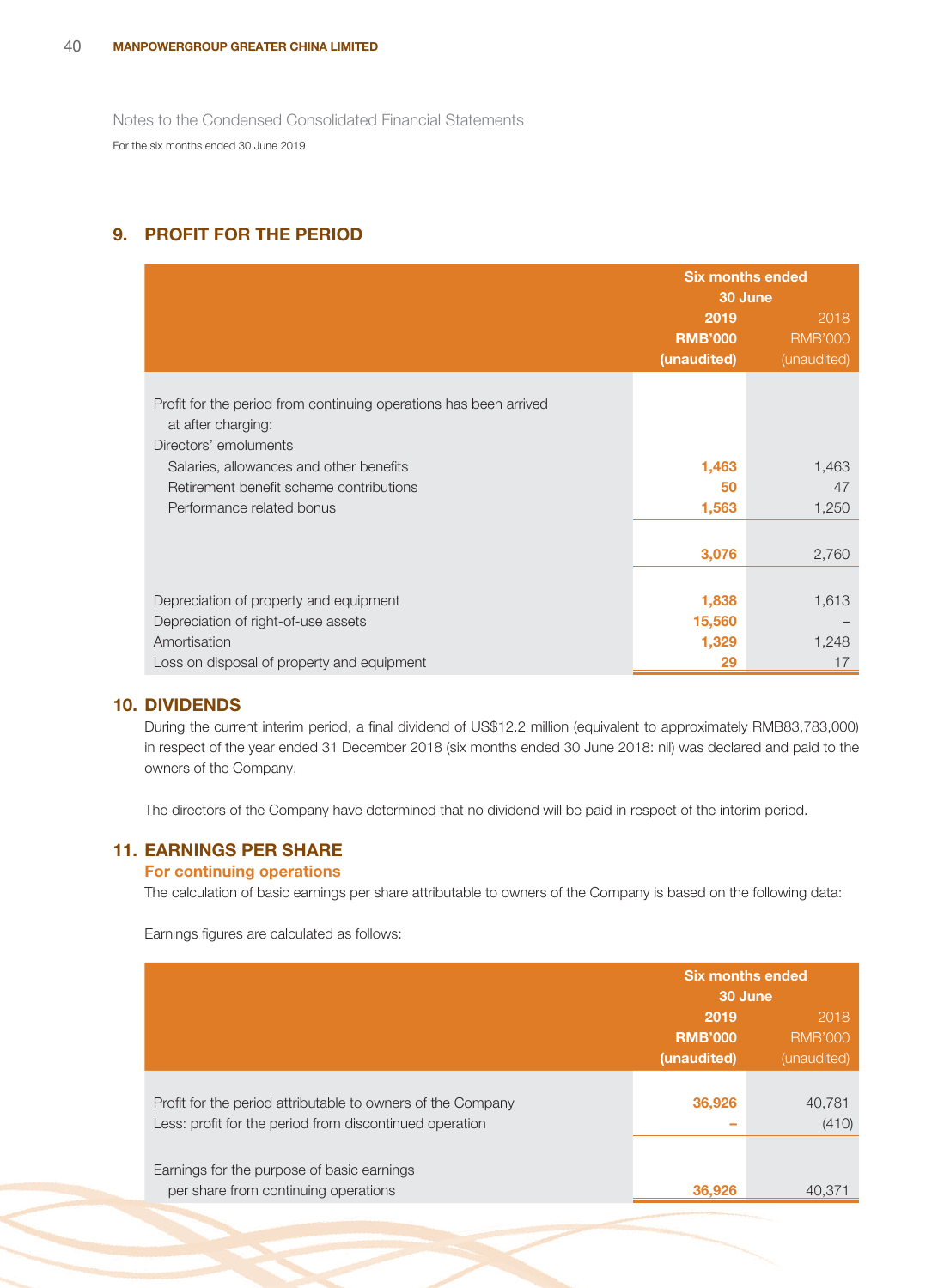# **11. EARNINGS PER SHARE (Continued)**

### **Number of shares**

|                                                                       | <b>Six months ended</b><br>30 June |                     |
|-----------------------------------------------------------------------|------------------------------------|---------------------|
|                                                                       | 2019<br>(unaudited)                | 2018<br>(unaudited) |
| Number of ordinary shares for the purpose of basic earnings per share | 150,000,000                        | 150,000,000         |

The number of ordinary shares for the purpose of calculating basic earnings per share has been determined on the assumption that the redenomination of issued share capital set out in Note 17 and the issue of 135,097,920 ordinary shares pursuant to the capitalisation issue as described in Note 21 has been effective on 1 January 2018.

No diluted earnings per share for the six months ended 30 June 2019 and 2018 was presented as there were no potential ordinary shares in issue during the six months ended 30 June 2019 and 2018.

### **From continuing and discontinued operations**

The calculation of the basic earnings per share from continuing and discontinued operations attributable to owners of the Company is based on the following data:

|                                                                                                                        | <b>Six months ended</b><br>30 June |                |
|------------------------------------------------------------------------------------------------------------------------|------------------------------------|----------------|
|                                                                                                                        | 2019                               | 2018           |
|                                                                                                                        | <b>RMB'000</b>                     | <b>RMB'000</b> |
|                                                                                                                        | (unaudited)                        | (unaudited)    |
| Earnings<br>Earnings for the purpose of calculating basic earnings<br>per share (profit for the period attributable to |                                    |                |
| owners of the Company)                                                                                                 | 36,926                             | 40.781         |

The denominators used are the same as those detailed above for basic earnings per share.

### **From discontinued operation**

For the six months ended 30 June 2018, basic earnings per share for the discontinued operation is RMB0.003, based on the profit for the period from the discontinued operation attributable to owners of the Company of approximately RMB410,000 and the denominators detailed above for basic earnings per share.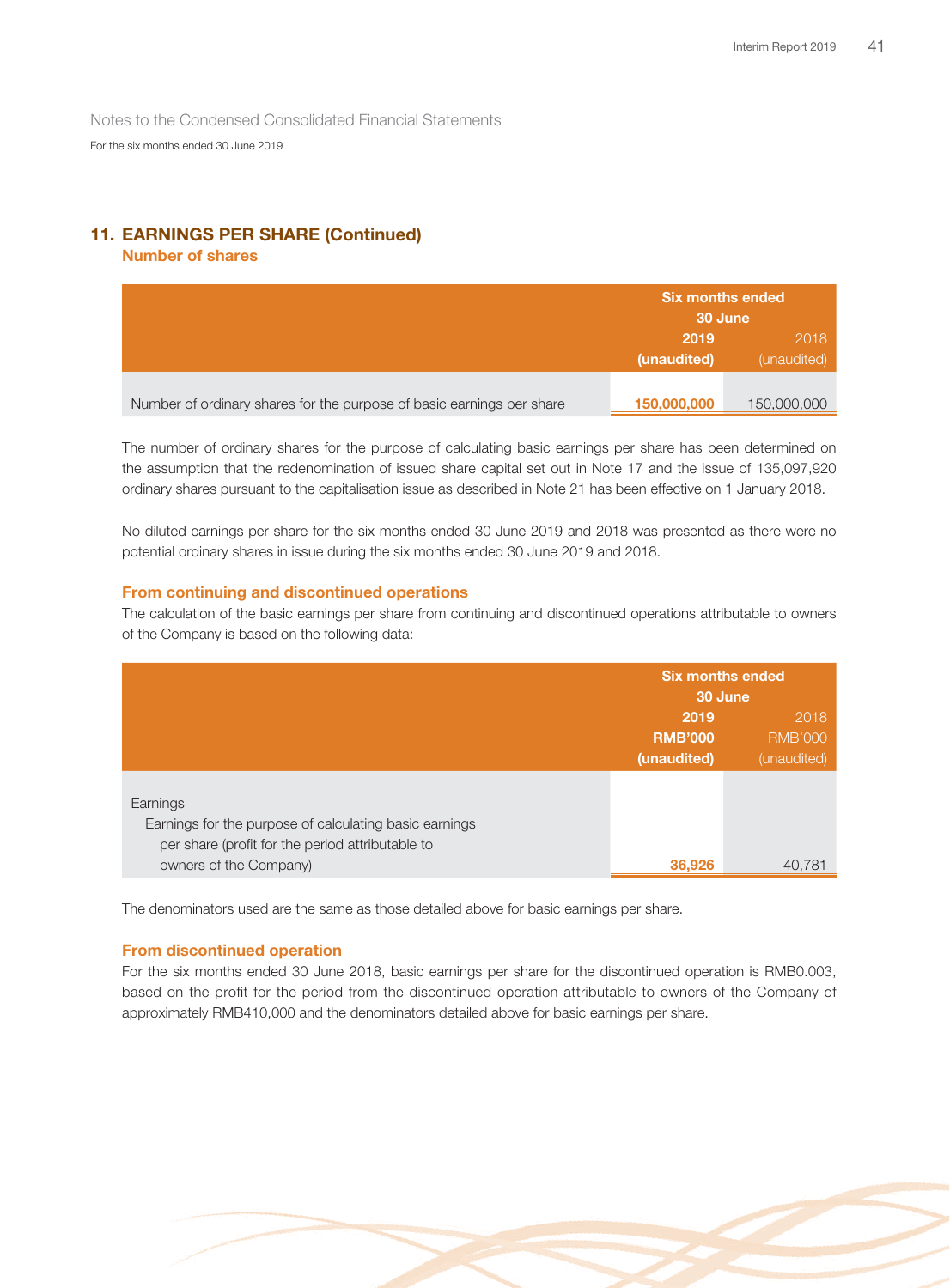# **12. MOVEMENTS IN PROPERTY AND EQUIPMENT AND RIGHT-OF-USE ASSETS**

During the six months ended 30 June 2019, the Group had additions of property and equipment of approximately RMB2,120,000 (six months ended 30 June 2018: RMB3,322,000) and disposal of certain property and equipment with an aggregate carrying amount of approximately RMB31,000 (six months ended 30 June 2018: RMB17,000).

During the current interim period, the Group entered into several new lease agreements for the use of office premises for 2 to 4 years. The Group is required to make fixed monthly payments. On lease commencement, the Group recognised approximately RMB17,879,000 of right-of-use assets and RMB17,879,000 of lease liabilities.

# **13. INTERESTS IN ASSOCIATES**

|                                                                                                        | At             | At             |
|--------------------------------------------------------------------------------------------------------|----------------|----------------|
|                                                                                                        | 30 June        | 31 December    |
|                                                                                                        | 2019           | 2018           |
|                                                                                                        | <b>RMB'000</b> | <b>RMB'000</b> |
|                                                                                                        | (unaudited)    | (audited)      |
| Cost of investments in associates<br>Share of post-acquisition losses and other comprehensive expense, | 7,900          | 7,900          |
| net of dividends received                                                                              | (3, 113)       | (1,702)        |
|                                                                                                        |                |                |
|                                                                                                        | 4,787          | 6,198          |

# **14. TRADE AND OTHER RECEIVABLES, DEPOSITS AND PREPAYMENTS**

|                                                                                                                                              | <b>At</b><br>30 June<br>2019<br><b>RMB'000</b><br>(unaudited) | At<br>31 December<br>2018<br><b>RMB'000</b><br>(audited) |
|----------------------------------------------------------------------------------------------------------------------------------------------|---------------------------------------------------------------|----------------------------------------------------------|
| Trade receivables<br>Less: allowance for credit losses                                                                                       | 462,724<br>(5, 746)                                           | 417,274<br>(4,607)                                       |
| Total trade receivables<br>Deposits and prepayments<br>Consideration receivable (Note 8)<br>Deferred issue costs<br>Prepaid listing expenses | 456,978<br>23,131<br>11,573<br>8,599                          | 412,667<br>26,242<br>6,671<br>4,296<br>1,533             |
| Total trade and other receivables, deposits and prepayments                                                                                  | 500,281                                                       | 451,409                                                  |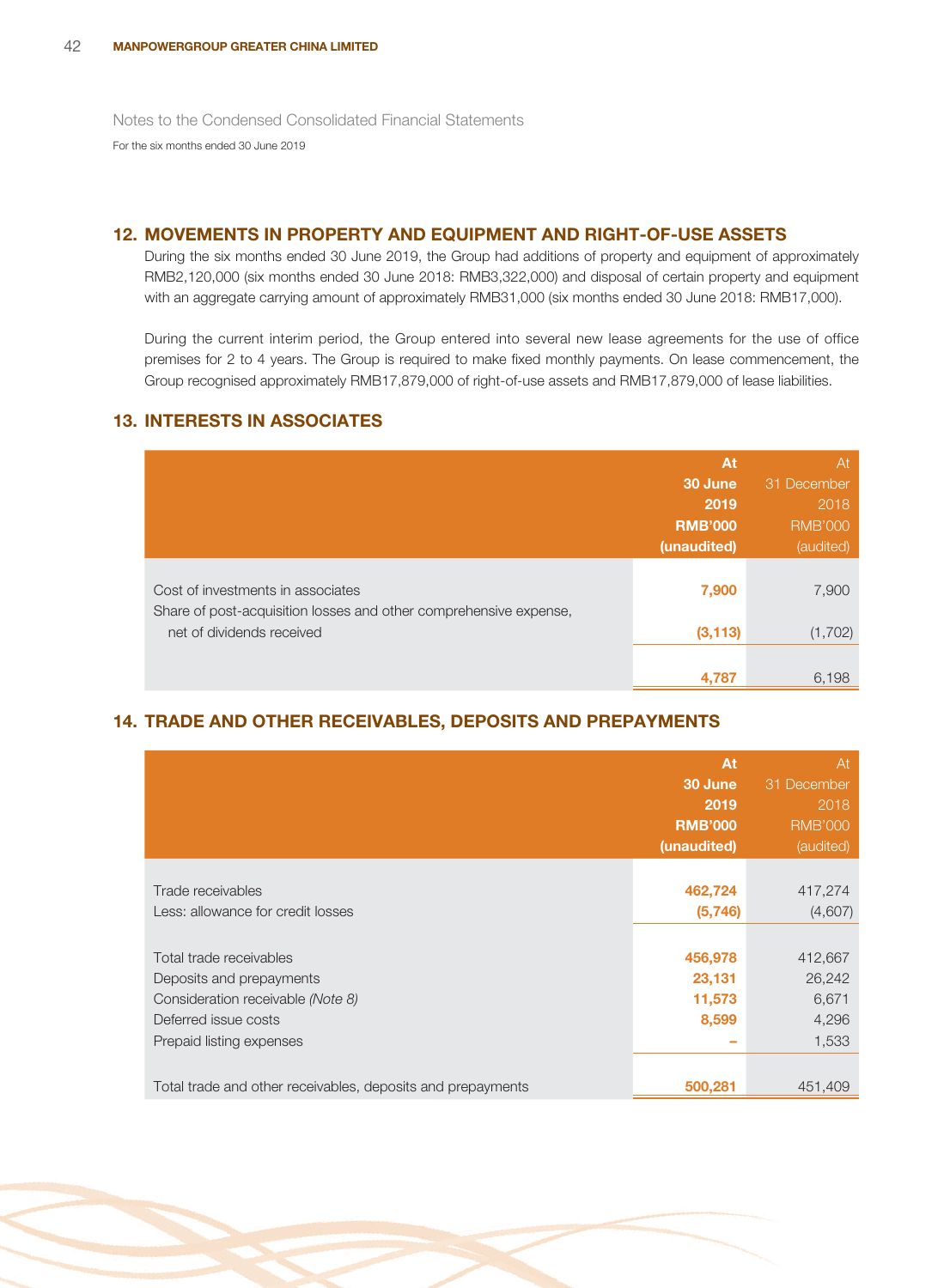# **14. TRADE AND OTHER RECEIVABLES, DEPOSITS AND PREPAYMENTS (Continued)**

The Group generally allow average credit period of 30–90 days to its customers.

The table below is an ageing analysis of trade receivables presented based on the invoice date as at the end of the reporting period.

|               | At             | At             |
|---------------|----------------|----------------|
|               | 30 June        | 31 December    |
|               | 2019           | 2018           |
|               | <b>RMB'000</b> | <b>RMB'000</b> |
|               | (unaudited)    | (audited)      |
|               |                |                |
| $0 - 30$ days | 427,543        | 383,073        |
| 31-60 days    | 11,674         | 17,915         |
| 61-90 days    | 13,962         | 8,034          |
| Over 90 days  | 3,799          | 3,645          |
|               |                |                |
|               | 456,978        | 412,667        |

The basis of determining the inputs and assumptions and the estimation techniques used in the condensed consolidated financial statements for the six months ended 30 June 2019 for assessment of ECL are the same as those followed in the preparation of the Group's annual financial statements for the year ended 31 December 2018.

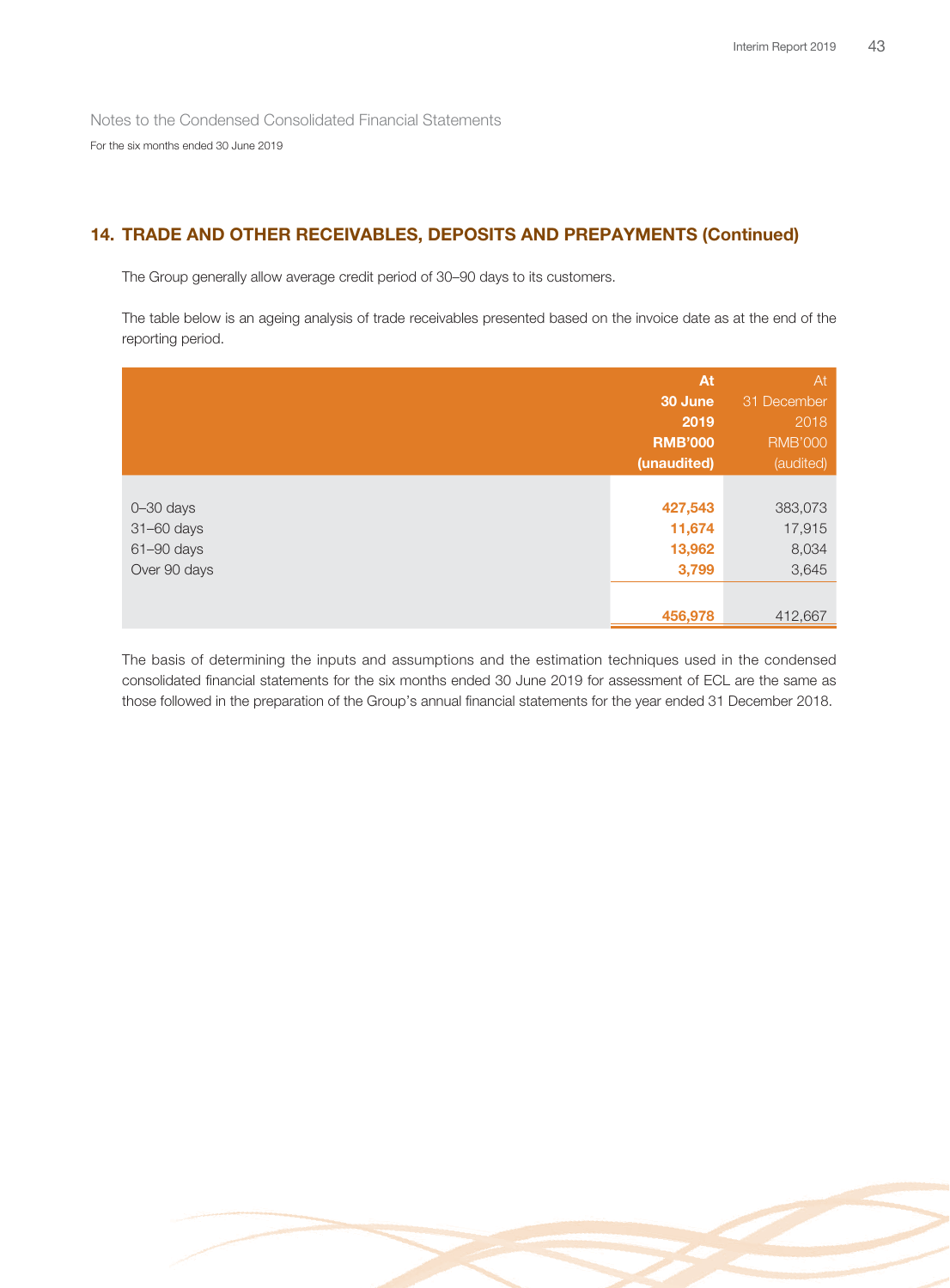### **15. AMOUNTS DUE FROM (TO) ULTIMATE HOLDING COMPANY/FELLOW SUBSIDIARIES**

The amounts due from ultimate holding company approximately of RMB3,749,000 (31 December 2018: RMB3,965,000) at 30 June 2019 are non-trade in nature, unsecured, non-interest bearing and repayable on demand.

The remaining amounts due from ultimate holding company of nil (31 December 2018: RMB194,000) at 30 June 2019 are trade in nature, unsecured, non-interest bearing and repayable on demand.

The following is an ageing analysis of amounts due from ultimate holding company (trade related) at the end of the reporting period, presented based on the invoice date:

|               | <b>Amount due from ultimate</b><br>holding company |                |
|---------------|----------------------------------------------------|----------------|
|               | At                                                 | At             |
|               | 30 June                                            | 31 December    |
|               | 2019                                               | 2018           |
|               | <b>RMB'000</b>                                     | <b>RMB'000</b> |
|               | (unaudited)                                        | (audited)      |
|               |                                                    |                |
| $0 - 30$ days | ــ                                                 | 96             |
| 31-60 days    | -                                                  | 98             |
|               |                                                    |                |
|               |                                                    | 194            |

The directors of the Company considered that the ECL for the amount due from ultimate holding company is insignificant as at 30 June 2019 and 2018.

The amounts due to ultimate holding company of approximately RMB8,217,000 (31 December 2018: RMB9,068,000) and fellow subsidiaries of approximately RMB177,000 (31 December 2018: RMB1,731,000) at 30 June 2019 are non-trade in nature, unsecured, non-interest bearing and repayable on demand.

The remaining amounts due to ultimate holding company of approximately RMB16,299,000 (31 December 2018: RMB11,645,000) and fellow subsidiaries of approximately RMB114,000 (31 December 2018: RMB680,000) at 30 June 2019 are trade in nature, unsecured, non-interest bearing and repayable on demand.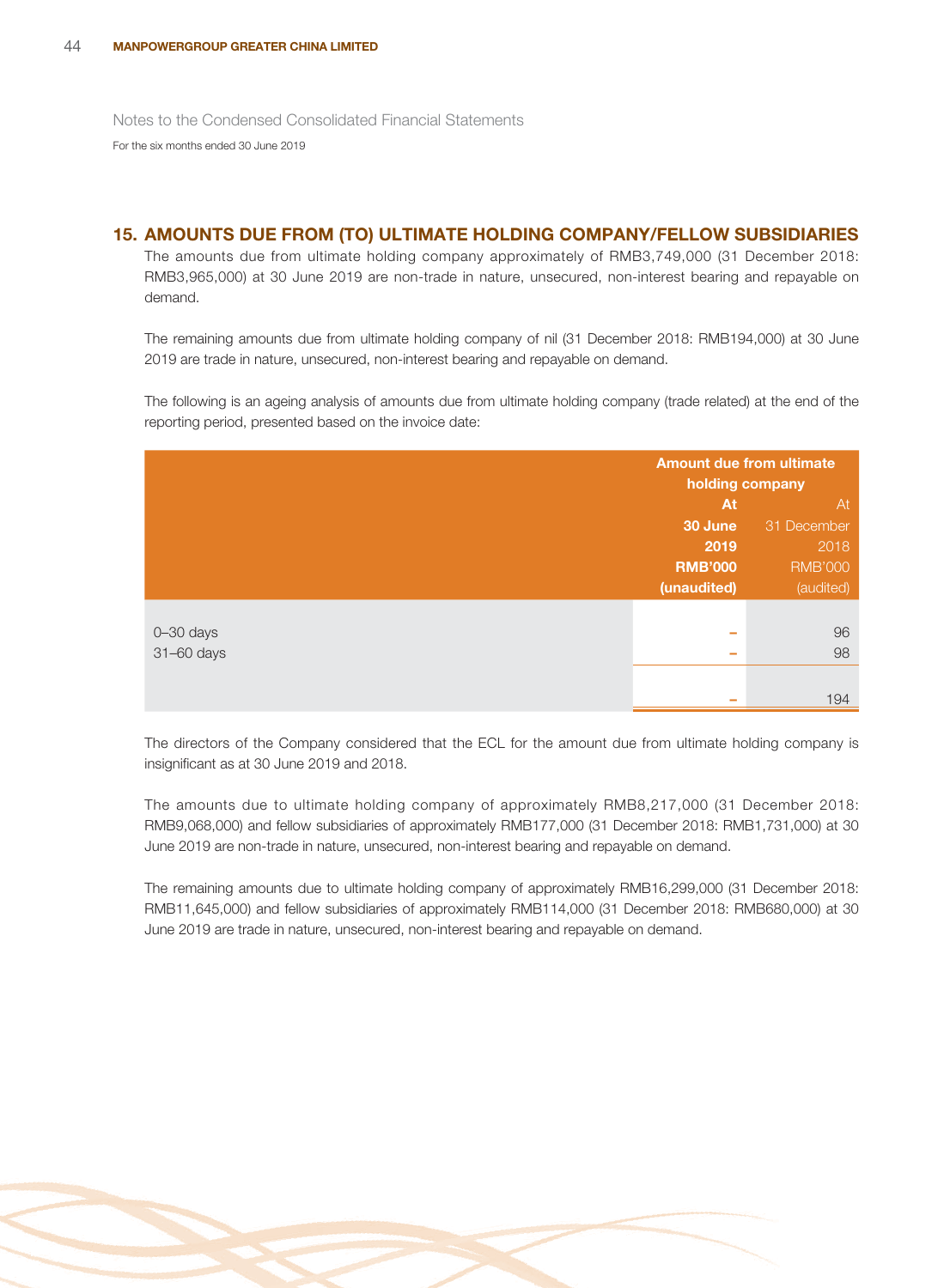For the six months ended 30 June 2019

# **15. AMOUNTS DUE FROM (TO) ULTIMATE HOLDING COMPANY/FELLOW SUBSIDIARIES (Continued)**

The following is an ageing analysis of amounts due to ultimate holding company and fellow subsidiaries (trade related) at the end of the reporting period, presented based on the invoice date:

|               | <b>Amount due to ultimate</b><br>holding company |                | <b>Amounts due</b><br>to fellow subsidiaries |                |
|---------------|--------------------------------------------------|----------------|----------------------------------------------|----------------|
|               | At<br>At                                         |                | At                                           | At             |
|               | 30 June                                          | 31 December    | 30 June                                      | 31 December    |
|               | 2019                                             | 2018           | 2019                                         | 2018           |
|               | <b>RMB'000</b>                                   | <b>RMB'000</b> | <b>RMB'000</b>                               | <b>RMB'000</b> |
|               | (unaudited)                                      | (audited)      | (unaudited)                                  | (audited)      |
|               |                                                  |                |                                              |                |
| $0 - 30$ days | 728                                              | 656            | 114                                          | 280            |
| 31-60 days    | 647                                              | 805            | ٠                                            | 50             |
| 61-90 days    | 589                                              | 1,037          | ۰                                            | 38             |
| Over 90 days  | 14,335                                           | 9,147          | ۰                                            | 312            |
|               |                                                  |                |                                              |                |
|               | 16,299                                           | 11,645         | 114                                          | 680            |

### **16A. TRADE AND OTHER PAYABLES**

The following is an ageing analysis of trade payables at the end of the reporting period, presented based on the invoice date:

|                                                           | At<br>30 June<br>2019<br><b>RMB'000</b><br>(unaudited) | At<br>31 December<br>2018<br><b>RMB'000</b><br>(audited) |
|-----------------------------------------------------------|--------------------------------------------------------|----------------------------------------------------------|
| $0 - 30$ days<br>31-60 days<br>61-90 days<br>Over 90 days | 16,052<br>38<br>-<br>306                               | 13,308<br>343<br>1,180<br>293                            |
|                                                           | 16,396                                                 | 15,124                                                   |

Other payables mainly represent accrued payroll and other expenses of approximately RMB282 million as at 30 June 2019 (31 December 2018: RMB292 million).

### **16B. CONTRACT LIABILITIES**

The Group requires advanced payments from certain customers mainly from flexible staffing services. When the Group receives advanced payments before the service commences, this will give rise to contract liabilities at the commencement of a contract, until the revenue recognised on the relevant contract exceeds the amount of the advanced payments. All of the contract liabilities at the beginning of the reporting periods were recognised as revenue in current period.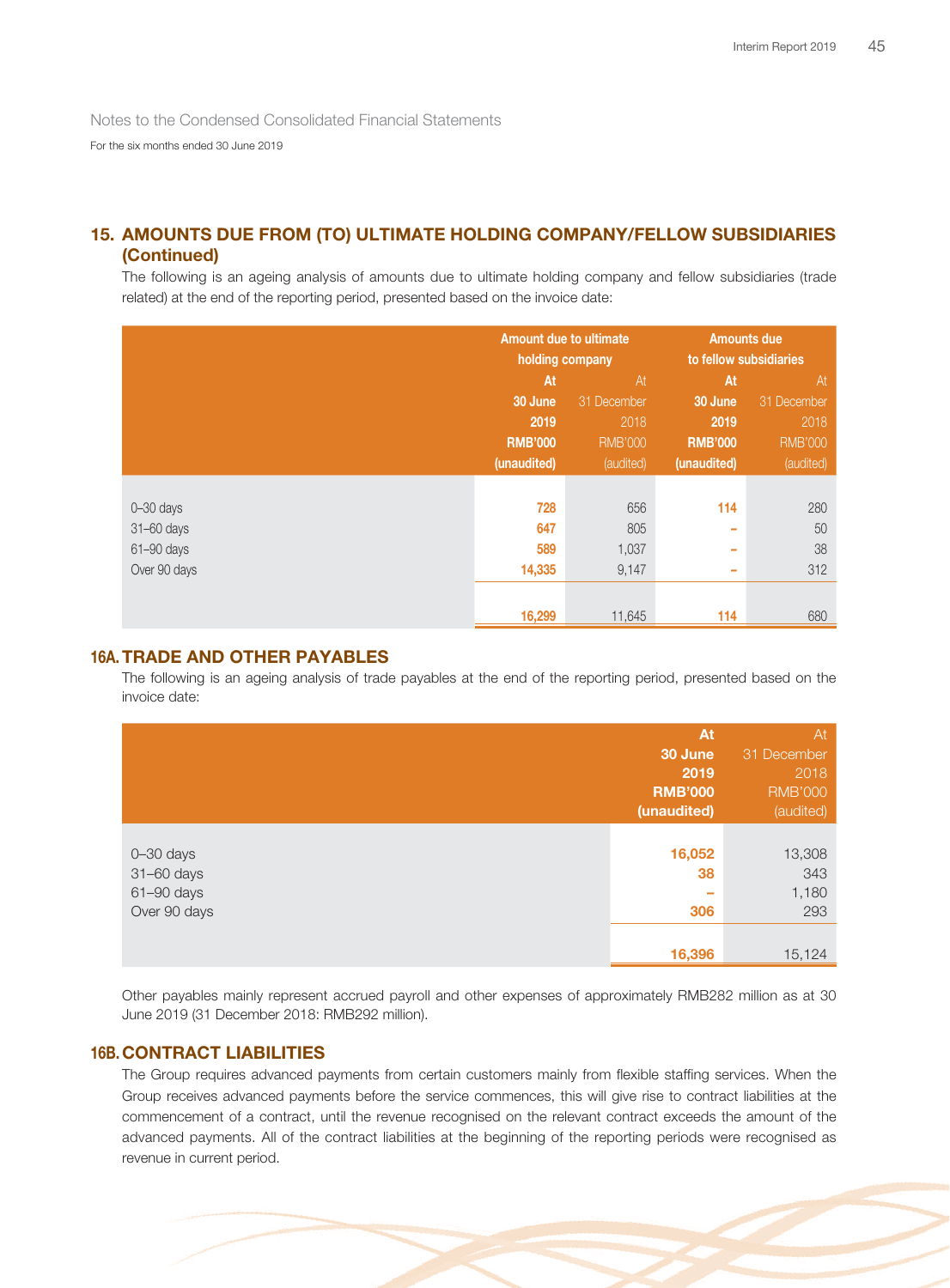# **17. SHARE CAPITAL**

|                                                                                       |                 | Par value Number of shares | <b>Amount</b><br>US\$ | <b>HKS</b>                    |
|---------------------------------------------------------------------------------------|-----------------|----------------------------|-----------------------|-------------------------------|
| <b>Ordinary shares</b>                                                                |                 |                            |                       |                               |
| Authorised:                                                                           |                 |                            |                       |                               |
| At 1 January 2018 (audited), 30 June 2018 (unaudited)                                 |                 |                            |                       |                               |
| and 1 January 2019 (audited)                                                          | <b>US\$1</b>    | 50,000                     | 50,000                | N/A                           |
| Cancellation (note i)                                                                 | <b>US\$1</b>    | (50,000)                   | (50,000)              | N/A                           |
| Redenomination on 18 January 2019 (note i)<br>Increase in authorised share capital on | HK\$0.01        | 38,000,000                 | N/A                   | 380,000                       |
| 5 June 2019 (note ii)                                                                 | <b>HK\$0.01</b> | 1,482,000,000              | N/A                   | 14,820,000                    |
| At 30 June 2019 (unaudited)                                                           | HK\$0.01        | 1,520,000,000              |                       | 15,200,000                    |
| Issued and fully paid:                                                                |                 |                            |                       |                               |
| At 1 January 2018 (audited), 30 June 2018 (unaudited)                                 |                 |                            |                       |                               |
| and 1 January 2019 (audited)                                                          | <b>US\$1</b>    | 19,608                     | 19,608                | N/A                           |
| Cancellation (note i)                                                                 | <b>US\$1</b>    | (19,608)                   | (19,608)              | N/A                           |
| Redenomination on 18 January 2019 (note i)                                            | HK\$0.01        | 14,902,080                 | N/A                   | 149,021                       |
| At 30 June 2019 (unaudited)                                                           | <b>HK\$0.01</b> | 14,902,080                 |                       | 149,021                       |
|                                                                                       |                 |                            |                       |                               |
|                                                                                       |                 |                            |                       | <b>RMB'000</b><br>(unaudited) |

Presented as

At 1 January 2018 (audited), 30 June 2018 (unaudited), 31 December 2018 (audited) and 30 June 2019 (unaudited) **125** and 30 June 2019 (unaudited) **125** 

### Notes:

- (i) On 18 January 2019, the authorised share capital of the Company was redenominated from US\$50,000 divided into 50,000 shares of US\$1 each to HK\$380,000 divided into 38,000,000 shares of HK\$0.01 each. The number of issued share capital also converted from 19,608 shares of US\$1 each to 14,902,080 shares of HK\$0.01 each.
- (ii) On 5 June 2019, the Company increased its authorised share capital from HK\$380,000 divided into 38,000,000 shares of HK\$0.01 each to HK\$15,200,000 divided into 1,520,000,000 shares of HK\$0.01 each by the creation of an additional 1,482,000,000 shares of HK\$0.01 each.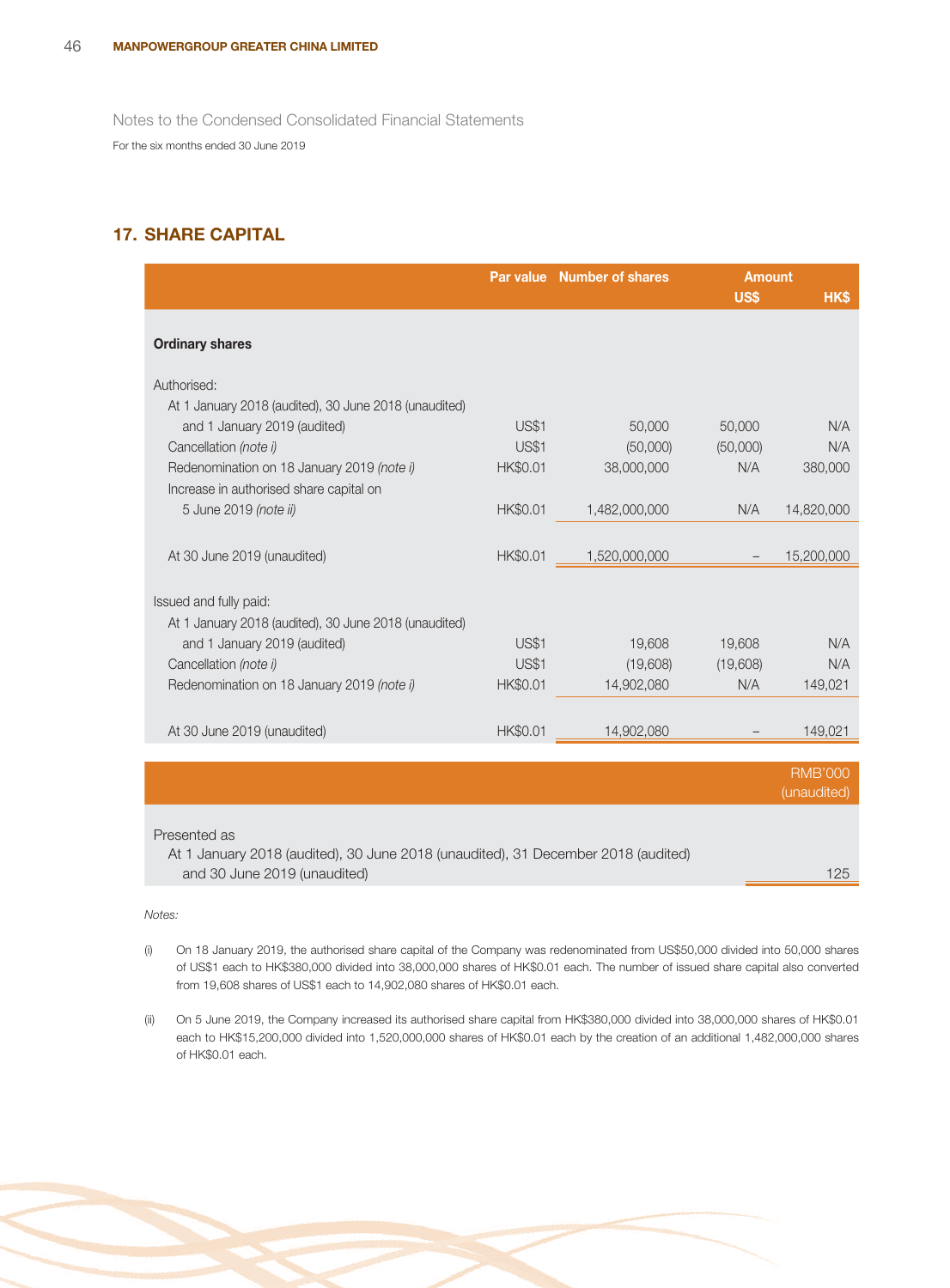For the six months ended 30 June 2019

# **18. RELATED PARTY DISCLOSURES**

In addition to the transactions and balances disclosed elsewhere in the condensed consolidation financial statements, the Group had entered into the following significant related party transactions:

|                          |                                         | <b>Six months ended</b><br>30 June |                |  |
|--------------------------|-----------------------------------------|------------------------------------|----------------|--|
|                          | <b>Nature of transaction</b>            |                                    |                |  |
|                          |                                         | 2019                               | 2018           |  |
|                          |                                         | <b>RMB'000</b>                     | <b>RMB'000</b> |  |
|                          |                                         | (unaudited)                        | (unaudited)    |  |
|                          |                                         |                                    |                |  |
| Ultimate holding company | Flexible staffing service income        |                                    | 733            |  |
|                          | Flexible staffing service expense       | 9                                  | 25             |  |
|                          | License fee expense                     | 3,622                              | 3,996          |  |
|                          | Information technology services expense | 121                                | 111            |  |
|                          | Manpower Employment Outlook             |                                    |                |  |
|                          | Survey license fee expense              | 47                                 | 15             |  |
| Fellow subsidiaries      | Flexible staffing service income        | 2,084                              | 839            |  |
|                          | Flexible staffing service expense       | 226                                | 198            |  |
|                          | Project and management                  |                                    |                |  |
|                          | coordination services expense           | 331                                | 148            |  |
|                          | Software licensing and                  |                                    |                |  |
|                          | maintenance services expense            | 222                                | 226            |  |

### **Compensation of key management personnel**

The directors of the Company were considered to be the key management personnel of the Company. The remuneration of the directors of the Company is set out in Note 9. The remuneration of key management personnel is determined with regard to the performance of individuals and market trends.

### **19. FAIR VALUE MEASUREMENTS OF FINANCIAL INSTRUMENTS**

This note provides information about how the Group determines fair values to various financial assets and financial liabilities.

# **(i) Fair value of the Group's financial assets and financial liabilities that are measured at fair value on a recurring basis**

Some of the Group's financial assets and financial liabilities are measured at fair value at the end of each reporting period. The following table gives information about how the fair values of these financial assets and financial liabilities are determined (in particular, the valuation techniques and inputs used), as well as the level of the fair value hierarchy into which the fair value measurements are categories (Levels 1 to 3) based on the degree to which the inputs to the fair value measurements is observable.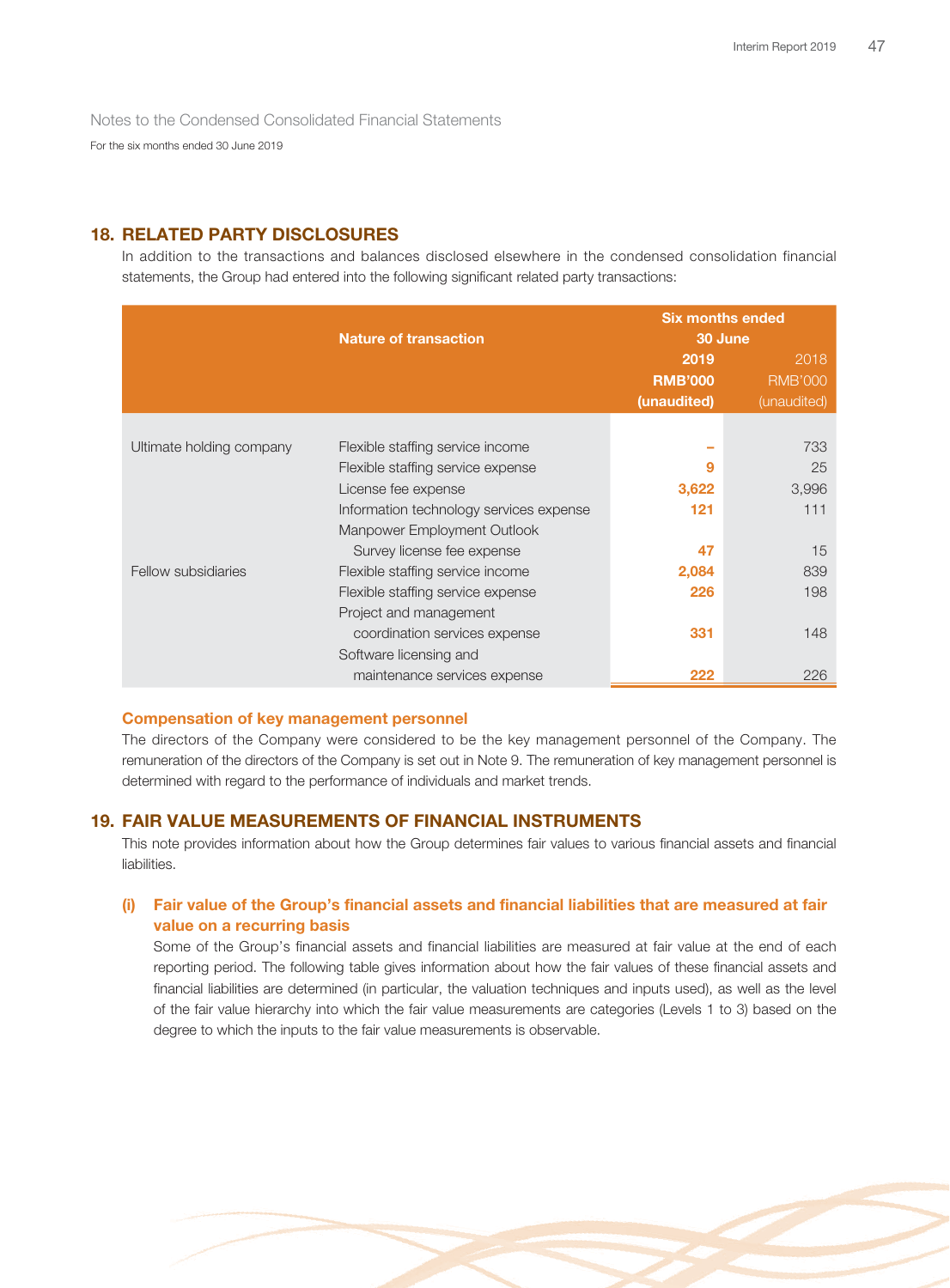# **19. FAIR VALUE MEASUREMENTS OF FINANCIAL INSTRUMENTS (Continued)**

- **(i) Fair value of the Group's financial assets and financial liabilities that are measured at fair value on a recurring basis (Continued)**
	- Level 1 fair value measurements are those derived from quoted prices (unadjusted) in active market for identical assets or liabilities;
	- Level 2 fair value measurements are those derived from inputs other than quoted prices included within Level 1 that are observable for the asset or liability, either directly (i.e. as prices) or indirectly (i.e. derived from prices); and
	- Level 3 fair value measurements are those derived from valuation techniques that include inputs for the asset or liability that are not based on observable market data (unobservable inputs).

| Fair value as at                                                                 |                                       |                                                                   |                                |                                                                                                                                                                                                                                                                                                                                                                                        |                                              |                                                                                                                                                                                                                                                                                                                                                  |
|----------------------------------------------------------------------------------|---------------------------------------|-------------------------------------------------------------------|--------------------------------|----------------------------------------------------------------------------------------------------------------------------------------------------------------------------------------------------------------------------------------------------------------------------------------------------------------------------------------------------------------------------------------|----------------------------------------------|--------------------------------------------------------------------------------------------------------------------------------------------------------------------------------------------------------------------------------------------------------------------------------------------------------------------------------------------------|
| <b>Financial assets</b><br>and financial liabilities                             | 2019<br><b>RMB'000</b><br>(unaudited) | <b>30 June</b> 31 December<br>2018<br><b>RMB'000</b><br>(audited) | <b>Fair value</b><br>hierarchy | <b>Valuation</b><br>techniques and<br>key inputs                                                                                                                                                                                                                                                                                                                                       | <b>Significant</b><br>unobservable<br>inputs | <b>Relationship of</b><br>unobservable inputs to<br>fair value                                                                                                                                                                                                                                                                                   |
| Unlisted equity<br>investments<br>measured at<br>equity instruments<br>at FVTOCI | 9,705                                 | 9,705                                                             | Level 3                        | Market comparison approach<br>- in this approach,<br>fair value was determined<br>with reference to recent<br>transaction price.                                                                                                                                                                                                                                                       | Recent<br>transaction<br>price               | The lower recent transaction<br>price, the lower the fair value of<br>the investment, vice versa. A 3%<br>decrease in the recent transaction<br>price, holding all other variables<br>constant, would decrease the<br>carrying amount of the equity<br>instruments by approximately<br>RMB291,000 (31 December 2018:<br>RMB291,000), vice versa. |
| Financial assets<br>at FVTPL<br>(Structured<br>deposits)                         | 88,771                                | 87,279                                                            | Level 3                        | Discounted cash flow -<br>Future cash flows are<br>estimated based on estimated<br>return of which are determined<br>by reference to the change in<br>interests quoted in the<br>market or the performance<br>of underlying investments as<br>specified in the relevant deposit<br>placements, and discounted at<br>a rate that reflects the credit<br>risk of various counterparties. | Estimated<br>return                          | The higher the estimated<br>return, the higher the<br>fair value, vice versa. A 1% decrease<br>in the estimated return, holding all<br>other variables constant, would<br>decrease the carrying amount of the<br>financial assets by approximately<br>RMB162,000 (31 December 2018:<br>RMB79,000), vice versa.                                   |

There were no transfer between Level 3 during both periods.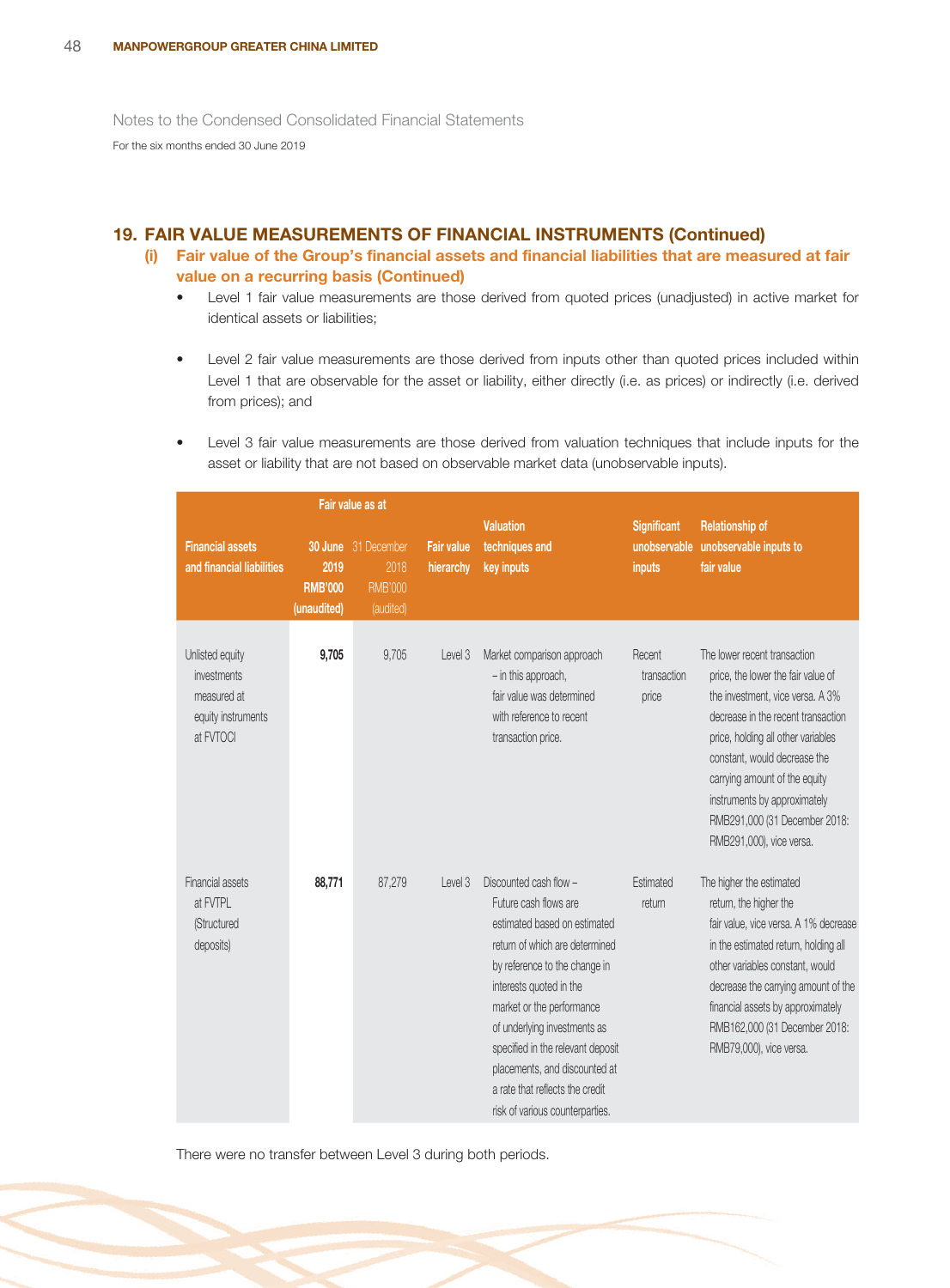For the six months ended 30 June 2019

# **19. FAIR VALUE MEASUREMENTS OF FINANCIAL INSTRUMENTS (Continued)**

### **(ii) Reconciliation of Level 3 fair value measurements**

The following table presents the reconciliation of Level 3 fair value measurements of the structured deposits and unlisted investments classified as equity instruments at FVTOCI during the reporting period:

|                                                                                                         | <b>Structured</b><br>deposits<br><b>RMB'000</b>                |
|---------------------------------------------------------------------------------------------------------|----------------------------------------------------------------|
| At 1 January 2018 (audited)                                                                             | 82,717                                                         |
| Purchase of structured deposits<br>Redemption of structured deposits<br>Net gain on structured deposits | 588,614<br>(587, 576)<br>3,524                                 |
| At 31 December 2018 (audited)                                                                           | 87,279                                                         |
| Purchase of structured deposits                                                                         | 264,891                                                        |
| Redemption of structured deposits<br>Net gain on structured deposits                                    | (264, 891)<br>1,492                                            |
| At 30 June 2019 (unaudited)                                                                             | 88,771                                                         |
|                                                                                                         | <b>Unlisted</b><br><b>investments</b><br>classified            |
|                                                                                                         | as equity<br><b>instruments</b><br>at FVTOCI<br><b>RMB'000</b> |
|                                                                                                         |                                                                |
| At 1 January 2018 (audited)<br>Recognition of retained equity interest of Guangzhou Reach upon          | 500                                                            |
| disposal of subsidiaries (Note 8)                                                                       | 9,205                                                          |
| At 31 December 2018 (audited) and 30 June 2019 (unaudited)                                              | 9,705                                                          |

### **(iii) Fair value of financial assets and financial liabilities that are not measured at fair value**

The directors of the Company consider that the carrying amount of the Group's financial assets and financial liabilities recorded at amortised cost in the condensed consolidated financial statements approximate their fair values. Such fair values have been determined in accordance with generally accepted pricing models based on a discounted cash flow analysis.